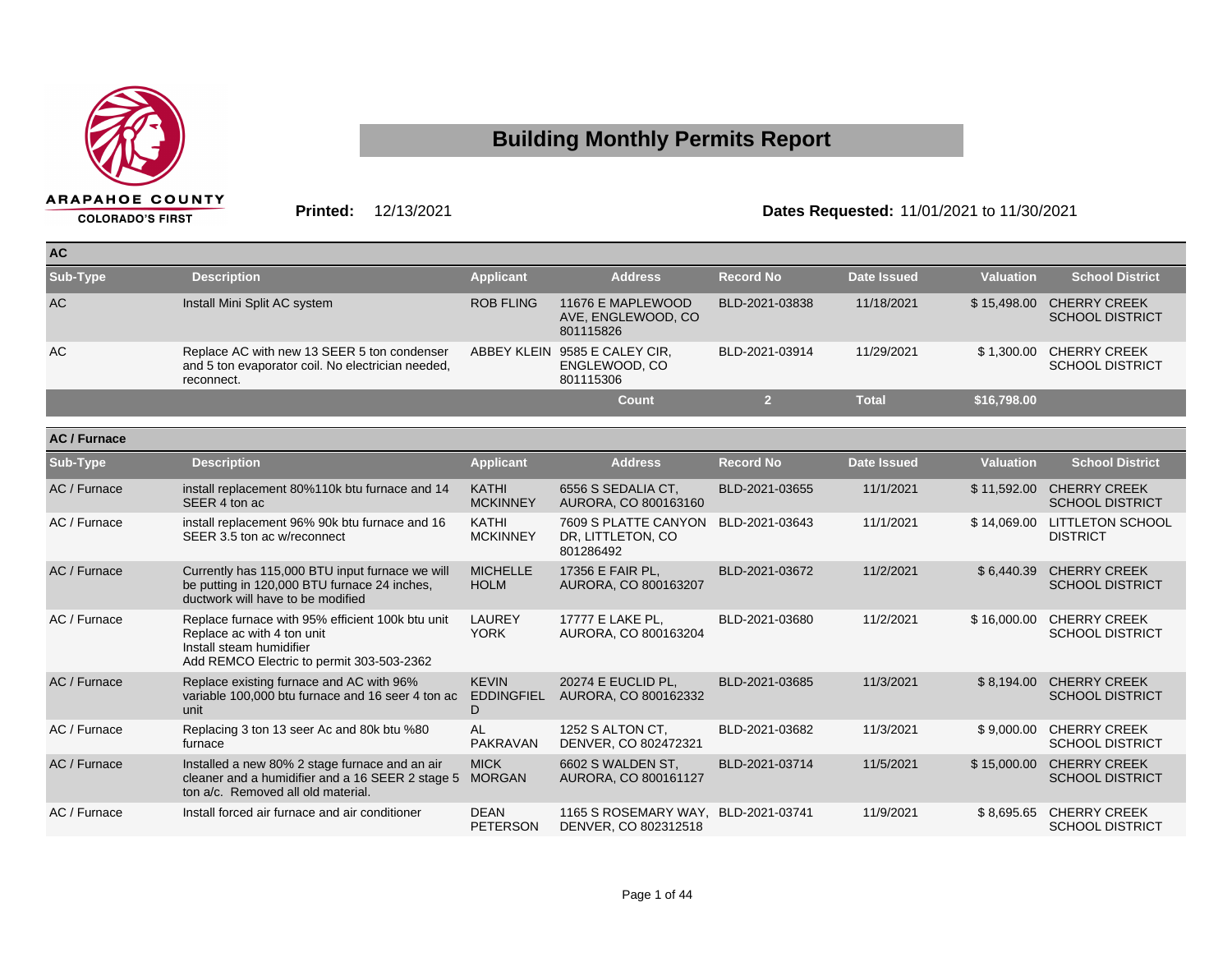| AC / Furnace                                  | Replace like for like 80% 80K btu furnace and 3<br>ton 16 seer A/C                                                                                     | <b>GARRETT</b><br>WEILER          | 4406 W PONDS DR,<br>LITTLETON, CO<br>801236562        | BLD-2021-03758   | 11/10/2021         |                  | \$14,831.00 LITTLETON SCHOOL<br><b>DISTRICT</b> |
|-----------------------------------------------|--------------------------------------------------------------------------------------------------------------------------------------------------------|-----------------------------------|-------------------------------------------------------|------------------|--------------------|------------------|-------------------------------------------------|
| AC / Furnace                                  | replaced all existing furnace and ac with a lennox<br>90,000 two stage var speed furnace and 14 seer 3 MAJOR<br>ton unit                               | STEVE J                           | 5941 S ZENO CT.<br>AURORA, CO 800161177               | BLD-2021-03791   | 11/12/2021         | \$9,250.00       | <b>CHERRY CREEK</b><br><b>SCHOOL DISTRICT</b>   |
| AC / Furnace                                  | Replace existing furnace and Add AC                                                                                                                    | <b>CASSIE</b><br><b>TERRY</b>     | 5349 S SHERMAN ST,<br>LITTLETON, CO<br>801211005      | BLD-2021-03778   | 11/12/2021         |                  | \$12,000.00 LITTLETON SCHOOL<br><b>DISTRICT</b> |
| AC / Furnace                                  | Install AC & Furnace to Storage Barn                                                                                                                   | <b>CRISITNA</b><br><b>CHAVIRA</b> | 225 S GRANDBAY ST.<br>AURORA, CO 800181536            | BLD-2021-03801   | 11/15/2021         | \$4,000.00       | AURORA SCHOOL<br><b>DISTRICT</b>                |
| AC / Furnace                                  | Replace current equipment with a MagicPak<br>combo furnace and A/C                                                                                     | <b>MICK</b><br><b>MORGAN</b>      | 9300 E FLORIDA AVE<br>201, DENVER, CO<br>802473416    | BLD-2021-03825   | 11/17/2021         | \$11,000.00      | <b>CHERRY CREEK</b><br><b>SCHOOL DISTRICT</b>   |
| AC / Furnace                                  | full system replacement<br>2 stage 80% eff 110k btu gas furnace: located in<br>basement<br>AC: 3.5 ton coil 14 seer condenser<br>**electrical rehook** | <b>CHAD</b><br><b>CARUSO</b>      | 18867 E POWERS PL.<br>AURORA, CO 800153168            | BLD-2021-03836   | 11/18/2021         | \$16,200.00      | <b>CHERRY CREEK</b><br><b>SCHOOL DISTRICT</b>   |
| AC / Furnace                                  | Replace 90,000 BTU Furnace and 3 1/2 ton AC<br>unit                                                                                                    |                                   | RON TAYLOR 2531 S IVANHOE PL.<br>DENVER, CO 802226225 | BLD-2021-03852   | 11/21/2021         | \$5.000.00       | <b>CHERRY CREEK</b><br><b>SCHOOL DISTRICT</b>   |
| AC / Furnace                                  | Install 80% 110K BTU furnace and 16 Seer 4 Ton<br>AC                                                                                                   | <b>DEAN</b><br><b>PETERSON</b>    | 6283 S BOSTON CT,<br>ENGLEWOOD, CO<br>801115259       | BLD-2021-03869   | 11/22/2021         | \$7,167.12       | <b>CHERRY CREEK</b><br><b>SCHOOL DISTRICT</b>   |
| AC / Furnace                                  | Replace existing Furnace and AC with 2 stage<br>variable speed furnace 90k 80% 17 wide . AC 2.5<br>ton 14 seer.                                        | <b>STEVE J</b><br><b>MAJOR</b>    | 5922 S WAC0 ST,<br>AURORA, CO 800161196               | BLD-2021-03882   | 11/23/2021         | \$10,485.00      | <b>CHERRY CREEK</b><br><b>SCHOOL DISTRICT</b>   |
| AC / Furnace                                  | full system replacement 2 stage 80% eff 110k btu<br>gas furnace: located in basement AC: 3.5 ton coil<br>14 seer condenser **electrical rehook**       | <b>CHAD</b><br><b>CARUSO</b>      | 18667 E POWERS DR.<br>AURORA, CO 800155125            | BLD-2021-03908   | 11/26/2021         | \$16,200.00      | <b>CHERRY CREEK</b><br><b>SCHOOL DISTRICT</b>   |
| AC / Furnace                                  | 14 SEER 2.5 TON AC AND SINGLE STAGE<br>72,000 BTU FURNACE                                                                                              | <b>HOLLY</b><br><b>TUCKER</b>     | 5467 S QUATAR CT.<br>AURORA, CO 800156028             | BLD-2021-03911   | 11/29/2021         | \$5,959.04       | <b>CHERRY CREEK</b><br><b>SCHOOL DISTRICT</b>   |
|                                               |                                                                                                                                                        |                                   | Count                                                 | 19               | <b>Total</b>       | \$201,083.20     |                                                 |
| <b>AC / Furnace / Waterheater Electric</b>    |                                                                                                                                                        |                                   |                                                       |                  |                    |                  |                                                 |
| Sub-Type                                      | <b>Description</b>                                                                                                                                     | <b>Applicant</b>                  | <b>Address</b>                                        | <b>Record No</b> | <b>Date Issued</b> | <b>Valuation</b> | <b>School District</b>                          |
| AC / Furnace /<br><b>Waterheater Electric</b> | Replace furnace with 115,000 BTU 96% efficient<br>furnace; Replace AC with 13 seer 3.5 ton AC,<br>replace 75 gallon 75,000 BTU water heater.           | <b>MICHELLE</b><br><b>BROOKS</b>  | 6183 S OURAY WAY.<br>AURORA, CO 800165021             | BLD-2021-03692   | 11/4/2021          | \$15,729.00      | <b>CHERRY CREEK</b><br><b>SCHOOL DISTRICT</b>   |
|                                               |                                                                                                                                                        |                                   | <b>Count</b>                                          | -1               | <b>Total</b>       | \$15,729.00      |                                                 |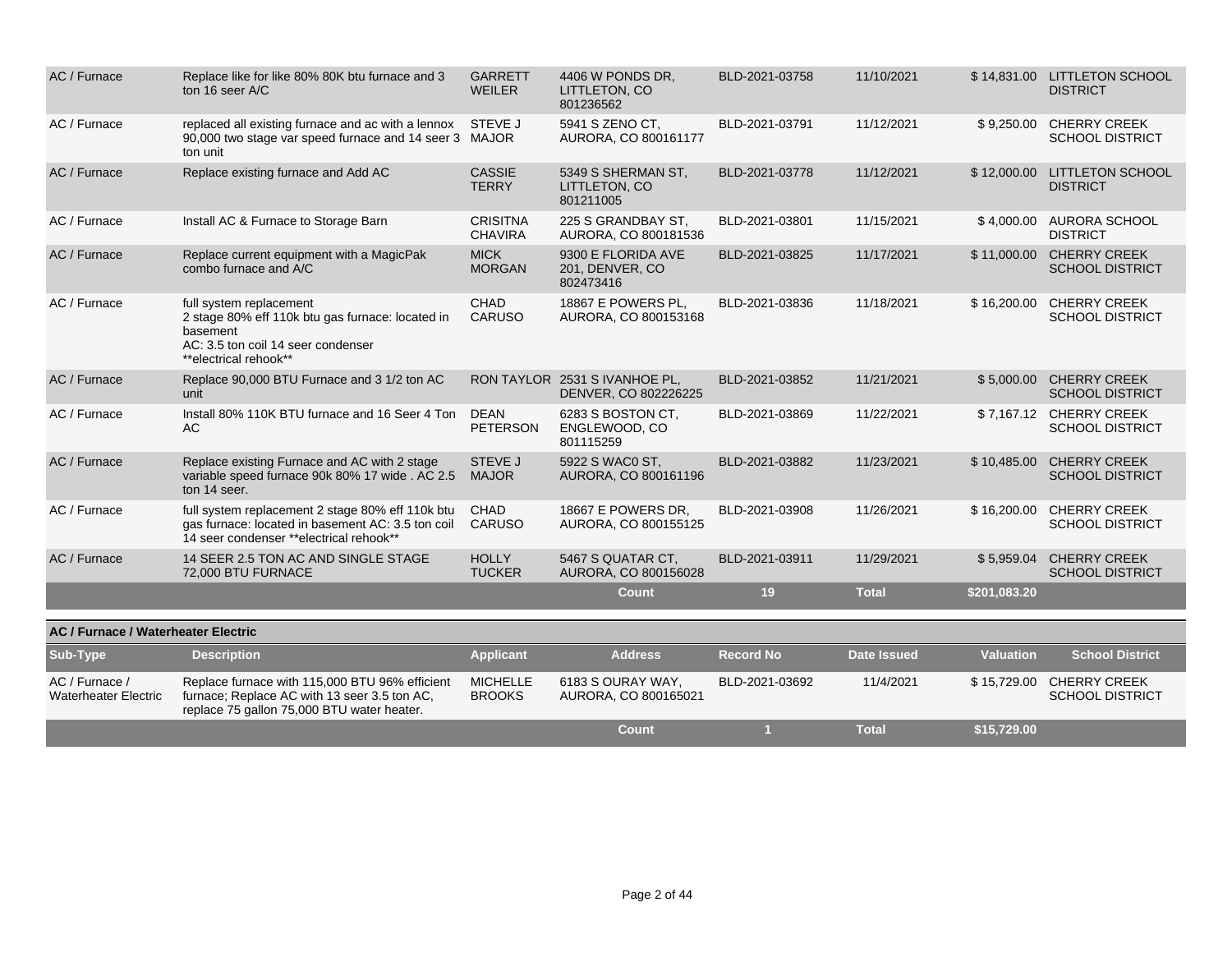| AC / Furnace / Waterheater Gas                |                                                                                                                                                                                                                                                                                                                                                                                                                                                                                                                                                                                                            |                                |                                                     |                  |                    |                  |                                               |
|-----------------------------------------------|------------------------------------------------------------------------------------------------------------------------------------------------------------------------------------------------------------------------------------------------------------------------------------------------------------------------------------------------------------------------------------------------------------------------------------------------------------------------------------------------------------------------------------------------------------------------------------------------------------|--------------------------------|-----------------------------------------------------|------------------|--------------------|------------------|-----------------------------------------------|
| Sub-Type                                      | <b>Description</b>                                                                                                                                                                                                                                                                                                                                                                                                                                                                                                                                                                                         | <b>Applicant</b>               | <b>Address</b>                                      | <b>Record No</b> | <b>Date Issued</b> | <b>Valuation</b> | <b>School District</b>                        |
| AC / Furnace /<br><b>Waterheater Gas</b>      | 16 SEER 4 TON AC, 80% 135K BTU FURNACE,<br>RECONNECT + GFCI FOR AC, 50 GAL GAS 40K LARSON<br><b>BTU WATER HEATER</b>                                                                                                                                                                                                                                                                                                                                                                                                                                                                                       | <b>CAROLYN</b>                 | 19206 E FAIR DR.<br>AURORA, CO 800163851            | BLD-2021-03717   | 11/8/2021          | \$13,233.00      | <b>CHERRY CREEK</b><br><b>SCHOOL DISTRICT</b> |
| AC / Furnace /<br><b>Waterheater Gas</b>      | Replace existing furnace and Air Conditioner with<br>new 80k BTU 96% furnace and 13 SEER 3.5 ton<br>Air Conditioner. Also replacing 50 gallon 40k BTU<br>water heater.                                                                                                                                                                                                                                                                                                                                                                                                                                     | <b>KRYSTAL</b><br><b>NILES</b> | 7865 VALLAGIO LN 111.<br>ENGLEWOOD, CO<br>801126050 | BLD-2021-03768   | 11/11/2021         | \$12,952.00      | <b>CHERRY CREEK</b><br><b>SCHOOL DISTRICT</b> |
|                                               |                                                                                                                                                                                                                                                                                                                                                                                                                                                                                                                                                                                                            |                                | <b>Count</b>                                        | $\overline{2}$   | <b>Total</b>       | \$26,185.00      |                                               |
|                                               |                                                                                                                                                                                                                                                                                                                                                                                                                                                                                                                                                                                                            |                                |                                                     |                  |                    |                  |                                               |
| <b>Commercial New Construction - Addition</b> |                                                                                                                                                                                                                                                                                                                                                                                                                                                                                                                                                                                                            |                                |                                                     |                  |                    |                  |                                               |
| Sub-Type                                      | <b>Description</b>                                                                                                                                                                                                                                                                                                                                                                                                                                                                                                                                                                                         | <b>Applicant</b>               | <b>Address</b>                                      | <b>Record No</b> | <b>Date Issued</b> | <b>Valuation</b> | <b>School District</b>                        |
| <b>Commercial New</b>                         | Permit issued for NEW COMMERCIAL OUTDOOR LOGAN<br>Construction - Addition SWIMMING POOL(S), SITE HARDSCAPE<br>INCLUDING POOL DECK/LAWN & ASSOCIATED<br>LANDSCAPING at existing Valley Country Club<br>location. The total outdoor area is 21,214sf per<br>Construction Documents. The general scope of<br>work includes civil, landscape architectural,<br>structural, mechanical, and electrical associated<br>with the scope of work under this permit. Refer to<br>approved Construction Documents for<br>requirements. Special Inspections by Ground<br>Engineering per Owner letter received 9/23/21. | <b>PIERSON</b>                 | 14601 COUNTRY CLUB<br>DR, AURORA, CO<br>800161054   | BLD-2021-01682   | 11/18/2021         | \$1,900,000.00   | <b>CHERRY CREEK</b><br><b>SCHOOL DISTRICT</b> |
|                                               |                                                                                                                                                                                                                                                                                                                                                                                                                                                                                                                                                                                                            |                                | Count                                               |                  | <b>Total</b>       | \$1.900.000.00   |                                               |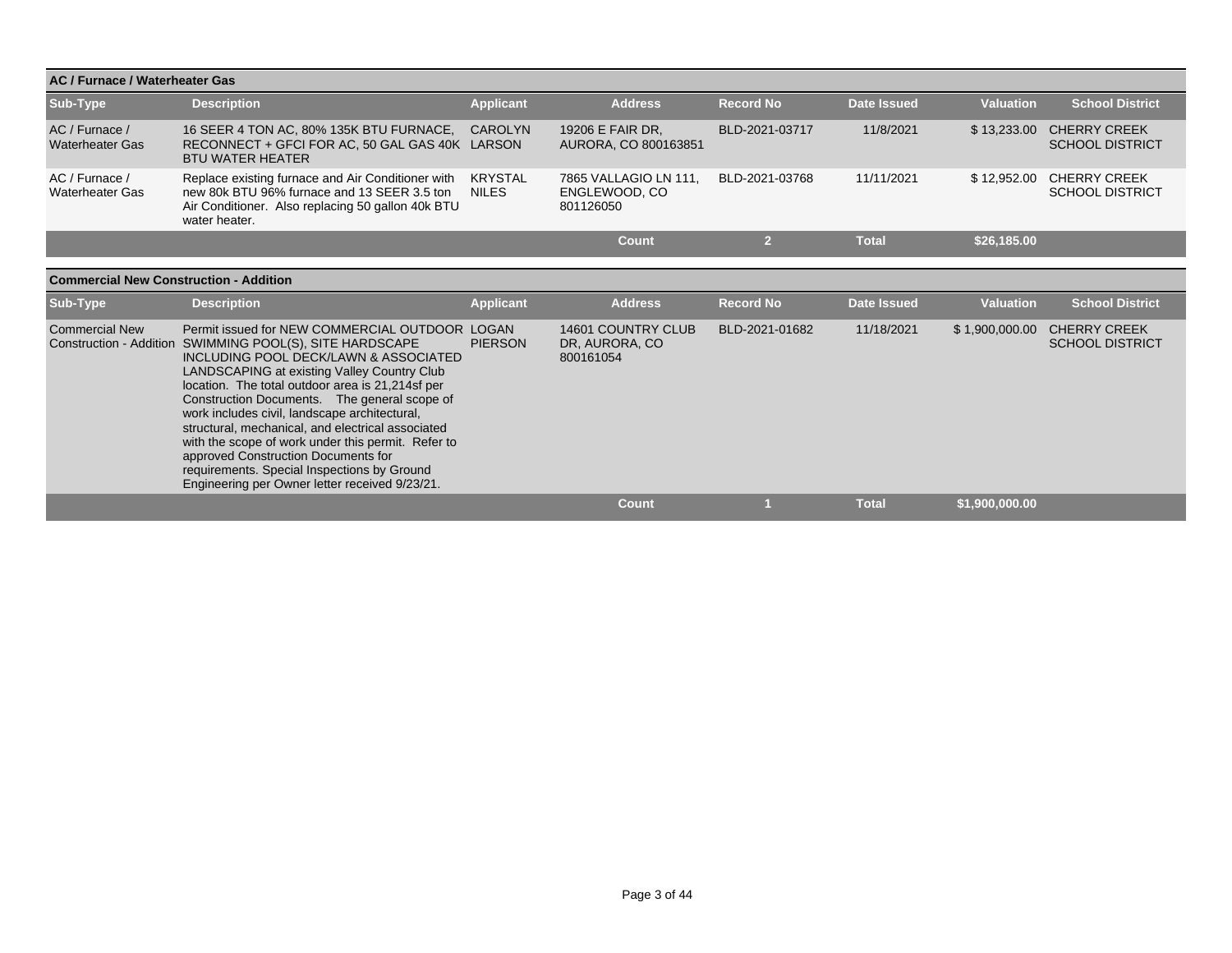| <b>Commercial New Construction - New Structure</b>              |                                                                                                                                                                                                                                                                                                                                                                                                                                                                                                                                                   |                                    |                                                     |                  |                    |                  |                                               |  |  |  |
|-----------------------------------------------------------------|---------------------------------------------------------------------------------------------------------------------------------------------------------------------------------------------------------------------------------------------------------------------------------------------------------------------------------------------------------------------------------------------------------------------------------------------------------------------------------------------------------------------------------------------------|------------------------------------|-----------------------------------------------------|------------------|--------------------|------------------|-----------------------------------------------|--|--|--|
| Sub-Type                                                        | <b>Description</b>                                                                                                                                                                                                                                                                                                                                                                                                                                                                                                                                | <b>Applicant</b>                   | <b>Address</b>                                      | <b>Record No</b> | <b>Date Issued</b> | <b>Valuation</b> | <b>School District</b>                        |  |  |  |
| <b>Commercial New</b><br><b>Construction - New</b><br>Structure | This permit is being issued for a 3 sided 114' x 44'<br>steel storage building meant to house The<br>products stored are gypsum board, insulation,<br>corner bead, steel stud, and plywood.                                                                                                                                                                                                                                                                                                                                                       | <b>JORDAN A</b><br><b>ALBRANDT</b> | 2115 S VALENTIA ST,<br>DENVER, CO 802313324         | BLD-2020-05198   | 11/3/2021          | \$303,809.00     | <b>CHERRY CREEK</b><br><b>SCHOOL DISTRICT</b> |  |  |  |
|                                                                 | Differed Submittal #1. An engineered stamped<br>general compliance letter will be required for all<br>structural aspects of the buildings including the<br>installation of the metal building, foundation, rebar,<br>bracing, bolting, attachments and welds.<br>ACA description of work: Foundation and Pre-<br>Manufactured Metal Building                                                                                                                                                                                                      |                                    |                                                     |                  |                    |                  |                                               |  |  |  |
| <b>Commercial New</b><br><b>Construction - New</b><br>Structure | Permit issued for NEW COMMERCIAL BUILDING<br>for SWIM & FITNESS programming. Occupancy -<br>Separated Mixed Use (A-3, B, S-2), Construction -<br>Type V-B, Fully Sprinkled. The total building area<br>is 6,773sf covered area per Construction<br>Documents. The scope of work includes building<br>construction only, refer to Permit #2021-01682 for<br>site related improvements up to the building.<br>Refer to approved Construction Documents for<br>requirements. Special Inspections by Ground<br>Engineering per letter dated 11/10/21. |                                    | 14601 COUNTRY CLUB<br>DR, AURORA, CO 80016-<br>1054 | BLD-2021-02539   | 11/18/2021         | \$1,900,000.00   | <b>CHERRY CREEK</b><br><b>SCHOOL DISTRICT</b> |  |  |  |
|                                                                 |                                                                                                                                                                                                                                                                                                                                                                                                                                                                                                                                                   |                                    | <b>Count</b>                                        | $\overline{2}$   | <b>Total</b>       | \$2,203,809.00   |                                               |  |  |  |
|                                                                 |                                                                                                                                                                                                                                                                                                                                                                                                                                                                                                                                                   |                                    |                                                     |                  |                    |                  |                                               |  |  |  |
| <b>Commercial New Construction - Signs</b>                      |                                                                                                                                                                                                                                                                                                                                                                                                                                                                                                                                                   |                                    |                                                     |                  |                    |                  |                                               |  |  |  |
| Sub-Type                                                        | <b>Description</b>                                                                                                                                                                                                                                                                                                                                                                                                                                                                                                                                | <b>Applicant</b>                   | <b>Address</b>                                      | <b>Record No</b> | <b>Date Issued</b> | <b>Valuation</b> | <b>School District</b>                        |  |  |  |
| <b>Commercial New</b><br><b>Construction - Signs</b>            | Monument Sign ONLY<br>Circuits provided to signs by current general<br>contractor.                                                                                                                                                                                                                                                                                                                                                                                                                                                                | RICK L.<br><b>FAGAN</b>            | 21550 E quincy AVE,<br>BLDG#, aurora, CO            | BLD-2021-03087   | 11/9/2021          | \$6,000.00       |                                               |  |  |  |
|                                                                 |                                                                                                                                                                                                                                                                                                                                                                                                                                                                                                                                                   |                                    | Count                                               |                  | <b>Total</b>       | \$6,000.00       |                                               |  |  |  |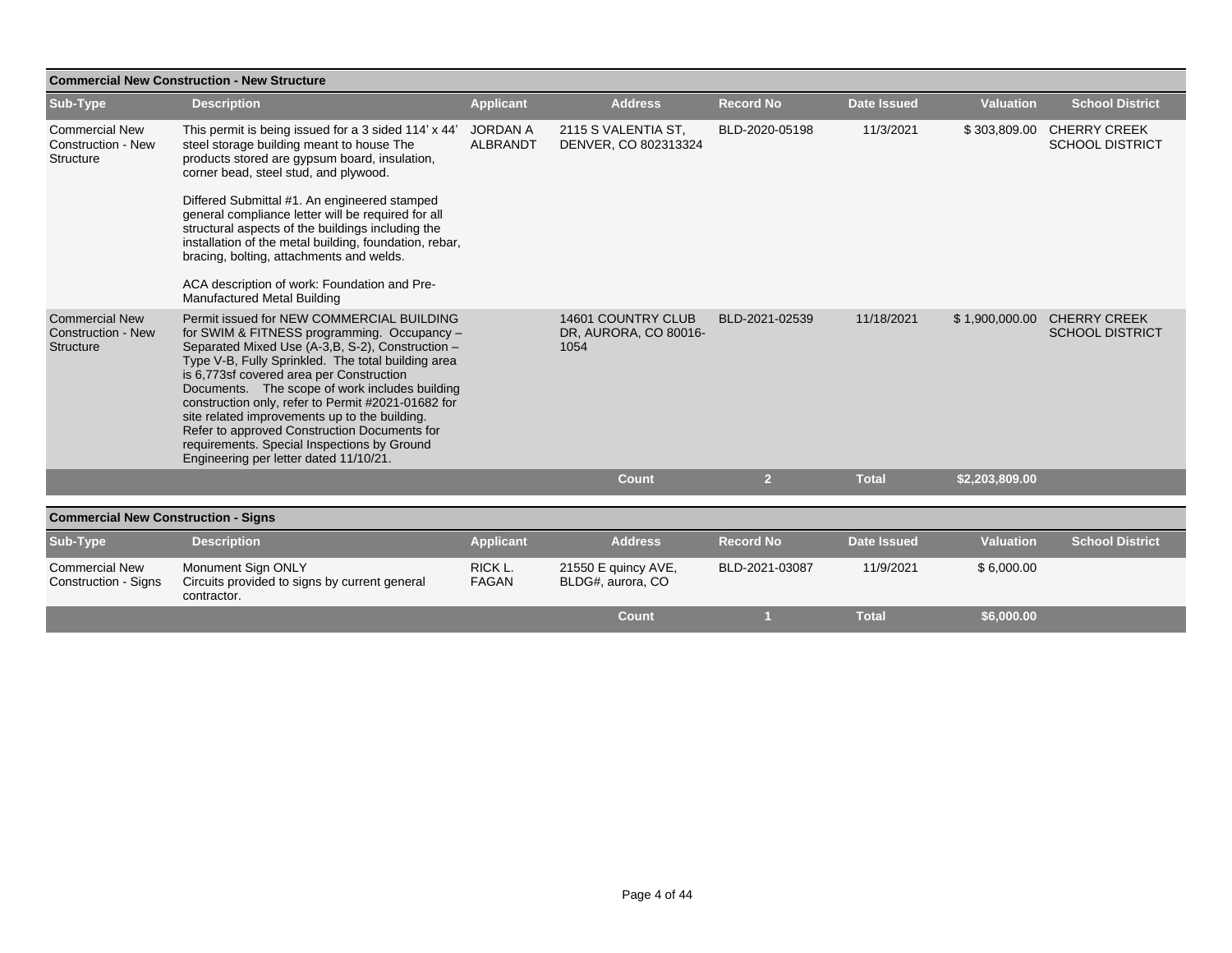| <b>Commercial New Construction - Solar</b>    |                                                                                                                                                                                                                                                                                                                    |                                                   |                                           |                  |                    |                  |                        |  |  |
|-----------------------------------------------|--------------------------------------------------------------------------------------------------------------------------------------------------------------------------------------------------------------------------------------------------------------------------------------------------------------------|---------------------------------------------------|-------------------------------------------|------------------|--------------------|------------------|------------------------|--|--|
| Sub-Type                                      | <b>Description</b>                                                                                                                                                                                                                                                                                                 | <b>Applicant</b>                                  | <b>Address</b>                            | <b>Record No</b> | <b>Date Issued</b> | <b>Valuation</b> | <b>School District</b> |  |  |
| <b>Commercial New</b><br>Construction - Solar | <b>FOUNDATION PERMIT ONLY</b>                                                                                                                                                                                                                                                                                      | <b>MARIAN E</b><br><b>MORENO</b>                  | 4747 S County Road 129<br>RD, Bennett, CO | BLD-2021-02649   | 11/2/2021          | \$9,041,623.39   |                        |  |  |
|                                               | Other permits for this project.                                                                                                                                                                                                                                                                                    | <b>BORJAS</b>                                     |                                           |                  |                    |                  |                        |  |  |
|                                               | Permit 2021-02543 (Underground Electrical)<br>Permit 2021-02660 (Misc Portions)<br>Permit 2021-02647 (Main Farm)<br>Permit 21-02544 (Temporary Trailer)                                                                                                                                                            |                                                   |                                           |                  |                    |                  |                        |  |  |
|                                               | Primoris is submitting this permit application for<br>Arapahoe County review on the foundations to be<br>used for the PV array on the Hunter Solar, LLC.<br>project.                                                                                                                                               |                                                   |                                           |                  |                    |                  |                        |  |  |
| <b>Commercial New</b><br>Construction - Solar | UNDERGROUND ELECTRICAL<br>Primoris is submitting this permit application for<br>Arapahoe County review for the underground<br>electrical portion of work on the Hunter Solar, LLC<br>project. PRE will trench and direct bury MV and<br>some DC cable for power transition from the PV<br>array to the substation. | <b>MARIAN E</b><br><b>MORENO</b><br><b>BORJAS</b> | 4747 S County Road 129<br>RD, Bennett, CO | BLD-2021-02543   | 11/15/2021         | \$5,526,705.22   |                        |  |  |
|                                               | Additional permits associated with this project 21-<br>02660, 21-02647, 21-02649, 21-02544                                                                                                                                                                                                                         |                                                   |                                           |                  |                    |                  |                        |  |  |
|                                               |                                                                                                                                                                                                                                                                                                                    |                                                   | <b>Count</b>                              | $\overline{2}$   | <b>Total</b>       | \$14,568,328.61  |                        |  |  |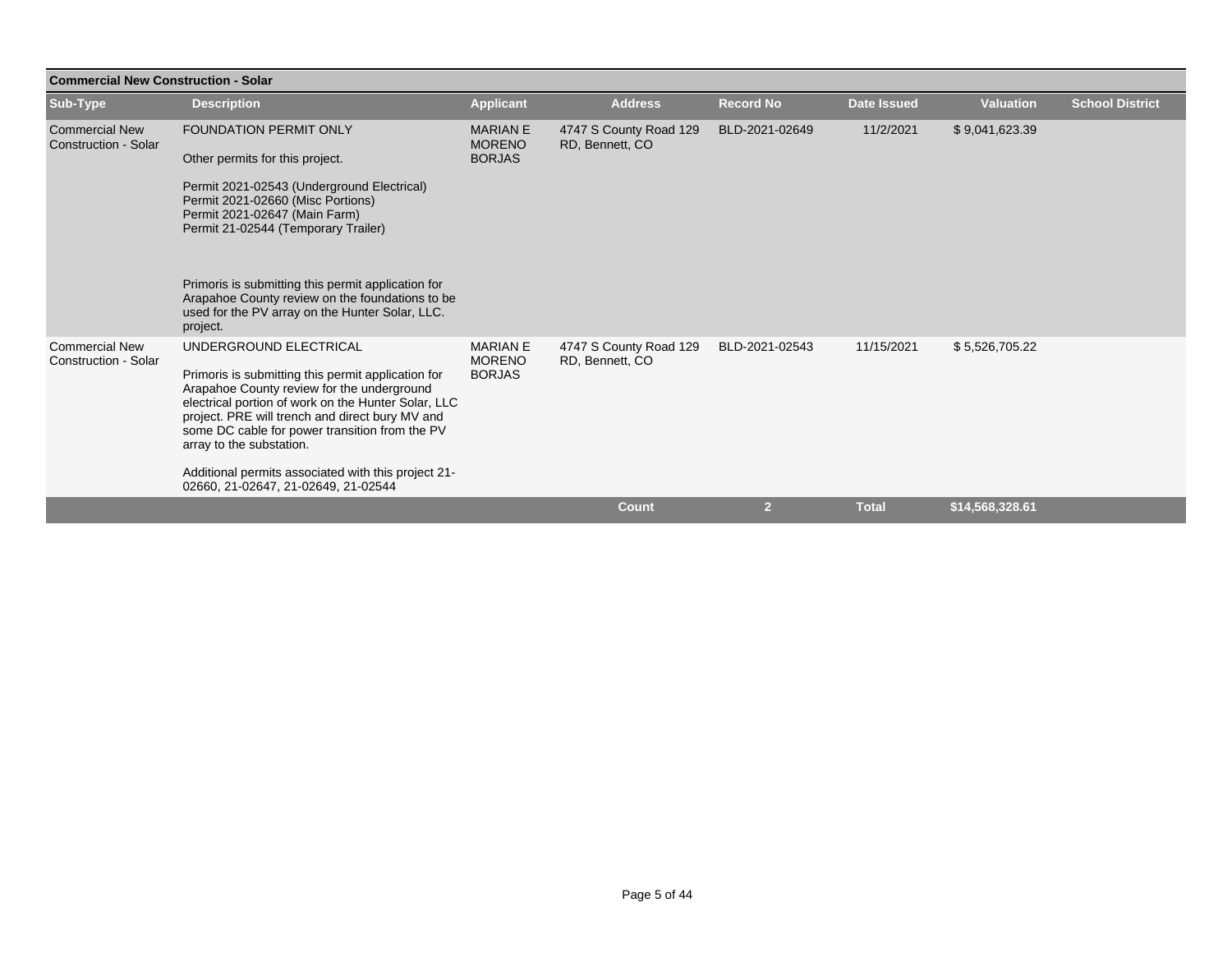| <b>Commercial Remodel-Renovation - Access Control</b>               |                                                                                                                                                                                                                                                                                                                                                                                                                                                                                            |                  |                                                   |                  |                    |                  |                                               |  |  |  |
|---------------------------------------------------------------------|--------------------------------------------------------------------------------------------------------------------------------------------------------------------------------------------------------------------------------------------------------------------------------------------------------------------------------------------------------------------------------------------------------------------------------------------------------------------------------------------|------------------|---------------------------------------------------|------------------|--------------------|------------------|-----------------------------------------------|--|--|--|
| Sub-Type                                                            | <b>Description</b>                                                                                                                                                                                                                                                                                                                                                                                                                                                                         | <b>Applicant</b> | <b>Address</b>                                    | <b>Record No</b> | <b>Date Issued</b> | <b>Valuation</b> | <b>School District</b>                        |  |  |  |
| <b>Commercial Remodel-</b><br><b>Renovation - Access</b><br>Control | Adding 3 doors of access control to the existing<br>system.                                                                                                                                                                                                                                                                                                                                                                                                                                | <b>JOE MASSA</b> | 6150 S TOWER RD.<br>AURORA, CO 800163109          | BLD-2021-02975   | 11/10/2021         | \$2,500.00       | <b>CHERRY CREEK</b><br><b>SCHOOL DISTRICT</b> |  |  |  |
| <b>Renovation - Access</b><br>Control                               | Commercial Remodel- CONVERGINT TECHNOLOGIES LLC HAS BEEN PAUL SIMS<br>CONTRACTED TO ADD A NEW ACCESS<br>CONTROL DOOR ON THE (3RD) FLOOR IN THE<br>APOLLO CONFERENCE ROOM. THE WORK<br>INCLUDES ADDING THE NEW DOOR TO AN<br>EXISTING ACCESS CONTROL PANEL AND<br>POWER SUPPLY (IT 340). THE EXISTING<br>ACCESS CONTROL PANEL AND POWER<br>SUPPLY ARE GOING TO SUPPORT (1) DOORS.<br>THE DEVICES SUPPORTED INCLUDE: CARD<br>READER, REQUEST TO EXIT, ELECTRIC<br>STRIKE, AND DOOR CONTACTS. |                  | 61 INVERNESS DR.<br>ENGLEWOOD, CO<br>801125124    | BLD-2021-03362   | 11/22/2021         | \$1,170.00       | <b>CHERRY CREEK</b><br><b>SCHOOL DISTRICT</b> |  |  |  |
| <b>Commercial Remodel-</b><br><b>Renovation - Access</b><br>Control | This is to add 14 doors of access control to<br>existing door hardware. Not all door have locking<br>hardware, some just use readers to track people.                                                                                                                                                                                                                                                                                                                                      | <b>JOE MASSA</b> | 135 E INVERNESS DR.<br>ENGLEWOOD, CO<br>801125115 | BLD-2021-02465   | 11/23/2021         | \$5,000.00       | <b>CHERRY CREEK</b><br><b>SCHOOL DISTRICT</b> |  |  |  |
|                                                                     |                                                                                                                                                                                                                                                                                                                                                                                                                                                                                            |                  | <b>Count</b>                                      | 3                | <b>Total</b>       | \$8,670.00       |                                               |  |  |  |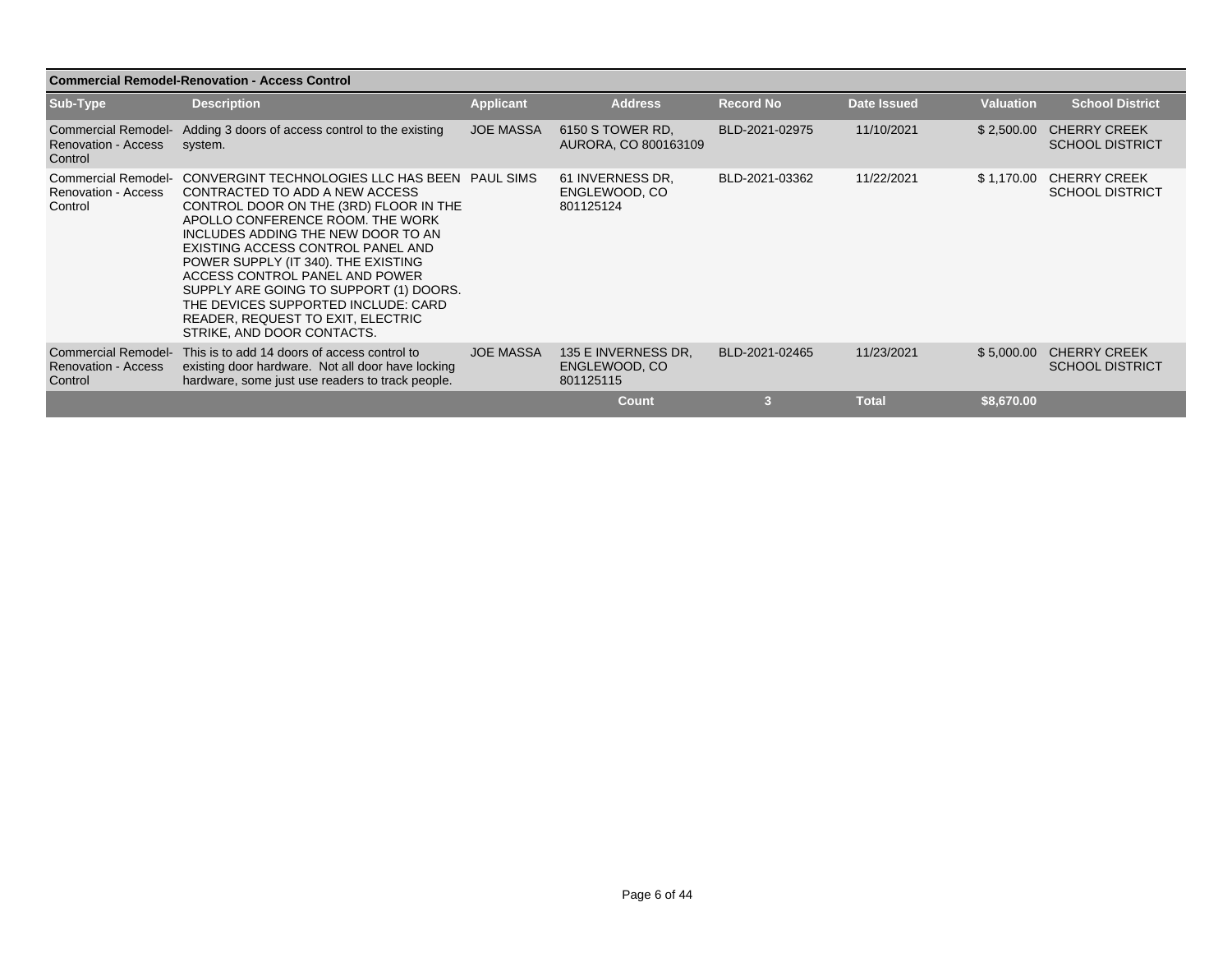| <b>Commercial Remodel-Renovation - Re-Roof</b>     |                                                                                                                                                                                                                                                                                                                                                                                                                                                                                                                                                                                                                                                                                                                                                                                                                                                                                                                                                                                                                                                   |                                |                                               |                  |                    |                  |                                                    |  |  |
|----------------------------------------------------|---------------------------------------------------------------------------------------------------------------------------------------------------------------------------------------------------------------------------------------------------------------------------------------------------------------------------------------------------------------------------------------------------------------------------------------------------------------------------------------------------------------------------------------------------------------------------------------------------------------------------------------------------------------------------------------------------------------------------------------------------------------------------------------------------------------------------------------------------------------------------------------------------------------------------------------------------------------------------------------------------------------------------------------------------|--------------------------------|-----------------------------------------------|------------------|--------------------|------------------|----------------------------------------------------|--|--|
| Sub-Type                                           | <b>Description</b>                                                                                                                                                                                                                                                                                                                                                                                                                                                                                                                                                                                                                                                                                                                                                                                                                                                                                                                                                                                                                                | <b>Applicant</b>               | <b>Address</b>                                | <b>Record No</b> | <b>Date Issued</b> | <b>Valuation</b> | <b>School District</b>                             |  |  |
| Commercial Remodel- Removal Process                | Renovation - Re-Roof 1. Tear off and remove Built-up, TPO and EPDM<br>roofing systems down to<br>decking and dispose of debris in job site dumpster.<br>2. Remove Built-up and EPDM roofing systems<br>from parapet walls and<br>dispose of debris in job site dumpster.<br>3. Remove cap metal from parapet walls and<br>dispose of debris in job site<br>dumpster.<br><b>Replacement Process</b><br>1. Install new taper system to provide positive<br>drainage.<br>2. Mechanically attach 1/2" Dens Deck Unprimed to<br>provide smooth rigid<br>surface for the TPO.<br>3. Mechanically attach 69 SQ of 60 mil Mule-Hide<br>TPO. Color -- White<br>4. Install and flash in all new scuppers and internal<br>drains.<br>5. Install new TPO pipe boots.<br>6. Install new TPO pitch pans and fill with pourable<br>sealant.<br>7. Fully adhere TPO up parapet wall.<br>8. Terminate TPO by new custom bent coping<br>metal to top of parapet<br>wall.<br>9. Terminate TPO roof to wall with surface<br>mounted counter flashing and<br>term bar. | <b>JULIAN</b><br><b>RECTOR</b> | 82 INVERNESS DR A-1,<br>ENGLEWOOD, CO 80112   | BLD-2021-03359   | 11/9/2021          |                  | \$87,814.21 CHERRY CREEK<br><b>SCHOOL DISTRICT</b> |  |  |
| <b>Commercial Remodel-</b><br>Renovation - Re-Roof | Partial Replacement. Remove and replace roof<br>system on entire fist level. Remove Modified base<br>and cap sheet. Install Modified SA base and cap<br>sheet                                                                                                                                                                                                                                                                                                                                                                                                                                                                                                                                                                                                                                                                                                                                                                                                                                                                                     | <b>CHAD</b><br><b>THOMPSON</b> | 1991 S ONEIDA ST,<br>DENVER, CO 802242262     | BLD-2021-03754   | 11/19/2021         |                  | \$16,919.00 CHERRY CREEK<br><b>SCHOOL DISTRICT</b> |  |  |
| <b>Commercial Remodel-</b><br>Renovation - Re-Roof | We plan to remove the existing tar and gravel roof<br>and install 1 layer of tapered ISO insulation, one<br>layer of 1/2" primed dens deck cover board and<br>one layer of fully adhered JM 60 mil EPDM<br>membrane. The slope of the roof is .25/12                                                                                                                                                                                                                                                                                                                                                                                                                                                                                                                                                                                                                                                                                                                                                                                              | <b>HARPER</b><br><b>GOLSBY</b> | 1300 S PARKER RD 196,<br>DENVER, CO 802312143 | BLD-2021-03283   | 11/22/2021         | \$88,000.00      | <b>CHERRY CREEK</b><br><b>SCHOOL DISTRICT</b>      |  |  |
|                                                    |                                                                                                                                                                                                                                                                                                                                                                                                                                                                                                                                                                                                                                                                                                                                                                                                                                                                                                                                                                                                                                                   |                                | <b>Count</b>                                  | 3                | <b>Total</b>       | \$192,733.21     |                                                    |  |  |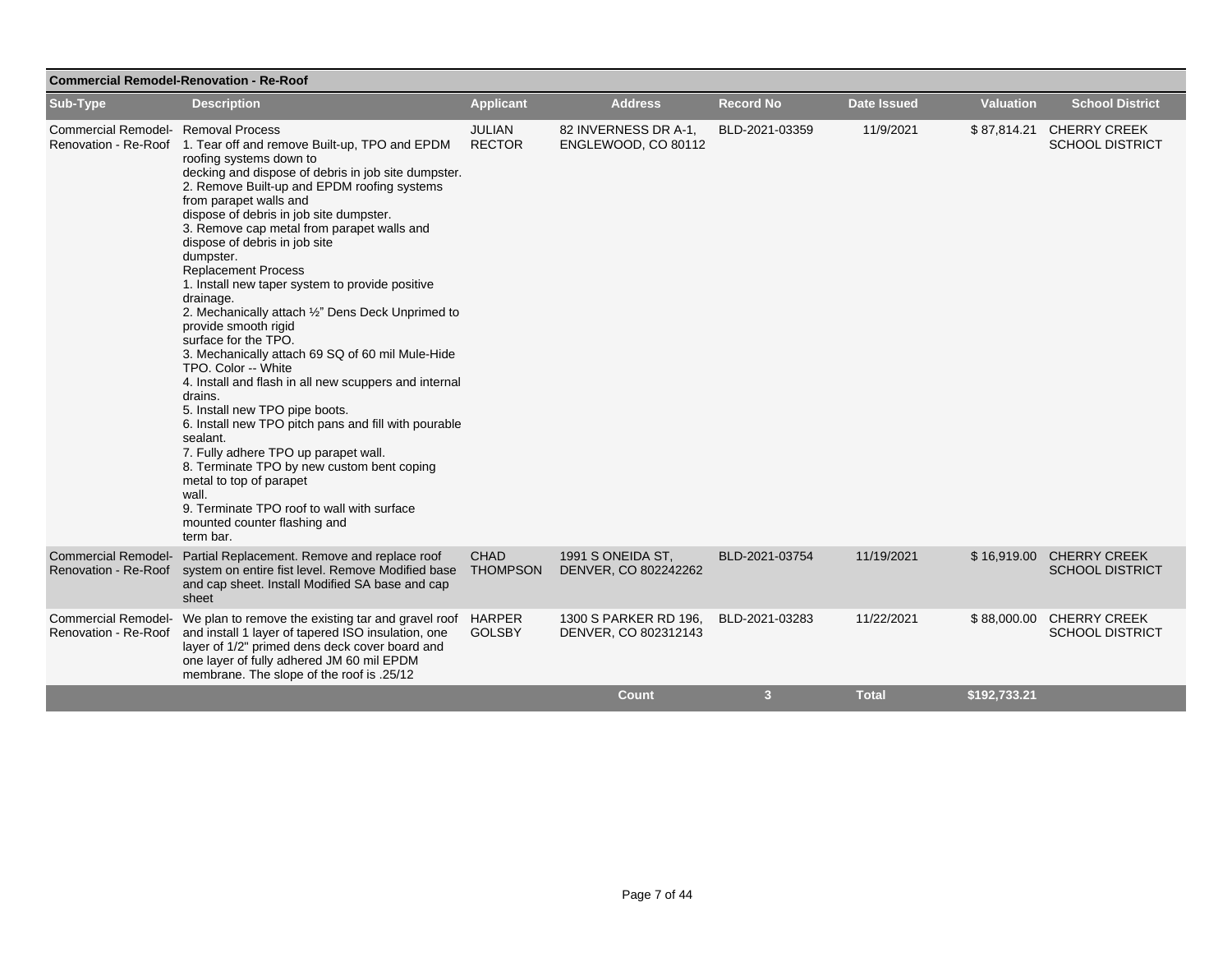| <b>Commercial Remodel-Renovation - Tenant Improvement</b>               |                                                                                                                                                                                                                                                                                                                                                                                                 |                               |                                                    |                  |                    |                  |                                               |  |  |
|-------------------------------------------------------------------------|-------------------------------------------------------------------------------------------------------------------------------------------------------------------------------------------------------------------------------------------------------------------------------------------------------------------------------------------------------------------------------------------------|-------------------------------|----------------------------------------------------|------------------|--------------------|------------------|-----------------------------------------------|--|--|
| Sub-Type                                                                | <b>Description</b>                                                                                                                                                                                                                                                                                                                                                                              | <b>Applicant</b>              | <b>Address</b>                                     | <b>Record No</b> | <b>Date Issued</b> | <b>Valuation</b> | <b>School District</b>                        |  |  |
| <b>Commercial Remodel-</b><br><b>Renovation - Tenant</b><br>Improvement | Permit issued for HANGER #10 DOOR ENTRY<br>ADDITION (~4' x 205'-4") TO FRONT OF<br>EXISTING OCCUPIED AIRCRAFT HANGER<br><b>BUILDING FOR NEW REPLACEMENT HANGER</b><br>DOORS. Existing electrical to remain & reconnect<br>to existing circuit. The general scope of work<br>includes architectural and structural alterations.<br>Refer to approved Construction Documents for<br>requirements. | <b>DANIEL</b><br><b>PIPES</b> | 7425 S PEORIA CIR.<br>ENGLEWOOD, CO<br>801124168   | BLD-2021-02833   | 11/2/2021          | \$500,000.00     | <b>CHERRY CREEK</b><br><b>SCHOOL DISTRICT</b> |  |  |
| <b>Commercial Remodel-</b><br><b>Renovation - Tenant</b><br>Improvement | Tenant Improvements for Pulte Mortgage at 7390<br>S Iola St, Englewood, CO 80112, includes:<br>Existing Breakroom (New Finishes, Cabinets<br>Ceiling and Light Fixtures, 2 New Overhead<br>Windows); Existing Elevator Lobby (Demo Existing<br>Partition, Door and Side Lites, with New Floor<br>Covering).                                                                                     | <b>LEAH PETTY</b>             | 7390 S IOLA ST.<br>ENGLEWOOD, CO<br>801123803      | BLD-2021-02547   | 11/18/2021         | \$354,380.00     | <b>CHERRY CREEK</b><br><b>SCHOOL DISTRICT</b> |  |  |
| <b>Commercial Remodel-</b><br><b>Renovation - Tenant</b><br>Improvement | LS6 Installation Project at existing<br>telecommunications tower; Remove antennas and<br>replace with upgraded equipment<br>Remove and replace 9 existing antennas<br>Install 3 new RRH Units<br>Install 2 new battery cabinets<br>Install one new plinth<br>Install one new BBU unit<br>Install 3 new antenna mounts<br>Install 1 new upconverter                                              | <b>JANE M</b><br>SWALLOWS     | 5130 W KEN CARYL RD.<br>LITTLETON, CO<br>801286400 | BLD-2021-03328   | 11/29/2021         | \$30,000.00      | <b>LITTLETON SCHOOL</b><br><b>DISTRICT</b>    |  |  |
|                                                                         |                                                                                                                                                                                                                                                                                                                                                                                                 |                               | <b>Count</b>                                       | 3                | <b>Total</b>       | \$884,380.00     |                                               |  |  |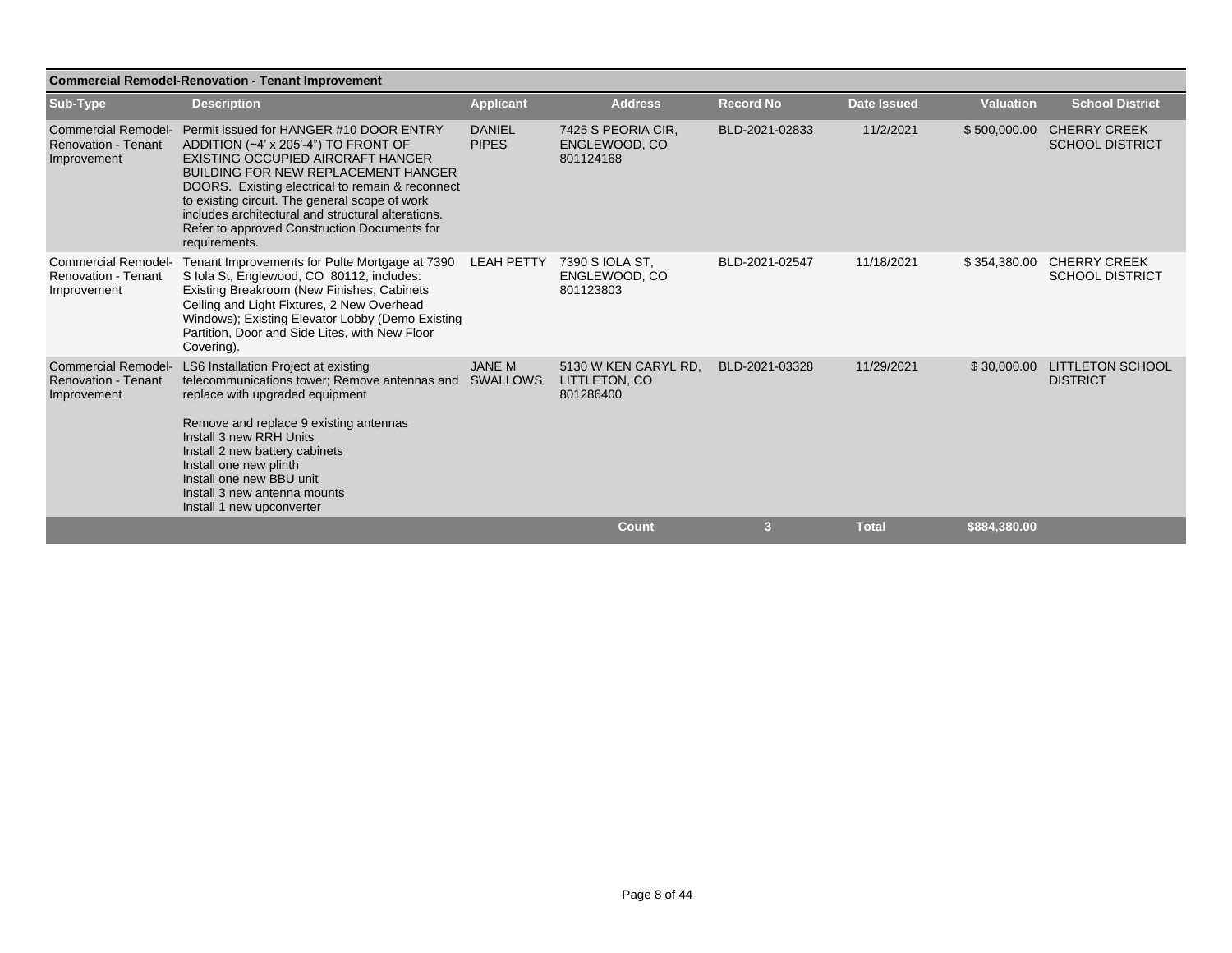| <b>Commercial Systems Repair-Replace-Modify - Electrical Equipment</b>                 |                                                                                                                                                                                                                                                                                                                                                                                                                                                                                            |                                |                                                                        |                  |                    |                  |                                               |  |  |  |
|----------------------------------------------------------------------------------------|--------------------------------------------------------------------------------------------------------------------------------------------------------------------------------------------------------------------------------------------------------------------------------------------------------------------------------------------------------------------------------------------------------------------------------------------------------------------------------------------|--------------------------------|------------------------------------------------------------------------|------------------|--------------------|------------------|-----------------------------------------------|--|--|--|
| Sub-Type                                                                               | <b>Description</b>                                                                                                                                                                                                                                                                                                                                                                                                                                                                         | <b>Applicant</b>               | <b>Address</b>                                                         | <b>Record No</b> | <b>Date Issued</b> | <b>Valuation</b> | <b>School District</b>                        |  |  |  |
| <b>Commercial Systems</b><br>Repair-Replace-<br>Modify - Electrical<br>Equipment       | *Demo existing 750 KVA utility transformer feeding DAN HUTTON 181 INVERNESS DR,<br><b>Distribution Board UPS</b><br>*Demo existing feeders between existing 750KVA<br>utility transformer and Distribution Board UPS<br>*Demo existing 1600A UPS Distribution Board,<br>(15) UPS Panel Boards and (1) UPS Transformer<br>*Demo existing 500 KVA utility transformer feeding<br>existing 2000A Distribution Board MDB<br>*Refeed existing 2000A Distribution Board MDB<br>from existing ATS |                                | ENGLEWOOD, CO<br>801125200                                             | BLD-2021-01250   | 11/1/2021          | \$67,000.00      | <b>CHERRY CREEK</b><br><b>SCHOOL DISTRICT</b> |  |  |  |
| <b>Commercial Systems</b><br>Repair-Replace-<br>Modify - Electrical<br>Equipment       | REPLACE OLD COFFEE MAKERS, DUCTLESS<br>ELECTRIC OWEN WITH NEW ONES AND<br>OTHER FOOD PREPARATION EQUIPMENT AS<br>PER DRAWINGS. THIS IS PERIODIC<br>MAINTENANCE WORK AT EXISTING 7-ELEVEN<br>STORE# 16094.<br>NO CHANGE IN USE, EGRESS OR<br>OCCUPANCY.                                                                                                                                                                                                                                     | <b>MARCIN</b><br><b>SLOWIK</b> | 1120 S PARKER RD,<br>DENVER, CO 802312126                              | BLD-2021-02581   | 11/1/2021          | \$6,000.00       | <b>CHERRY CREEK</b><br><b>SCHOOL DISTRICT</b> |  |  |  |
|                                                                                        |                                                                                                                                                                                                                                                                                                                                                                                                                                                                                            |                                | <b>Count</b>                                                           | $\overline{2}$   | <b>Total</b>       | \$73,000.00      |                                               |  |  |  |
|                                                                                        |                                                                                                                                                                                                                                                                                                                                                                                                                                                                                            |                                |                                                                        |                  |                    |                  |                                               |  |  |  |
|                                                                                        | <b>Commercial Systems Repair-Replace-Modify - Electrical Service Upgrade</b>                                                                                                                                                                                                                                                                                                                                                                                                               |                                |                                                                        |                  |                    |                  |                                               |  |  |  |
| Sub-Type                                                                               | <b>Description</b>                                                                                                                                                                                                                                                                                                                                                                                                                                                                         | <b>Applicant</b>               | <b>Address</b>                                                         | <b>Record No</b> | <b>Date Issued</b> | <b>Valuation</b> | <b>School District</b>                        |  |  |  |
| <b>Commercial Systems</b><br>Repair-Replace-<br>Modify - Electrical<br>Service Upgrade | Panel upgrade 200 amp<br>Underground                                                                                                                                                                                                                                                                                                                                                                                                                                                       | JOHN C<br><b>HAMMOND</b>       | 2244 S YOSEMITE CIR,<br>DENVER, CO 802315736                           | BLD-2021-03713   | 11/9/2021          | \$1,000.00       | <b>CHERRY CREEK</b><br><b>SCHOOL DISTRICT</b> |  |  |  |
|                                                                                        |                                                                                                                                                                                                                                                                                                                                                                                                                                                                                            |                                | <b>Count</b>                                                           | $\blacksquare$   | <b>Total</b>       | \$1,000.00       |                                               |  |  |  |
|                                                                                        | <b>Commercial Systems Repair-Replace-Modify - Electrical Wiring</b>                                                                                                                                                                                                                                                                                                                                                                                                                        |                                |                                                                        |                  |                    |                  |                                               |  |  |  |
|                                                                                        |                                                                                                                                                                                                                                                                                                                                                                                                                                                                                            |                                |                                                                        |                  |                    |                  |                                               |  |  |  |
| Sub-Type                                                                               | <b>Description</b>                                                                                                                                                                                                                                                                                                                                                                                                                                                                         | <b>Applicant</b>               | <b>Address</b>                                                         | <b>Record No</b> | <b>Date Issued</b> | <b>Valuation</b> | <b>School District</b>                        |  |  |  |
| <b>Commercial Systems</b><br>Repair-Replace-<br>Modify - Electrical<br>Wiring          | This tenant improvement project includes<br>modification of existing tenant space to include<br>minor finishes upgrades and minor electrical work<br>in suite. All work shall be performed in accordance<br>with all applicable federal, state, local codes and                                                                                                                                                                                                                            | <b>SALLY CHIU</b>              | 10800 E GEDDES AVE,<br><b>UNIT# 160,</b><br>ENGLEWOOD, CO<br>801123894 | BLD-2021-03070   | 11/15/2021         | \$15,000.00      | <b>CHERRY CREEK</b><br><b>SCHOOL DISTRICT</b> |  |  |  |

ordinances

**Count 1 Total \$15,000.00**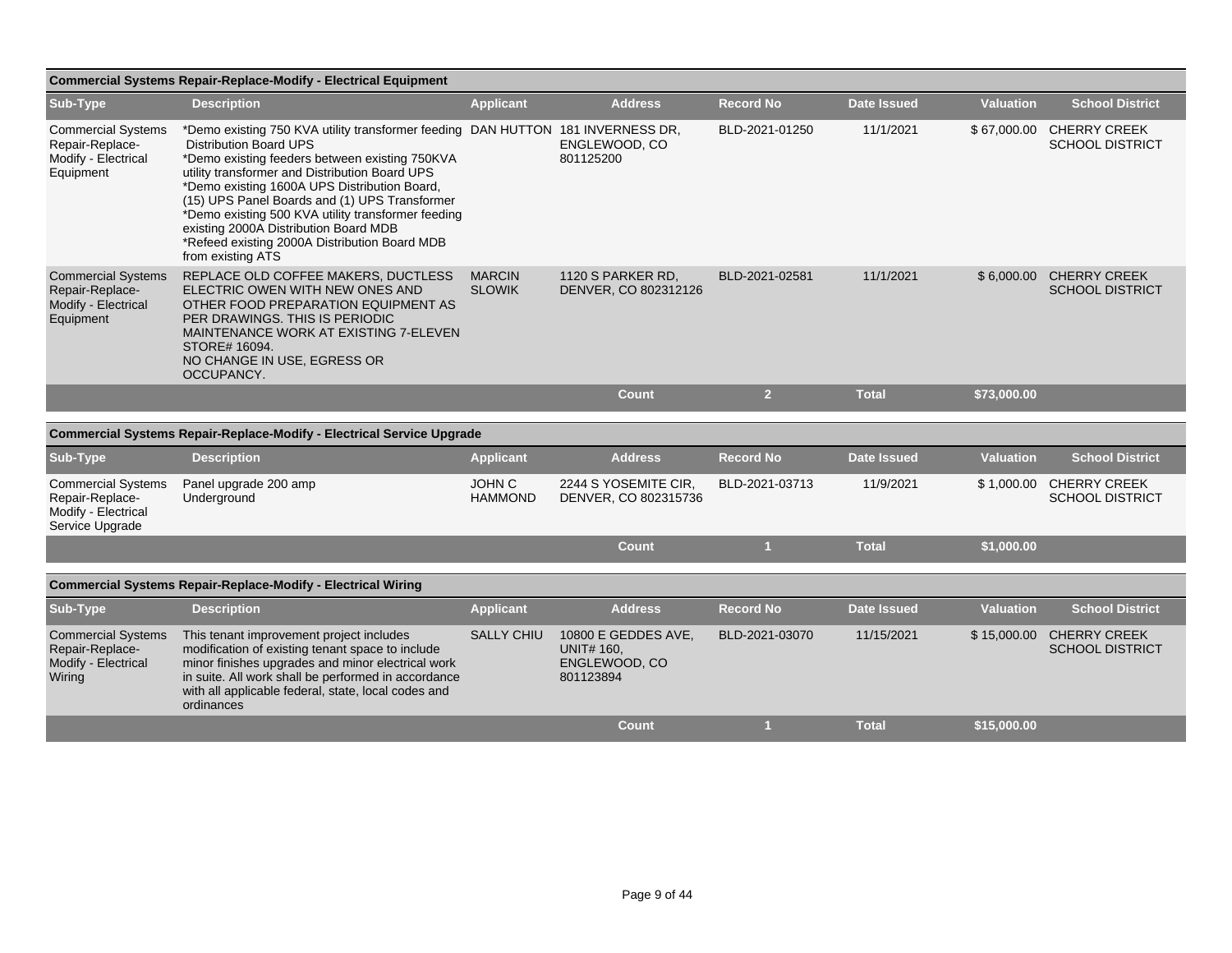| <b>Commercial Systems Repair-Replace-Modify - RTU</b>    |                                                                       |                                   |                                       |                  |                    |                  |                                               |  |  |  |
|----------------------------------------------------------|-----------------------------------------------------------------------|-----------------------------------|---------------------------------------|------------------|--------------------|------------------|-----------------------------------------------|--|--|--|
| Sub-Type                                                 | <b>Description</b>                                                    | <b>Applicant</b>                  | <b>Address</b>                        | <b>Record No</b> | <b>Date Issued</b> | <b>Valuation</b> | <b>School District</b>                        |  |  |  |
| <b>Commercial Systems</b><br>Repair-Replace-             | Replace 6 Trane 50-ton rooftop units.                                 | <b>KORTNEY</b><br><b>MORRISON</b> | 90 E Inverness CIR,<br>Englewood, CO  | BLD-2021-03270   | 11/22/2021         | \$879,604.00     | <b>CHERRY CREEK</b><br><b>SCHOOL DISTRICT</b> |  |  |  |
| Modify - RTU                                             | New units weigh less than existing.                                   |                                   |                                       |                  |                    |                  |                                               |  |  |  |
|                                                          | No new electrical, plumbing, HVAC or structural<br>aspects necessary. |                                   |                                       |                  |                    |                  |                                               |  |  |  |
|                                                          |                                                                       |                                   | <b>Count</b>                          |                  | <b>Total</b>       | \$879,604.00     |                                               |  |  |  |
|                                                          | <b>Commercial Temporary Structure - Tree Stand</b>                    |                                   |                                       |                  |                    |                  |                                               |  |  |  |
|                                                          |                                                                       |                                   |                                       |                  |                    |                  |                                               |  |  |  |
| Sub-Type                                                 | <b>Description</b>                                                    | <b>Applicant</b>                  | <b>Address</b>                        | <b>Record No</b> | <b>Date Issued</b> | <b>Valuation</b> | <b>School District</b>                        |  |  |  |
| Commercial<br>Temporary Structure -<br><b>Tree Stand</b> | <b>Temporary Sales of Christmas Trees</b>                             | <b>DINA</b><br><b>ELLIOTT</b>     | 16750 E Broncos PKY,<br>Englewood, CO | BLD-2021-03488   | 11/23/2021         | \$100.00         |                                               |  |  |  |
|                                                          |                                                                       |                                   | <b>Count</b>                          |                  | <b>Total</b>       | \$100.00         |                                               |  |  |  |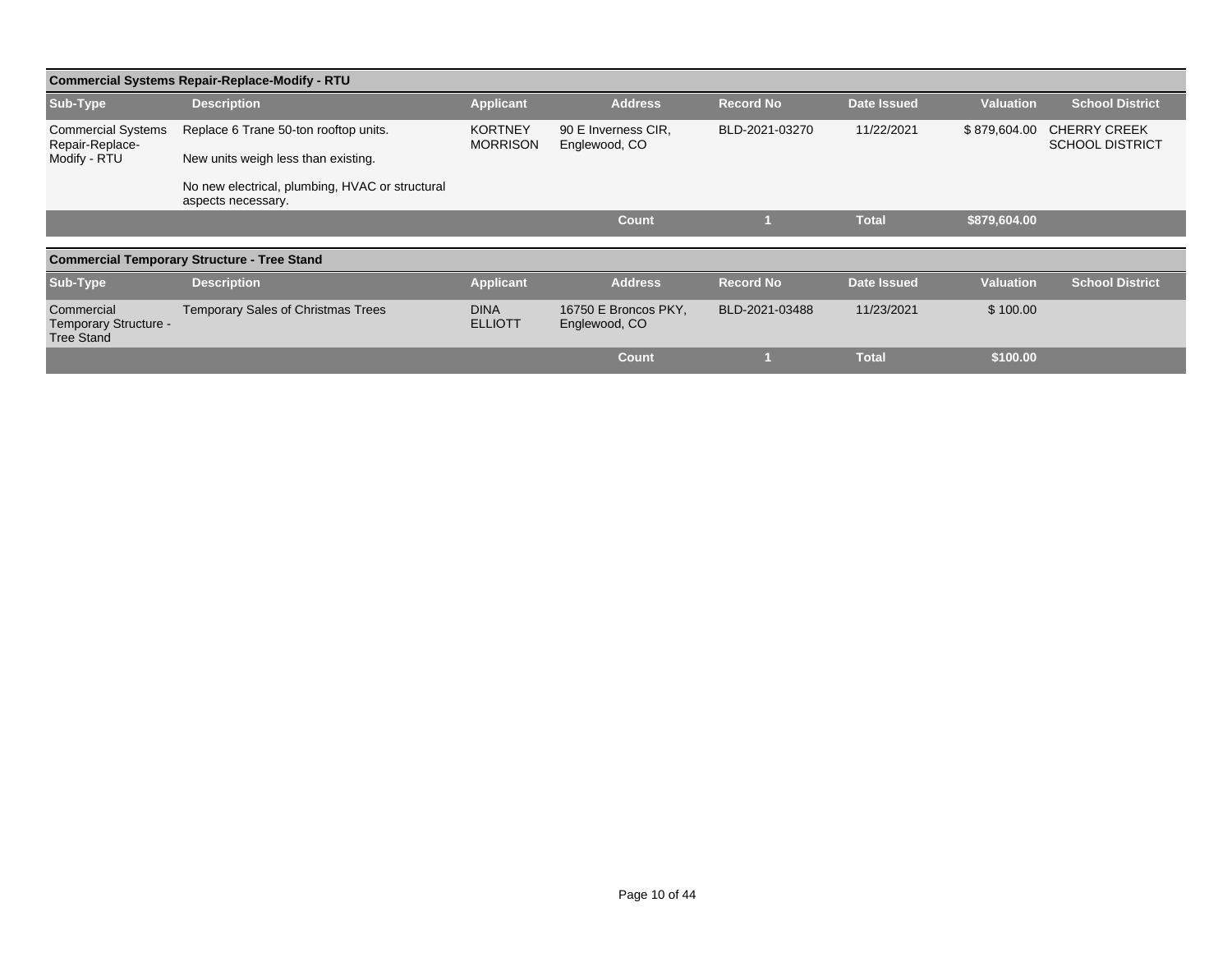| <b>Electrical Service Upgrade</b>    |                                                                                                                                                                                                                                                                                                                                                                                           |                                                 |                                                                 |                  |                    |                  |                                                   |  |  |
|--------------------------------------|-------------------------------------------------------------------------------------------------------------------------------------------------------------------------------------------------------------------------------------------------------------------------------------------------------------------------------------------------------------------------------------------|-------------------------------------------------|-----------------------------------------------------------------|------------------|--------------------|------------------|---------------------------------------------------|--|--|
| Sub-Type                             | <b>Description</b>                                                                                                                                                                                                                                                                                                                                                                        | <b>Applicant</b>                                | <b>Address</b>                                                  | <b>Record No</b> | <b>Date Issued</b> | <b>Valuation</b> | <b>School District</b>                            |  |  |
| <b>Electrical Service</b><br>Upgrade | Electrical Service Upgrade and Replacement<br>Installation of a new panel on the garage and an<br>underground feeder to the house. Poorly wired<br>garage circuits will be brought into the main panel.<br>The house panel will be reworked into the<br>basement utility room. The house panel will<br>become a junction box for up to 6 circuits.<br>Grounding will be updated per code. | <b>JUSTIN</b><br>MERRITT                        | 5380 S SHERMAN ST,<br>LITTLETON, CO<br>801211032                | BLD-2021-03658   | 11/2/2021          | \$6,000.00       | <b>LITTLETON SCHOOL</b><br><b>DISTRICT</b>        |  |  |
| <b>Electrical Service</b><br>Upgrade | Demo existing 200a service<br>Replace with new 200a service<br>Same location.                                                                                                                                                                                                                                                                                                             | <b>JOSEPH</b><br><b>MICHAEL</b><br><b>ROCHA</b> | 2531 S IVANHOE PL,<br>DENVER, CO 802226225                      | BLD-2021-03665   | 11/2/2021          |                  | \$1,500.00 CHERRY CREEK<br><b>SCHOOL DISTRICT</b> |  |  |
| <b>Electrical Service</b><br>Upgrade | Replace current main electrical panel, 125A/125A<br>with a 200A/150A main electrical panel.                                                                                                                                                                                                                                                                                               | <b>ALICIA</b><br><b>SCHOUTEN</b>                | 2411 S DAHLIA LN,<br>DENVER, CO 802226139                       | BLD-2021-03750   | 11/10/2021         | \$3,000.00       | <b>CHERRY CREEK</b><br><b>SCHOOL DISTRICT</b>     |  |  |
| <b>Electrical Service</b><br>Upgrade | Existing metering and disconnect to remain.<br>Interior unit panel only. To replace Zinco panel<br>only. Feeders and grounding to remain the same.<br>No change to branch circuits.                                                                                                                                                                                                       | <b>RICK</b><br><b>LEFAVOR</b>                   | 1306 S PARKER RD 170,<br>DENVER, CO 802312142                   | BLD-2021-03811   | 11/16/2021         | \$2,500.00       | <b>CHERRY CREEK</b><br><b>SCHOOL DISTRICT</b>     |  |  |
| <b>Electrical Service</b><br>Upgrade | inspect electrical meter to provide meter release<br>for utility purposes                                                                                                                                                                                                                                                                                                                 | <b>GUADALUPE</b><br><b>CHAVEZ</b>               | 41 ROYAL M H PARK,<br>BYERS, CO                                 | BLD-2021-03813   | 11/16/2021         |                  | \$0.00 BYERS SCHOOL<br><b>DISTRICT</b>            |  |  |
| <b>Electrical Service</b><br>Upgrade | Electrical service panel swap, 200 to 200 amps                                                                                                                                                                                                                                                                                                                                            | <b>KAREN</b><br><b>ZUKOWSKI</b>                 | 5505 S HAVANA CT.<br>ENGLEWOOD, CO<br>801113915                 | BLD-2021-03820   | 11/17/2021         | \$2,000.00       | <b>CHERRY CREEK</b><br><b>SCHOOL DISTRICT</b>     |  |  |
| <b>Electrical Service</b><br>Upgrade | Install #RSC121206 Tap Box adjacent to Meter<br>and MSP. Perform Line Side Tap on Utility Service DEPARTMEN<br>wires in the Tap Box.                                                                                                                                                                                                                                                      | <b>PERMIT</b><br>T                              | 18680 E POWERS DR,<br>AURORA, CO 800155125                      | BLD-2021-03831   | 11/18/2021         |                  | \$150.00 CHERRY CREEK<br><b>SCHOOL DISTRICT</b>   |  |  |
| <b>Electrical Service</b><br>Upgrade | Replace the existing meter/main on the pedestal<br>with a new 200A meter socket. Build a unistrut "H"<br>frame next to the existing service pole and install a T<br>new 200/200 main and distribution panel next to<br>the new meter                                                                                                                                                      | <b>PERMIT</b>                                   | 84 S COUNTY ROAD 121, BLD-2021-03888<br>DEPARTMEN BENNETT, CO   |                  | 11/23/2021         | \$2,700.00       | <b>BENNETT SCHOOL</b><br><b>DISTRICT</b>          |  |  |
| <b>Electrical Service</b><br>Upgrade | Upgrade underground electrical service to 200<br>amp                                                                                                                                                                                                                                                                                                                                      |                                                 | JASON GLICK 11393 E CIMMARRON<br>DR, ENGLEWOOD, CO<br>801114007 | BLD-2021-03887   | 11/23/2021         | \$2,750.00       | <b>CHERRY CREEK</b><br><b>SCHOOL DISTRICT</b>     |  |  |
| <b>Electrical Service</b><br>Upgrade | Upgrade panel to 200 amps<br>New meter housing<br>Updated grounding and bonding to NEC 2020                                                                                                                                                                                                                                                                                               | <b>JESSICA</b><br><b>BLOCK</b>                  | 16884 E EUCLID PL,<br>AURORA, CO 800165047                      | BLD-2021-03904   | 11/24/2021         | \$3,000.00       | <b>CHERRY CREEK</b><br><b>SCHOOL DISTRICT</b>     |  |  |
| <b>Electrical Service</b><br>Upgrade | 220 v upgrade                                                                                                                                                                                                                                                                                                                                                                             | <b>JACK E</b><br><b>REUTZEL</b>                 | 4903 4903 Christensen<br>Drive, Littleton, CO                   | BLD-2021-03929   | 11/30/2021         | \$5,000.00       |                                                   |  |  |
|                                      |                                                                                                                                                                                                                                                                                                                                                                                           |                                                 | <b>Count</b>                                                    | 11               | <b>Total</b>       | \$28,600.00      |                                                   |  |  |
| <b>Furnace</b>                       |                                                                                                                                                                                                                                                                                                                                                                                           |                                                 |                                                                 |                  |                    |                  |                                                   |  |  |
| Sub-Type                             | <b>Description</b>                                                                                                                                                                                                                                                                                                                                                                        | <b>Applicant</b>                                | <b>Address</b>                                                  | <b>Record No</b> | <b>Date Issued</b> | <b>Valuation</b> | <b>School District</b>                            |  |  |
| Furnace                              | Replace furnace 75K BTU 80% eff                                                                                                                                                                                                                                                                                                                                                           | <b>LAUREN</b><br><b>EWING</b>                   | 5372 S QUATAR CIR,<br>AURORA, CO 800156023                      | BLD-2021-03674   | 11/2/2021          |                  | \$2,900.00 CHERRY CREEK<br><b>SCHOOL DISTRICT</b> |  |  |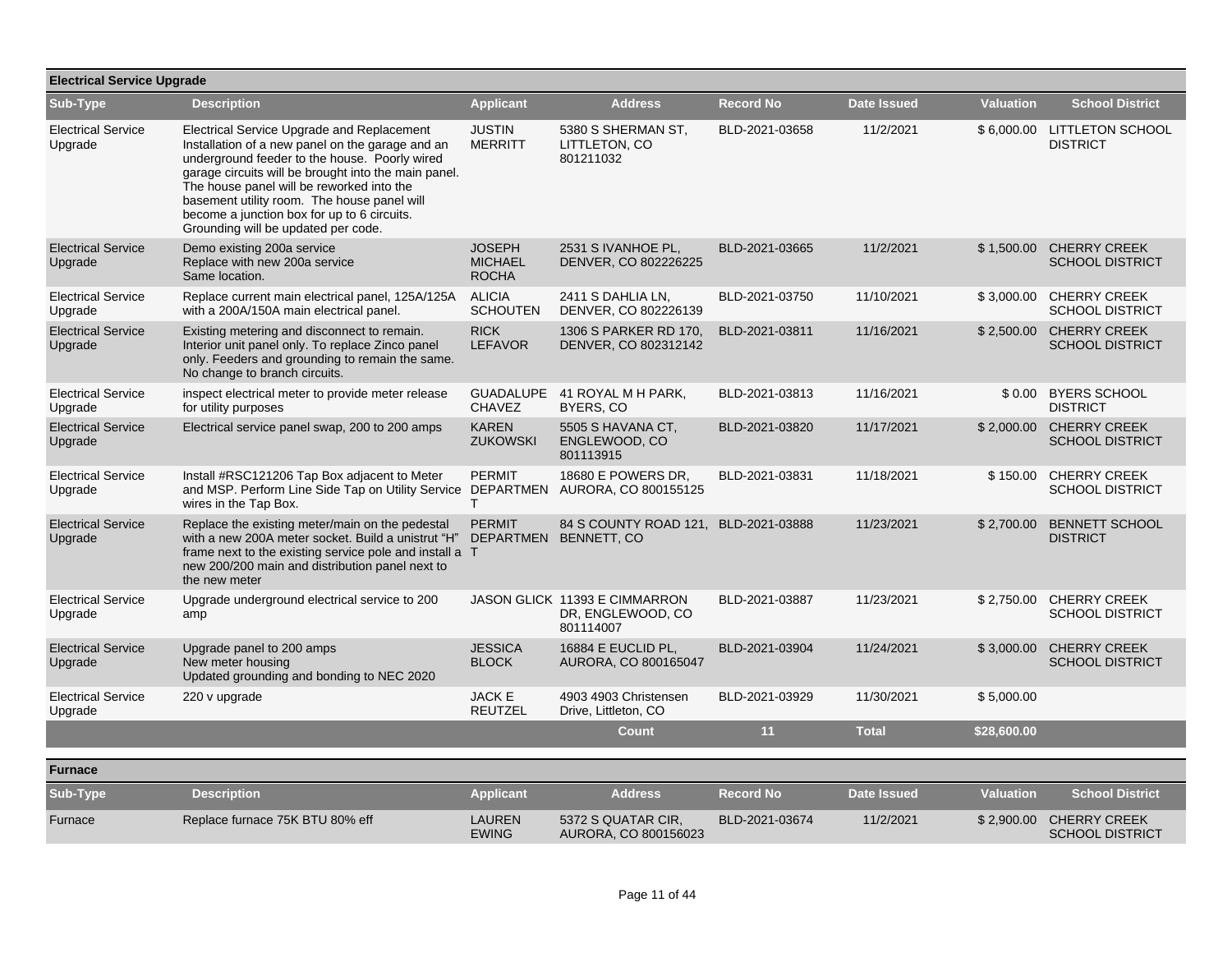| Furnace | Install Bryant furnace model 880T 80% efficiency 2 CHRIS<br>stage 90k BTU unit                                                           | <b>SHONROCK</b>                                                      | 7823 S KALISPELL CIR,<br>ENGLEWOOD, CO<br>801124647                | BLD-2021-03673 | 11/2/2021    |             | \$7,718.00 CHERRY CREEK<br><b>SCHOOL DISTRICT</b> |
|---------|------------------------------------------------------------------------------------------------------------------------------------------|----------------------------------------------------------------------|--------------------------------------------------------------------|----------------|--------------|-------------|---------------------------------------------------|
| Furnace | Replace existing forced air furnace                                                                                                      | <b>DEAN</b><br><b>PETERSON</b>                                       | 3236 W GIRARD AVE C.<br>ENGLEWOOD, CO<br>801101852                 | BLD-2021-03659 | 11/2/2021    |             | \$2,193.97 SHERIDAN SCHOOL<br><b>DISTRICT</b>     |
| Furnace | Like for like furnace replacement: Remove and<br>replace 95% efficient 100K BTU gas forced air<br>furnace.                               | <b>APRIL</b><br>YAKISH                                               | 5074 S MALTA WAY,<br>AURORA, CO 800156008                          | BLD-2021-03696 | 11/4/2021    |             | \$5,131.00 CHERRY CREEK<br><b>SCHOOL DISTRICT</b> |
| Furnace | Replace furnace 50K BTU 80% eff                                                                                                          | <b>LAUREN</b><br><b>EWING</b>                                        | 4446 W PONDS DR,<br>LITTLETON, CO<br>801236562                     | BLD-2021-03769 | 11/11/2021   | \$2,903.00  | <b>LITTLETON SCHOOL</b><br><b>DISTRICT</b>        |
| Furnace | Like for like furnace replacement: Remove and<br>replace 80% efficient 110,000 BTU Gas forced air YAKISH<br>furnace                      | <b>APRIL</b>                                                         | 6113 S RIFLE ST.<br>AURORA, CO 800163219                           | BLD-2021-03786 | 11/12/2021   | \$4,200.00  | <b>CHERRY CREEK</b><br><b>SCHOOL DISTRICT</b>     |
| Furnace | Install an 80% 70k BTU gas furnace in crawl space LISA BEEMAN 6467 S HAVANA ST A,                                                        |                                                                      | ENGLEWOOD, CO<br>801115690                                         | BLD-2021-03795 | 11/15/2021   |             | \$2.850.00 CHERRY CREEK<br><b>SCHOOL DISTRICT</b> |
| Furnace | 1 stage 90% 120k gas furnace: located in<br>basement<br>**like for like system**                                                         | CHAD<br><b>CARUSO</b>                                                | 6549 S URAVAN CT.<br>AURORA, CO 800163154                          | BLD-2021-03800 | 11/15/2021   | \$5,500.00  | <b>CHERRY CREEK</b><br><b>SCHOOL DISTRICT</b>     |
| Furnace | Replace furnace 50K BTU 80% eff                                                                                                          | <b>LAUREN</b><br><b>EWING</b>                                        | 5280 S SHERMAN ST,<br>LITTLETON, CO<br>801211030                   | BLD-2021-03827 | 11/17/2021   | \$3,379.50  | <b>LITTLETON SCHOOL</b><br><b>DISTRICT</b>        |
| Furnace | 1 stage 92% eff 70k btu gas furnace: located in<br>crawlspace.<br>T4 thermostat<br>Air scrubber and Air ranger<br>replace condenser pump | <b>CHAD</b><br><b>CARUSO</b>                                         | 5305 S GRANT ST,<br>LITTLETON, CO<br>801211012                     | BLD-2021-03841 | 11/18/2021   | \$10,616.00 | <b>LITTLETON SCHOOL</b><br><b>DISTRICT</b>        |
| Furnace | Furnace replacement with new 80% 125k BTU                                                                                                | <b>GALE L</b><br><b>ROBERTS</b>                                      | 6120 S JAMAICA CT,<br>ENGLEWOOD, CO<br>801115715                   | BLD-2021-03829 | 11/18/2021   | \$4,000.00  | <b>CHERRY CREEK</b><br><b>SCHOOL DISTRICT</b>     |
| Furnace | install Bryant furnace model 820T 80% efficiency 2 CHRIS<br>stage 66k BTU unit                                                           | <b>SHONROCK</b>                                                      | 7982 S KITTREDGE WAY, BLD-2021-03845<br>ENGLEWOOD, CO<br>801124630 |                | 11/19/2021   | \$5,503.00  | <b>CHERRY CREEK</b><br><b>SCHOOL DISTRICT</b>     |
| Furnace | Remove and install 80K BTU Furnace                                                                                                       | <b>AUTHORITY</b><br><b>BRANDS</b><br><b>SERVICE</b><br><b>RETAIL</b> | 9400 E ILIFF AVE 043,<br>DENVER, CO 802315735                      | BLD-2021-03860 | 11/22/2021   | \$9,100.00  | <b>CHERRY CREEK</b><br><b>SCHOOL DISTRICT</b>     |
| Furnace | Replaced furnace with 80% 80k btu unit with basic TRACEY L.<br>electrical connections, like for like replacement.                        | <b>JOHNSON</b>                                                       | 1356 S ALTON CT,<br>DENVER, CO 802472323                           | BLD-2021-03880 | 11/23/2021   | \$9,280.00  | <b>CHERRY CREEK</b><br><b>SCHOOL DISTRICT</b>     |
| Furnace | Install 70,000 Btu's furnace, furnace rehook                                                                                             | <b>PATRICIA J</b><br><b>SCHMIDT</b>                                  | 5415 S GENEVA ST,<br>ENGLEWOOD, CO<br>801116208                    | BLD-2021-03877 | 11/23/2021   | \$3,950.00  | <b>CHERRY CREEK</b><br><b>SCHOOL DISTRICT</b>     |
| Furnace | replacing furnace only: like for like: located in<br>basement<br>1 stage 80% eff 70k btu gas furnace                                     | GAYLE<br><b>FRUENDT</b>                                              | 2950 S HOLLY PL.<br>DENVER, CO 802227009                           | BLD-2021-03920 | 11/29/2021   | \$5,500.00  | <b>CHERRY CREEK</b><br><b>SCHOOL DISTRICT</b>     |
|         |                                                                                                                                          |                                                                      | <b>Count</b>                                                       | 16             | <b>Total</b> | \$84,724.47 |                                                   |
| Reroof  |                                                                                                                                          |                                                                      |                                                                    |                |              |             |                                                   |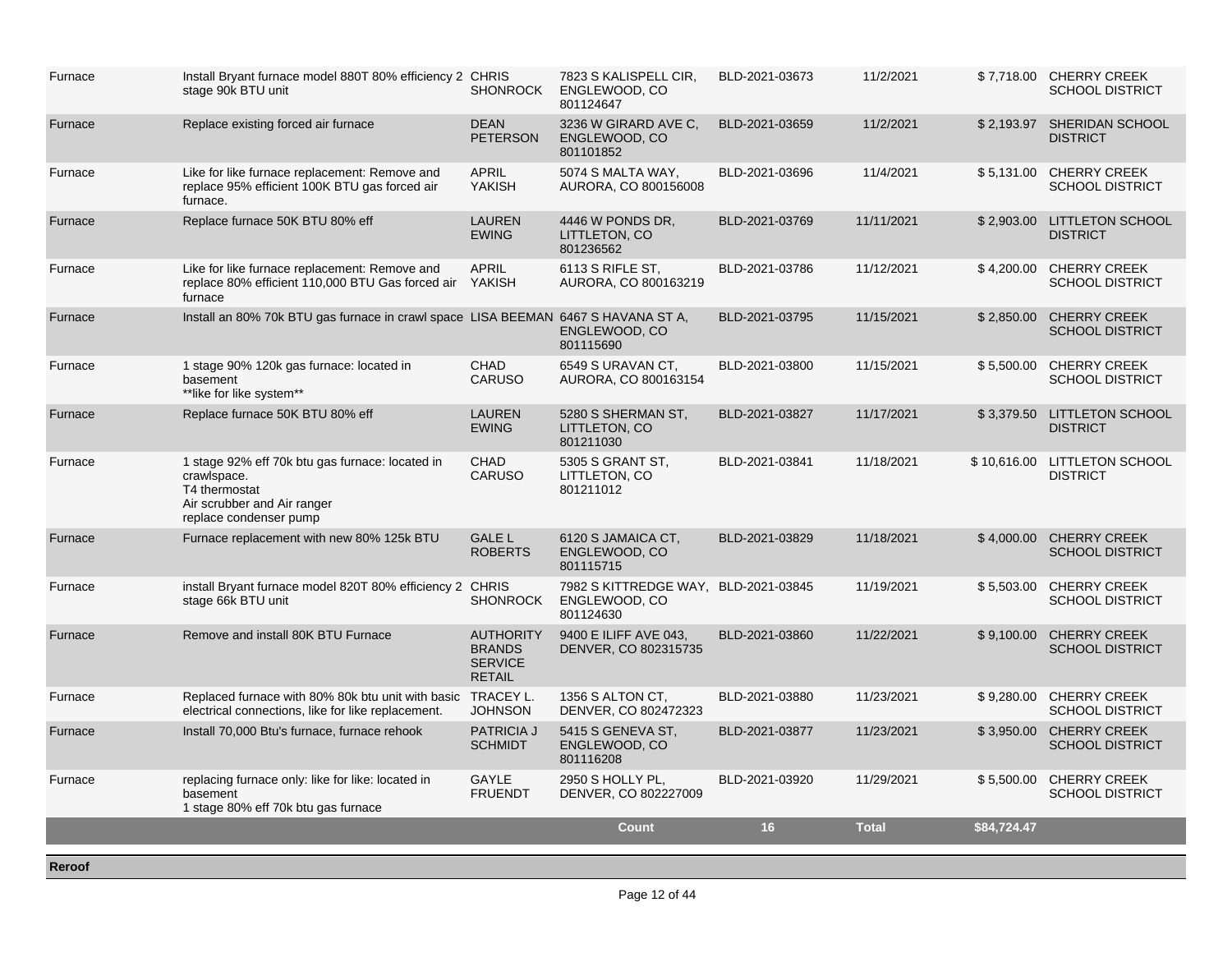| Sub-Type | <b>Description</b>                                                                                                                                                                                                               | <b>Applicant</b>                                  | <b>Address</b>                                          | <b>Record No</b> | <b>Date Issued</b> | Valuation   | <b>School District</b>                             |
|----------|----------------------------------------------------------------------------------------------------------------------------------------------------------------------------------------------------------------------------------|---------------------------------------------------|---------------------------------------------------------|------------------|--------------------|-------------|----------------------------------------------------|
| Reroof   | Reroof: Remove all existing layers. Apply new<br>underlayment to code. Install new Owens Corning<br>class 4 Shingle. Insure all flashings and drip edges<br>are to code.                                                         | <b>AUDIE</b>                                      | 40065 E ARIZONA AVE,<br>ROUNDTREE BENNETT, CO 801028434 | BLD-2021-03641   | 11/1/2021          | \$16,000.00 | <b>BENNETT SCHOOL</b><br><b>DISTRICT</b>           |
| Reroof   | Tear off existing roof and replace with an impact<br>resistant asphalt roof.                                                                                                                                                     | ARMANDO<br><b>JACOX</b>                           | 3062 S KEARNEY ST,<br>DENVER, CO 802227027              | BLD-2021-03657   | 11/1/2021          | \$6,125.00  | <b>CHERRY CREEK</b><br><b>SCHOOL DISTRICT</b>      |
| Reroof   | Tear off existing roof and replace with new.                                                                                                                                                                                     | <b>ARMANDO</b><br><b>JACOX</b>                    | 2449 S DAHLIA LN.<br>DENVER, CO 802226119               | BLD-2021-03656   | 11/1/2021          | \$9,800.00  | <b>CHERRY CREEK</b><br><b>SCHOOL DISTRICT</b>      |
| Reroof   | tear off old damaged asphalt and underlayment.<br>replace with new similar asphalt shingles and<br>underlayment.                                                                                                                 | ANDREW<br><b>MICHAEL</b><br><b>GATES</b>          | 9296 E EVANS PL.<br>DENVER, CO 802313432                | BLD-2021-03644   | 11/1/2021          | \$19,125.00 | <b>CHERRY CREEK</b><br><b>SCHOOL DISTRICT</b>      |
| Reroof   | Remove and replace asphalt roof; like for like<br>Material: Owens Corning - Duration Flex<br>Qty: 33 sqs.<br>Pitch: 4/12<br>Underlayment: Synthetic 15# equiv.<br>Fastners: 1 1/4" nails                                         | <b>THOMAS</b><br><b>BOUCKAERT</b>                 | 2337 S FAIRFAX DR,<br>DENVER, CO 802226207              | BLD-2021-03666   | 11/2/2021          | \$8,425.89  | <b>CHERRY CREEK</b><br><b>SCHOOL DISTRICT</b>      |
| Reroof   | Complete tear off, and re roof                                                                                                                                                                                                   | <b>JENNIFER</b><br><b>SCHULTENO</b><br><b>VER</b> | 5661 E CORNELL AVE,<br>DENVER, CO 802227028             | BLD-2021-03686   | 11/3/2021          |             | \$10,000.00 CHERRY CREEK<br><b>SCHOOL DISTRICT</b> |
| Reroof   | Remove existing roof and replace with 30 yr.<br>dimensional shingle                                                                                                                                                              | <b>DIANE</b><br><b>BRAKE</b>                      | 2481 S HOLLY PL,<br>DENVER, CO 802226220                | BLD-2021-03697   | 11/4/2021          | \$28,700.00 | <b>CHERRY CREEK</b><br><b>SCHOOL DISTRICT</b>      |
| Reroof   | re-roof 22 sq of asphalt shingle due to wind & hail<br>damage                                                                                                                                                                    | R REFFALT                                         | CHRISTOPHE 1863 S CHESTER CIR,<br>DENVER, CO 802473401  | BLD-2021-03726   | 11/8/2021          |             | \$5,000.00 CHERRY CREEK<br><b>SCHOOL DISTRICT</b>  |
| Reroof   | Remove existing roof and replace with a Owens<br>Corning Flex SBS shingle 50sq                                                                                                                                                   | <b>NORMAL</b><br><b>NAVARRO</b>                   | 1506 S SPLIT ROCK RD,<br>BENNETT, CO 801028720          | BLD-2021-03734   | 11/9/2021          | \$28,836.26 | <b>BENNETT SCHOOL</b><br><b>DISTRICT</b>           |
| Reroof   | tear off and replace roof w owens corning asphalt<br>shingles 21 sq 6/12 pitch                                                                                                                                                   | <b>KEITH JACOB</b>                                | 7352 E VILLANOVA PL.<br>DENVER, CO 802313741            | BLD-2021-03740   | 11/9/2021          | \$8.864.00  | <b>CHERRY CREEK</b><br><b>SCHOOL DISTRICT</b>      |
| Reroof   | Reroof 20 SQ on dwelling and 6 SQ on garage<br>with GAF Timberline HDZ. 5/12 pitch and 4/12<br>pitch respectively.                                                                                                               | <b>JESSICA</b><br><b>EDGAR</b>                    | 2324 S FOREST DR.<br>DENVER, CO 802226241               | BLD-2021-03735   | 11/9/2021          | \$11,800.00 | <b>CHERRY CREEK</b><br><b>SCHOOL DISTRICT</b>      |
| Reroof   | Tear off roof decking and replace white shingles                                                                                                                                                                                 | <b>CORTNEY</b><br>MERZ                            | 56300 E DORADO PL,<br>STRASBURG, CO<br>801367002        | BLD-2021-03749   | 11/9/2021          |             | \$12,000.00 STRASBURG SCHOOL<br><b>DISTRICT</b>    |
| Reroof   | Reroof. Remove and replace 21 sq with IKO<br>Dynasty shingle.                                                                                                                                                                    | <b>REX CORLEY</b>                                 | 3900 S HIMALAYA WAY,<br>AURORA, CO 800136017            | BLD-2021-03732   | 11/9/2021          | \$5,250.00  | <b>CHERRY CREEK</b><br><b>SCHOOL DISTRICT</b>      |
| Reroof   | New Build - 50 SQ asphalt shingle roof installation                                                                                                                                                                              | LEAH M<br><b>OMILION</b>                          | 49448 E COUNTY ROAD<br>6, BENNETT, CO 80102             | BLD-2021-03770   | 11/11/2021         | \$11,000.00 | <b>BENNETT SCHOOL</b><br><b>DISTRICT</b>           |
| Reroof   | Complete re-rof using GAF Armor Shield II                                                                                                                                                                                        | <b>TRISH</b><br><b>GARDINER</b>                   | 17991 E PEAKVIEW PL,<br>AURORA, CO 800163152            | BLD-2021-03779   | 11/12/2021         | \$19,000.00 | <b>CHERRY CREEK</b><br><b>SCHOOL DISTRICT</b>      |
| Reroof   | Remove and replace asphalt roof; like for like<br>Material: Owens Corning - Duration<br>$Qty: 37$ sqs.<br>Underlayment: Synthetic 15# equiv.<br>Fastners: 1 1/4" nails<br>Pitch: 5/12<br>Adhere to all applicable building codes | <b>THOMAS</b><br><b>BOUCKAERT</b>                 | 2660 S DAHLIA ST,<br>DENVER, CO 802226106               | BLD-2021-03785   | 11/12/2021         | \$9,780.21  | <b>CHERRY CREEK</b><br><b>SCHOOL DISTRICT</b>      |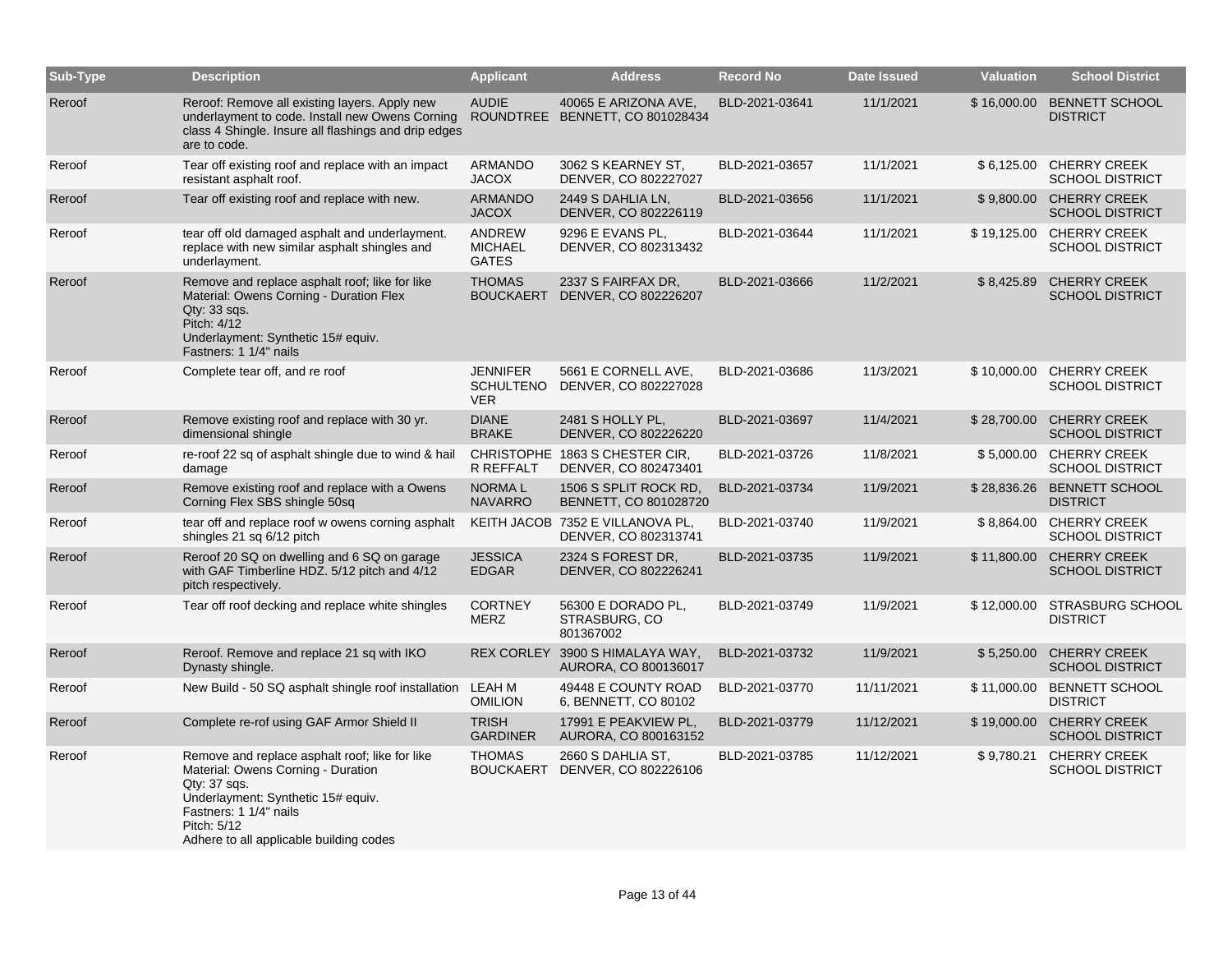| Reroof | reroof                                                                                                                                                                                                                                                                                   |                                                | JACOB HOLT 3182 S LEYDEN ST,<br>DENVER, CO 802227039              | BLD-2021-03777 | 11/12/2021   |              | \$4,768.66 CHERRY CREEK<br><b>SCHOOL DISTRICT</b>  |
|--------|------------------------------------------------------------------------------------------------------------------------------------------------------------------------------------------------------------------------------------------------------------------------------------------|------------------------------------------------|-------------------------------------------------------------------|----------------|--------------|--------------|----------------------------------------------------|
| Reroof | tear off to decking, reroof with architectural Atlas<br>shingles                                                                                                                                                                                                                         | <b>CHUCK</b><br><b>JACKSON</b>                 | 3074 S KEARNEY ST.<br>DENVER, CO 802227027                        | BLD-2021-03787 | 11/12/2021   |              | \$11,000.00 CHERRY CREEK<br><b>SCHOOL DISTRICT</b> |
| Reroof | Re-roof single family residence with GAF<br>dimensional asphalt shingles (23 Sq) and<br>Polyglass mod-bit roofing at rear covered patio (5<br>$Sq)$ .                                                                                                                                    | <b>DANIEL</b><br><b>PREISLER</b>               | 6290 E CORNELL AVE,<br>DENVER, CO 802227013                       | BLD-2021-03832 | 11/18/2021   | \$13,500.00  | <b>CHERRY CREEK</b><br><b>SCHOOL DISTRICT</b>      |
| Reroof | tear off and replace shingles with Malarkey Legacy<br>50 yr shingles, ice and water shield on eaves,<br>double felt due to 3/12 pitch 34 squares                                                                                                                                         | <b>MICHAEL</b><br><b>LOUIS BATTY</b>           | 5090 W QUARLES DR.<br>LITTLETON, CO<br>801286416                  | BLD-2021-03830 | 11/18/2021   | \$16,000.00  | <b>LITTLETON SCHOOL</b><br><b>DISTRICT</b>         |
| Reroof | Remove existing roofing to plywood. Install GAF<br>ArmourShield asphalt shingles and Certainteed<br>Flintastic modified bitumen.                                                                                                                                                         | <b>BRENT</b><br><b>EGGER</b>                   | 2093 S ALTON WAY.<br>DENVER, CO 802313405                         | BLD-2021-03855 | 11/21/2021   | \$24,000.00  | <b>CHERRY CREEK</b><br><b>SCHOOL DISTRICT</b>      |
| Reroof | Reroof 20.67sq on 6/12 pitch, t/o to deck and<br>finish with IKO Cambridge shingles in Driftwood                                                                                                                                                                                         | ROY L<br><b>THOMAS</b>                         | 3886 S JERICHO CT,<br>AURORA, CO 800133871                        | BLD-2021-03862 | 11/22/2021   | \$6,200.00   | <b>CHERRY CREEK</b><br><b>SCHOOL DISTRICT</b>      |
| Reroof | Remove & replace existing shingles. Install new<br>edge metal, pipe jacks, & roof vents with ice &<br>water shield & synthetic dry in. Install 25 SQ of<br>Owens Coring Durations with proper shingle<br>starter & ridge cap trim shingles.<br>16 SQ on House<br>9 SQ on Detached Garage | <b>RALPH</b><br><b>BOLYARD</b>                 | 1031 N ANTELOPE DR,<br>STRASBURG, CO<br>801369309                 | BLD-2021-03894 | 11/23/2021   | \$8,500.00   | STRASBURG SCHOOL<br><b>DISTRICT</b>                |
| Reroof | Install 28 SQ- malarkey legacy class 4 shingles                                                                                                                                                                                                                                          |                                                | RYAN MILLER 59150 E COUNTY ROAD<br>30, STRASBURG, CO<br>801368032 | BLD-2021-03881 | 11/23/2021   |              | \$8,400.00 STRASBURG SCHOOL<br><b>DISTRICT</b>     |
| Reroof | reroof owens corning                                                                                                                                                                                                                                                                     | <b>JACOB</b><br><b>ROBERT</b><br><b>MIEROP</b> | 9518 E IOWA CIR,<br>DENVER, CO 802477354                          | BLD-2021-03898 | 11/24/2021   | \$5,000.00   | <b>CHERRY CREEK</b><br><b>SCHOOL DISTRICT</b>      |
| Reroof | reroof with owens corning                                                                                                                                                                                                                                                                | <b>JACOB</b><br><b>ROBERT</b><br><b>MIEROP</b> | 9589 E IOWA CIR,<br>DENVER, CO 802477354                          | BLD-2021-03897 | 11/24/2021   | \$5,000.00   | <b>CHERRY CREEK</b><br><b>SCHOOL DISTRICT</b>      |
| Reroof | Tear off 1 layer 29 square, house only, 4/12, 2<br>story, 2-ply underlayment on 2/12 back porch,<br>install Owens Corning Duration shingles (130 mph,<br>lifetime)                                                                                                                       | <b>STEVEN W</b><br><b>CUMMINGS</b>             | 40755 E COLORADO<br>AVE, BENNETT, CO<br>801028408                 | BLD-2021-03917 | 11/29/2021   | \$10,332.00  | <b>BENNETT SCHOOL</b><br><b>DISTRICT</b>           |
| Reroof | Remove existing shingles and install impact<br>resistant shingles.                                                                                                                                                                                                                       | <b>RYAN</b><br><b>BENINE</b>                   | 1117 S BOSTON CT.<br>DENVER, CO 802472374                         | BLD-2021-03915 | 11/29/2021   | \$6,500.00   | <b>CHERRY CREEK</b><br><b>SCHOOL DISTRICT</b>      |
| Reroof | Remove the existing roof system. Install new felt<br>paper. Install Owens Corning shingles.                                                                                                                                                                                              | A & H<br><b>ROOFING</b>                        | 1200 COUNTY ROAD 137, BLD-2021-03918<br>BENNETT, CO 801028602     |                | 11/29/2021   | \$8,050.00   |                                                    |
|        |                                                                                                                                                                                                                                                                                          |                                                | <b>Count</b>                                                      | 29             | <b>Total</b> | \$336,957.02 |                                                    |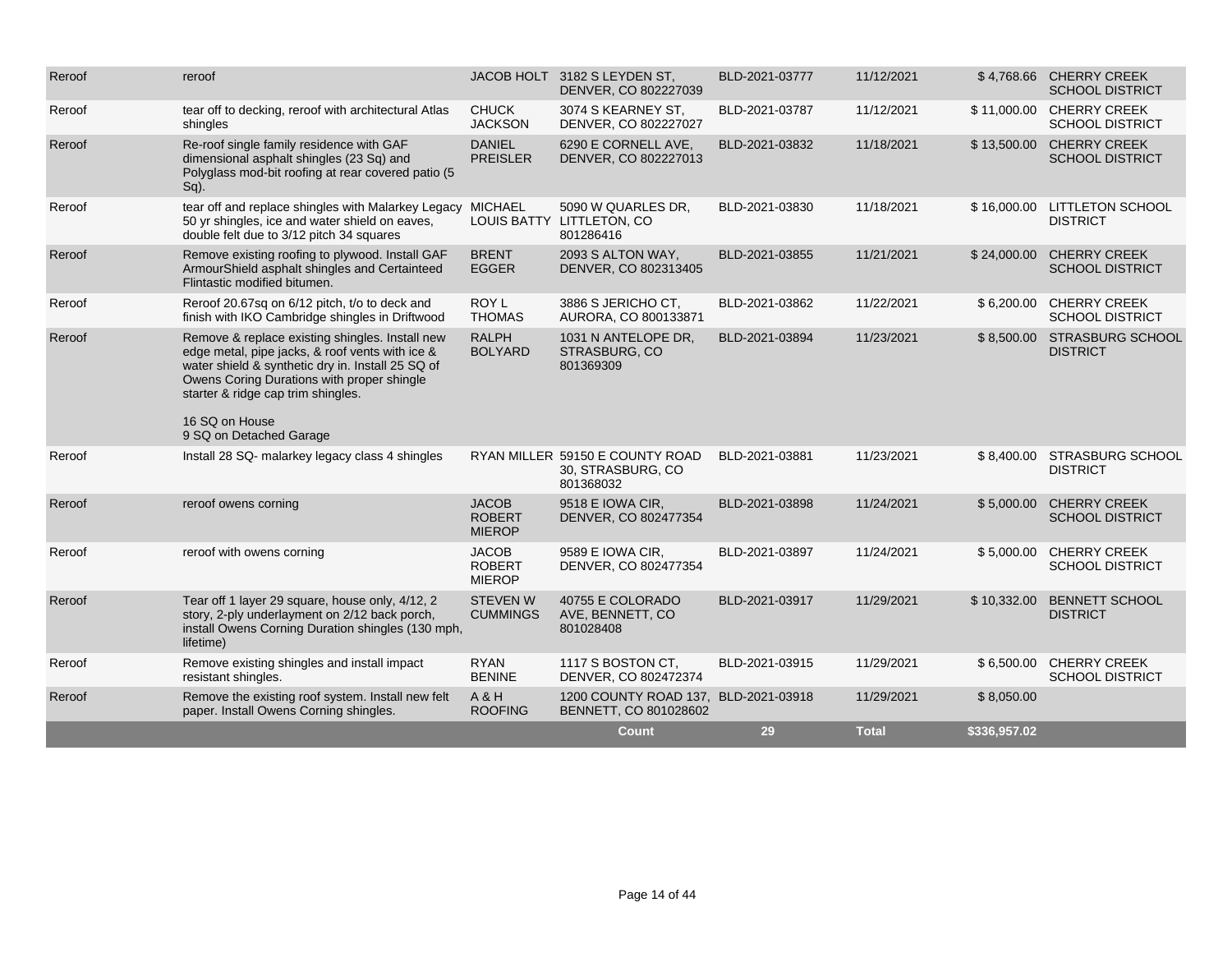|                                                                        | <b>Residential New Construction - Accessory Structure</b>                                                                                                                                                                                                                                                                                                                                                                                                                                                                                                                                                             |                                                |                                                    |                  |                    |                  |                                            |
|------------------------------------------------------------------------|-----------------------------------------------------------------------------------------------------------------------------------------------------------------------------------------------------------------------------------------------------------------------------------------------------------------------------------------------------------------------------------------------------------------------------------------------------------------------------------------------------------------------------------------------------------------------------------------------------------------------|------------------------------------------------|----------------------------------------------------|------------------|--------------------|------------------|--------------------------------------------|
| Sub-Type                                                               | <b>Description</b>                                                                                                                                                                                                                                                                                                                                                                                                                                                                                                                                                                                                    | <b>Applicant</b>                               | <b>Address</b>                                     | <b>Record No</b> | <b>Date Issued</b> | <b>Valuation</b> | <b>School District</b>                     |
| <b>Residential New</b><br>Construction -<br><b>Accessory Structure</b> | 10,000 Outdoor structure for agricultural                                                                                                                                                                                                                                                                                                                                                                                                                                                                                                                                                                             | <b>OMAR</b><br><b>CONEJO</b>                   | 37519 E 6TH AVE,<br>WATKINS, CO                    | BLD-2020-04438   | 11/8/2021          | \$200,000.00     | <b>BENNETT SCHOOL</b><br><b>DISTRICT</b>   |
| <b>Residential New</b><br>Construction -<br><b>Accessory Structure</b> | This permit issued for the NEW 30'-0" x 50'-0"<br>(1,500sf) DETACHED UNHEATED,<br>UNINSULATED, AND UNFINISHED<br><b>ENGINEERED METAL BUILDING by Eagle</b><br>Carports, Inc. Structure supported by Helix Anchor<br>to ground surface per documents. Wall panel,<br>roof, and trims to be min. 29gauge metal rib panel<br>per drawings. MECHANICAL, PLUMBING &<br>ELECTRICAL: NONE.<br>New metal building.<br>The other address for this property is 55900 e.<br>county rd 30 (this is where the entrance is). This<br>property was sub divided by the previous owner so<br>there is a new address and parcel number. | <b>JAVIER</b>                                  | 4353 S Aspen CT,<br>STROHMEIER STRASBURG, CO 80136 | BLD-2021-01056   | 11/18/2021         | \$16,500.00      | <b>STRASBURG SCHOOL</b><br><b>DISTRICT</b> |
| <b>Residential New</b><br>Construction -<br><b>Accessory Structure</b> | This permit is for a new accessory structure at 98<br>S Coolidge St. The structure will be a metal kit<br>building by Eagle Carports Company, but the<br>structure will be used to house horses, hey, and<br>the tools required for vegetable farming for<br>personal use.                                                                                                                                                                                                                                                                                                                                            | <b>BRIAN</b><br><b>GEORGE</b><br><b>MARTIN</b> | 98 S COOLIDGE ST.<br>AURORA, CO 800181541          | BLD-2021-03531   | 11/23/2021         | \$50,000.00      | AURORA SCHOOL<br><b>DISTRICT</b>           |
|                                                                        |                                                                                                                                                                                                                                                                                                                                                                                                                                                                                                                                                                                                                       |                                                | Count                                              | 3                | <b>Total</b>       | \$266,500.00     |                                            |

## **Residential New Construction - Basement Finish**

| Sub-Type                                                           | <b>Description</b>                                                                                                                                                                                                                                                                                                                                                                                                                                                                                                                                                                | <b>Applicant</b>  | <b>Address</b>                            | <b>Record No</b> | Date Issued | <b>Valuation</b> | <b>School District</b>                        |
|--------------------------------------------------------------------|-----------------------------------------------------------------------------------------------------------------------------------------------------------------------------------------------------------------------------------------------------------------------------------------------------------------------------------------------------------------------------------------------------------------------------------------------------------------------------------------------------------------------------------------------------------------------------------|-------------------|-------------------------------------------|------------------|-------------|------------------|-----------------------------------------------|
| <b>Residential New</b><br>Construction -<br><b>Basement Finish</b> | This permit issued for an existing $~1,000$ sf<br>BASEMENT LEVEL FINISH build-out (Finished<br>944sf, 56 sf Unfinished sf) over slab-on-grade<br>concrete floor. The scope of work includes new<br>Open Space, (1), Full Bathroom, (1) Bedroom,<br>Den, Hallway, Mechanical/Utility (unfinished) and<br>Wet Bar; see drawings for additional info.<br>STRUCTURAL – NO. MECHANICAL – YES.<br>replace existing gas fired furnace & new ductwork<br>as required. PLUMBING - YES, per drawings.<br>ELECTRICAL - YES, New electrical power and<br>lighting throughout per application. | <b>ALBERT KIM</b> | 6545 S RIFLE WAY,<br>AURORA, CO 800163231 | BLD-2021-03545   | 11/2/2021   | \$49,000.00      | <b>CHERRY CREEK</b><br><b>SCHOOL DISTRICT</b> |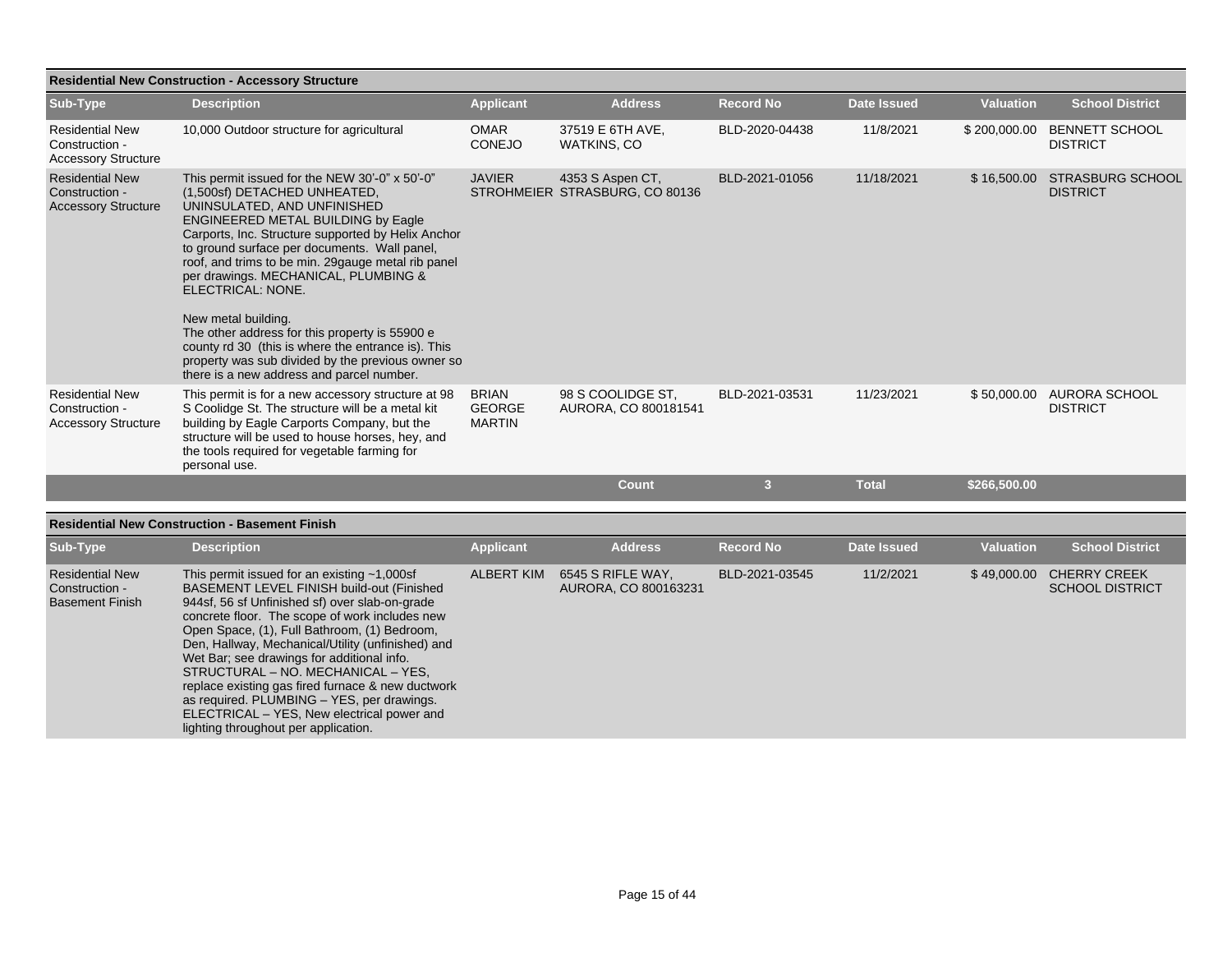| <b>Residential New</b><br>Construction -<br><b>Basement Finish</b> | This permit is being issued for an existing 1368sf<br>basement level finish build-out (Finished 953sf,<br>415 sf Unfinished sf) over slab-on-grade concrete<br>floor. The scope of work includes new family<br>Room, (1) Bedroom, (1), 3⁄4 Bathroom with a<br>prefabricated shower pan, wet bar (ROUGH IN<br>ONLY), and Mechanical/Utility (unfinished), The<br>existing furnace and water-heater to remain. No<br>structural alterations per application. No new gas<br>appliances. New electrical power and lighting<br>throughout per application.<br>ACA Description of Work: "1 Bedroom, Storage<br>Area, 1 Bathroom, and Family Area. (Rough In<br>Only) for Wet Bar. Square Footage 953".<br>1 Bedroom, Storage Area, 1 Bathroom, and Family<br>Area. (Rough In Only) for Wet Bar. Square<br>Footage 953 | SUE HESSE                      | 3960 S NETHERLAND ST, BLD-2021-03653<br>AURORA, CO 800138922 |                | 11/4/2021  |             | \$48,869.84 CHERRY CREEK<br><b>SCHOOL DISTRICT</b> |
|--------------------------------------------------------------------|-----------------------------------------------------------------------------------------------------------------------------------------------------------------------------------------------------------------------------------------------------------------------------------------------------------------------------------------------------------------------------------------------------------------------------------------------------------------------------------------------------------------------------------------------------------------------------------------------------------------------------------------------------------------------------------------------------------------------------------------------------------------------------------------------------------------|--------------------------------|--------------------------------------------------------------|----------------|------------|-------------|----------------------------------------------------|
| <b>Residential New</b><br>Construction -<br><b>Basement Finish</b> | Adding two 12'X12' bedrooms and a storage closet TONY RAU<br>to a 18'X25' unfinished basement area.<br>As per the attached drawing, I will be removing a 3'<br>and 4' section of the existing floating wall to open<br>up the space. Framing out the two bedrooms and<br>storage area using 2"X4" construction, floating the<br>wall 1.5" above the pressure treated plate with 40D<br>spikes. Both rooms will have outlets (spaced @ 6')<br>on dedicated circuits tied back to the main panel.                                                                                                                                                                                                                                                                                                                 |                                | 43739 E HARVARD PL,<br>BENNETT, CO 801028419                 | BLD-2021-03646 | 11/5/2021  | \$16,000.00 | <b>BENNETT SCHOOL</b><br><b>DISTRICT</b>           |
| <b>Residential New</b><br>Construction -<br><b>Basement Finish</b> | Family Room, Bedroom, Bathroom 1051 square<br>feet                                                                                                                                                                                                                                                                                                                                                                                                                                                                                                                                                                                                                                                                                                                                                              | SUE HESSE                      | 21186 E LAYTON AVE,<br>AURORA, CO 800156778                  | BLD-2021-03617 | 11/11/2021 |             | \$62,500.00 CHERRY CREEK<br><b>SCHOOL DISTRICT</b> |
| <b>Residential New</b><br>Construction -<br><b>Basement Finish</b> | This permit is being issued for an existing 1195sf<br>basement level finish build-out (Finished<br>1000sf, 195 sf Unfinished sf) over slab-on-grade<br>concrete floor. The scope of work includes new<br>family Room, $(1)$ bedroom, $(1)$ , $\frac{3}{4}$ Bathroom with a<br>Tub, Mechanical/Utility (unfinished), and a wet bar.<br>The existing furnace and water-heater to remain.<br>No structural alterations per application. No new<br>gas appliances. New electrical power and lighting<br>throughout per application.<br>Basement Finish. Full Bathroom, Bedroom, Wet<br>Bar, Family Room, Game Room, Unfinished area                                                                                                                                                                                 | <b>JESSIE</b><br><b>HANNAH</b> | 5955 S RICHFIELD CT.<br>AURORA, CO 800163230                 | BLD-2021-03712 | 11/16/2021 | \$12,060.00 | <b>CHERRY CREEK</b><br><b>SCHOOL DISTRICT</b>      |
| <b>Residential New</b><br>Construction -<br><b>Basement Finish</b> | 1150 sq ft basement finish<br>1- bedroom, 3/4 Bath, Family room exercise area,<br>Game Area<br>Framing, Electrical, Plumbing, HVAC, Drywall                                                                                                                                                                                                                                                                                                                                                                                                                                                                                                                                                                                                                                                                     | <b>PETER</b>                   | 3883 S MALTA ST,<br>CAPOZZOLO AURORA, CO 800137419           | BLD-2021-03764 | 11/17/2021 |             | \$58,972.00 CHERRY CREEK<br><b>SCHOOL DISTRICT</b> |
| <b>Residential New</b><br>Construction -<br><b>Basement Finish</b> | Basement finish. Living room, office room,<br>bathroom and an unfinished mechanical room                                                                                                                                                                                                                                                                                                                                                                                                                                                                                                                                                                                                                                                                                                                        | <b>BAJA</b><br><b>TSEGMED</b>  | 8253 S OLATHE CT,<br>ENGLEWOOD, CO<br>801124611              | BLD-2021-03775 | 11/18/2021 | \$27,790.00 | <b>CHERRY CREEK</b><br><b>SCHOOL DISTRICT</b>      |
| <b>Residential New</b><br>Construction -<br><b>Basement Finish</b> | We would like to finish basement. 1 bedroom, 1<br>storage, 1 living room, 1 bar with sauna                                                                                                                                                                                                                                                                                                                                                                                                                                                                                                                                                                                                                                                                                                                      | <b>ZEBINISO</b>                | 8321 E ARIZONA PL.<br>MIRSOLIEVA DENVER, CO 802473027        | BLD-2021-03481 | 11/24/2021 | \$57,430.00 | <b>CHERRY CREEK</b><br><b>SCHOOL DISTRICT</b>      |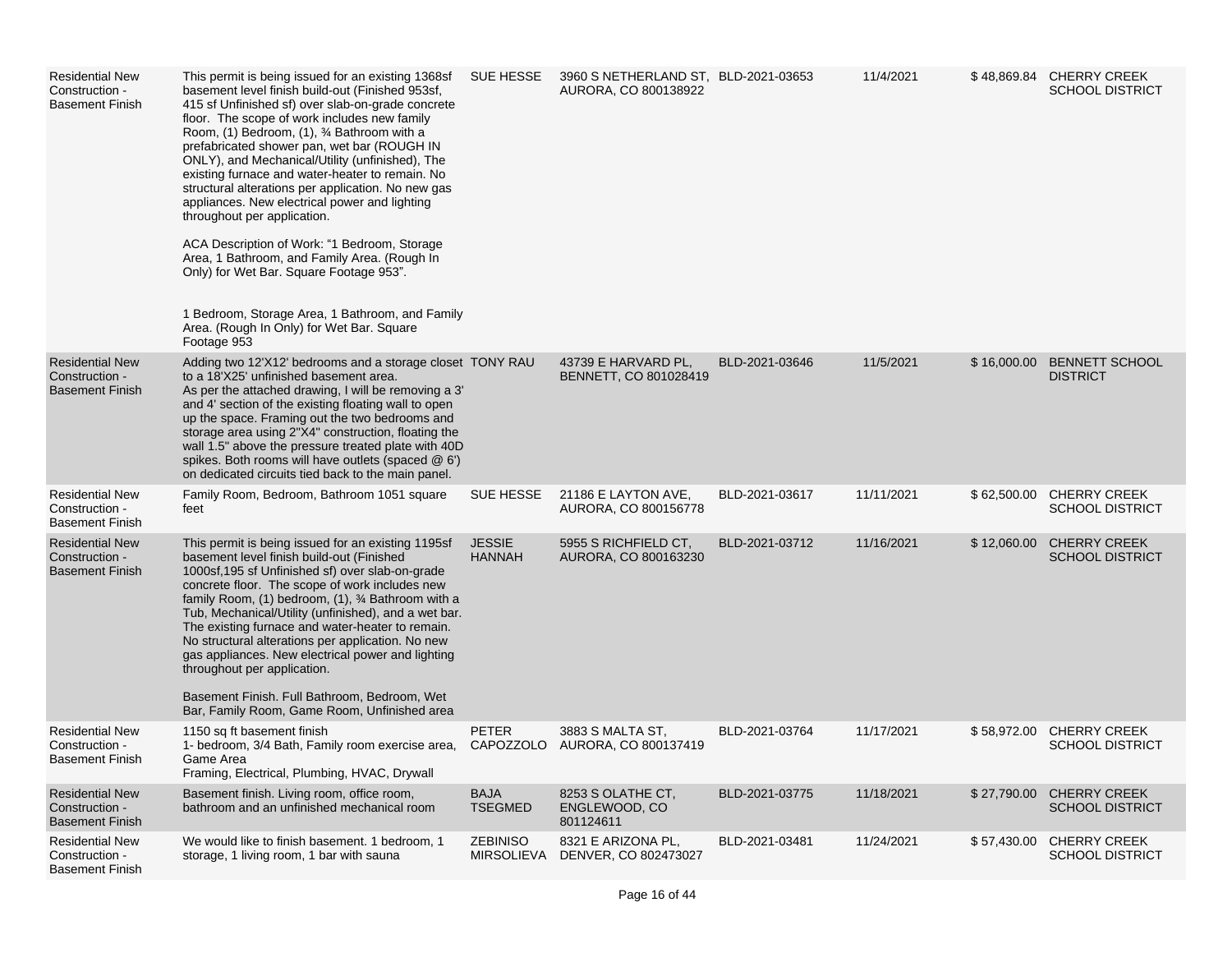|                                                                    |                                                                                                                                                                                                                                                                                                                                                                                                                                                                                                                                                                                                                              |                  | <b>Count</b>                                                | 8                | <b>Total</b>       | \$332,621.84     |                                                   |
|--------------------------------------------------------------------|------------------------------------------------------------------------------------------------------------------------------------------------------------------------------------------------------------------------------------------------------------------------------------------------------------------------------------------------------------------------------------------------------------------------------------------------------------------------------------------------------------------------------------------------------------------------------------------------------------------------------|------------------|-------------------------------------------------------------|------------------|--------------------|------------------|---------------------------------------------------|
|                                                                    | <b>Residential New Construction - Foundation Only</b>                                                                                                                                                                                                                                                                                                                                                                                                                                                                                                                                                                        |                  |                                                             |                  |                    |                  |                                                   |
| Sub-Type                                                           | <b>Description</b>                                                                                                                                                                                                                                                                                                                                                                                                                                                                                                                                                                                                           | <b>Applicant</b> | <b>Address</b>                                              | <b>Record No</b> | Date Issued        | <b>Valuation</b> | <b>School District</b>                            |
| <b>Residential New</b><br>Construction -<br><b>Foundation Only</b> | This permit is being issued for the stabilization to<br>existing single family residential foundation wall<br>system. The scope of work includes; Install (2)<br>new helical piers with pier caps and (2) new mono<br>posts under the steel beam at the center of the<br>house to replace the existing supports and help<br>mitigate vertical movement of this area                                                                                                                                                                                                                                                          |                  | GREG KNAPP 6251 S JAMAICA CT,<br>ENGLEWOOD, CO<br>801115701 | BLD-2021-03883   | 11/24/2021         |                  | \$5,510.00 CHERRY CREEK<br><b>SCHOOL DISTRICT</b> |
|                                                                    | Install (2) new helical piers with pier caps and (2)<br>new mono posts under the steel beam at the<br>center of the house to replace the existing<br>supports and help mitigate vertical movement of<br>this area.                                                                                                                                                                                                                                                                                                                                                                                                           |                  |                                                             |                  |                    |                  |                                                   |
|                                                                    |                                                                                                                                                                                                                                                                                                                                                                                                                                                                                                                                                                                                                              |                  | <b>Count</b>                                                | 1                | <b>Total</b>       | \$5,510.00       |                                                   |
| <b>Residential New Construction - Garage</b>                       |                                                                                                                                                                                                                                                                                                                                                                                                                                                                                                                                                                                                                              |                  |                                                             |                  |                    |                  |                                                   |
| Sub-Type                                                           | <b>Description</b>                                                                                                                                                                                                                                                                                                                                                                                                                                                                                                                                                                                                           | <b>Applicant</b> | <b>Address</b>                                              | <b>Record No</b> | <b>Date Issued</b> | <b>Valuation</b> | <b>School District</b>                            |
| <b>Residential New</b><br>Construction - Garage                    | This permit is for the construction of a new $24'$ (I) x JOSE LUIS<br>24' (w) (576sf.) unfinished Detached Accessory<br>Garage with, on an existing cast-in-place concrete<br>slab w/ turned down foundation wall (4" min. slab<br>thickness $-$ see drawings), (1) man door and (1)<br>window, with 2x4 wood framed exterior load<br>bearing walls, and pre manufactured framed roof<br>system per application. ELECTRICAL:YES, This<br>permit is for the scope of work submitted only and<br>does not include any review of Mechanical, and<br>Plumbing scope of work.<br>ACA description of work: Detached Garage 24'x24' | <b>CISNEROS</b>  | 284 E 3rd PL, BYERS, CO BLD-2021-01146<br>801039754         |                  | 11/3/2021          |                  | \$29,537.28 BYERS SCHOOL<br><b>DISTRICT</b>       |
|                                                                    | Detached Garage 24'x24'                                                                                                                                                                                                                                                                                                                                                                                                                                                                                                                                                                                                      |                  |                                                             |                  |                    |                  |                                                   |
| <b>Residential New</b>                                             | 30 FOOT BY 40 FOOT STEEL BUILDING. LEAN<br>Construction - Garage TO.INCLUDING CONCRETE FLOOR AN PAD                                                                                                                                                                                                                                                                                                                                                                                                                                                                                                                          |                  | JOHN KERNS 4551 S COUNTY ROAD<br>185, BYERS, CO 80103       | BLD-2021-03321   | 11/5/2021          | \$51,500.00      |                                                   |
|                                                                    |                                                                                                                                                                                                                                                                                                                                                                                                                                                                                                                                                                                                                              |                  | <b>Count</b>                                                | 2 <sup>2</sup>   | <b>Total</b>       | \$81,037.28      |                                                   |
|                                                                    | <b>Residential New Construction - Single Family</b>                                                                                                                                                                                                                                                                                                                                                                                                                                                                                                                                                                          |                  |                                                             |                  |                    |                  |                                                   |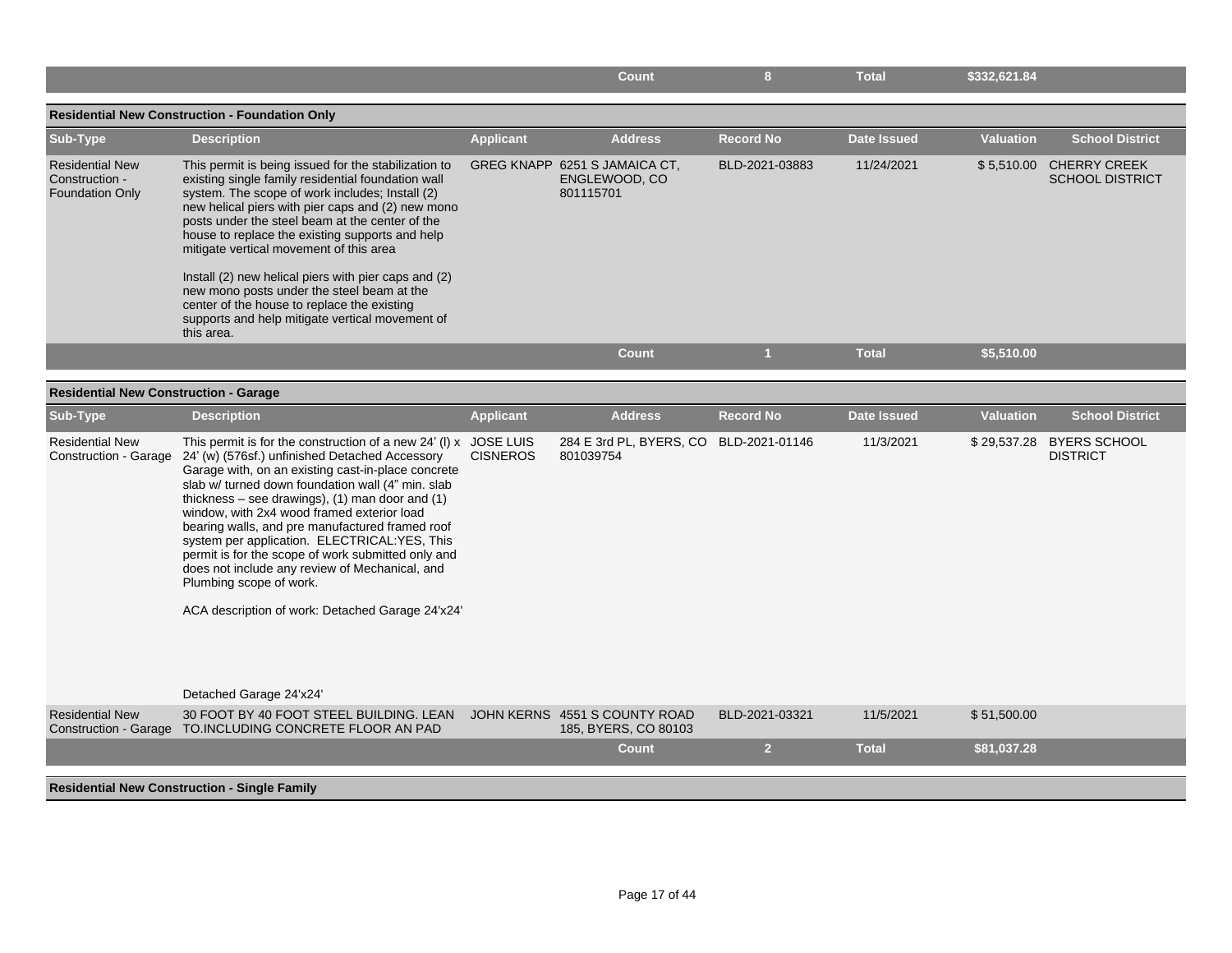| Sub-Type                                                         | <b>Description</b>                                                                                                                                                                                                                                                                                                                                                                                                                                                                                                                                                                                               | <b>Applicant</b>                 | <b>Address</b>                                   | <b>Record No</b> | <b>Date Issued</b> | <b>Valuation</b> | <b>School District</b>                        |
|------------------------------------------------------------------|------------------------------------------------------------------------------------------------------------------------------------------------------------------------------------------------------------------------------------------------------------------------------------------------------------------------------------------------------------------------------------------------------------------------------------------------------------------------------------------------------------------------------------------------------------------------------------------------------------------|----------------------------------|--------------------------------------------------|------------------|--------------------|------------------|-----------------------------------------------|
| <b>Residential New</b><br>Construction - Single<br>Family        | D698 Elev D: Unf Bsmt: 305 SQFT, Fin Bsmnt:<br>626 SQFT, 1st Floor: 966 SQFT, 2nd Floor: 1248<br>SQFT, Garage: 474 SQFT, Porch: 50 SQFT,<br>Covered Patio: 84 SOFT<br>Walkout Fin Bsmnt, Opt Bed#5/BA3,12' SGD, FP,<br>2 car, AC,                                                                                                                                                                                                                                                                                                                                                                                | <b>MARNI</b><br><b>GOLDSTEIN</b> | 20992 E QUINCY PL,<br><b>AURORA, CO 80015</b>    | BLD-2021-03469   | 11/1/2021          | \$371,742.00     |                                               |
| <b>Residential New</b><br><b>Construction - Single</b><br>Family | D915 Elev G: 1st Floor: 1008 SQFT, 2nd Floor:<br>1212 SQFT Garage: 414 SQFT, Porch: 29 SQFT,<br>Covered Patio: 290 SQFT<br>Crawlspace Level, 2 car, AC, Cov'd Patio #2, Opt<br>Bed#4                                                                                                                                                                                                                                                                                                                                                                                                                             | <b>MARNI</b><br><b>GOLDSTEIN</b> | 22255 E STANFORD CIR.<br><b>AURORA, CO 80015</b> | BLD-2021-01660   | 11/2/2021          | \$276,162.00     | <b>CHERRY CREEK</b><br><b>SCHOOL DISTRICT</b> |
| <b>Residential New</b><br>Construction - Single<br>Family        | This permit is for one story single-family residence JOSE LUIS<br>including; 3 bedrooms, 2 Bathrooms 1494 SF, with CISNEROS<br>a covered front porch, and detached garage. The<br>garage is under a separate permit. This dwelling<br>will be founded on an existing Foundation, and will<br>be Over a Crawlspace.<br>ACA description of work: SINGLE FAMILY 1,494.9<br>SQFT RANCH HOME WITH CRAWLSPACE.<br>EXSITING FOUNDATION. GFA-60K, WH-40K.<br>SINGLE FAMILY 1.494.9 SQFT RANCH HOME<br>WITH CRAWLSPACE, EXSITING FOUNDATION.<br>GFA-60K, WH-40K, DETACHED 2CAR<br>GARAGE-532.8 SQFT, EXSITING FOUNDATION. |                                  | 284 E 3RD PL, BYERS,<br>CO 800175272             | BLD-2021-02756   | 11/3/2021          | \$250,000.00     | <b>BYERS SCHOOL</b><br><b>DISTRICT</b>        |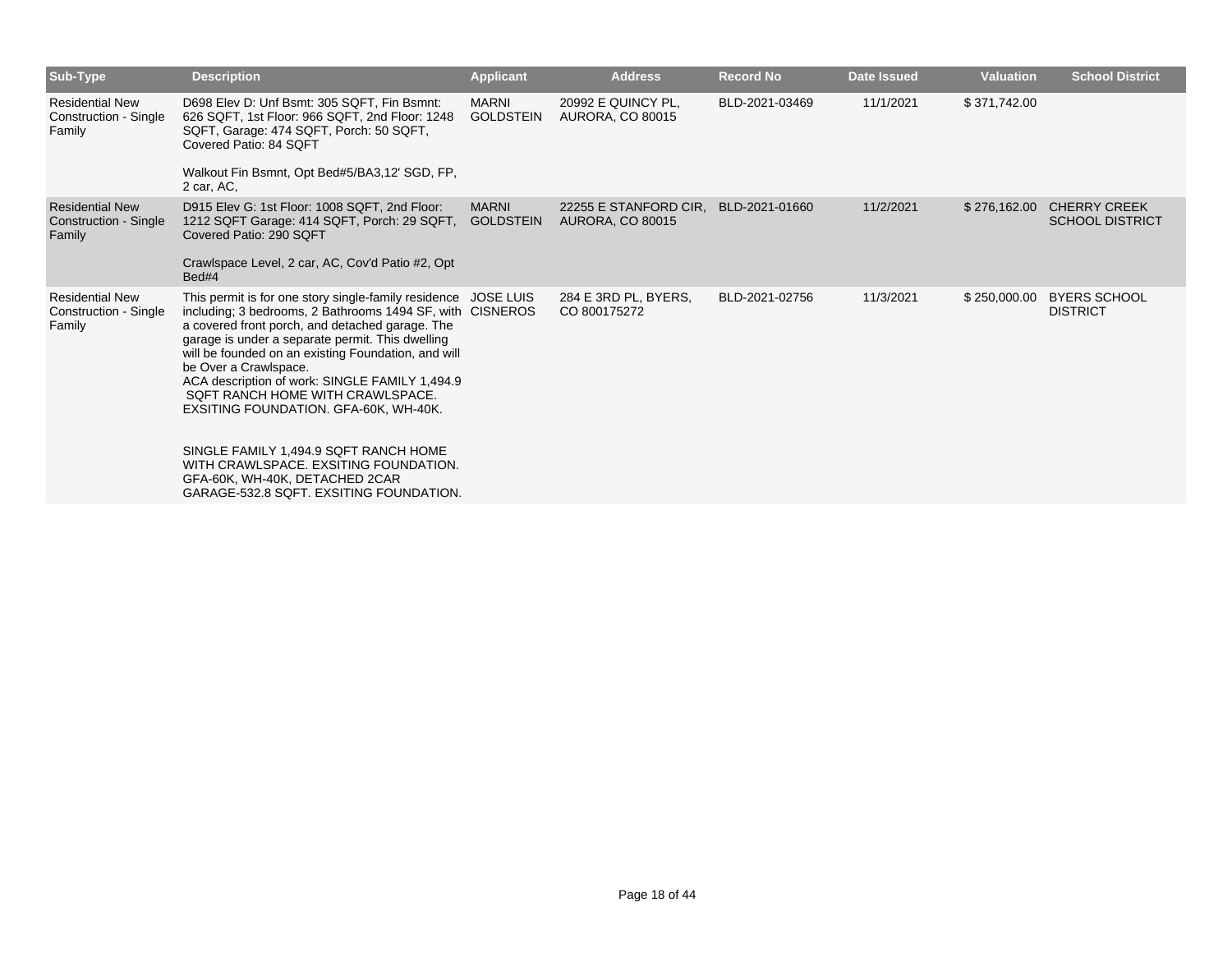| <b>Residential New</b><br>Construction - Single<br>Family        | This permit is for one story with, 5289 Sqft single<br>family residence to include 4 bedrooms, 3.5<br>bathrooms, Finished walk out basement, 3 car<br>Garage, and a covered porch and Deck w/o stairs.<br>NOTE: This dwelling will require Methane<br>mitigation. See Methane Mitigation Engineering.<br>ACA Description of work: Construction of single-<br>family residence.<br>Differed submittal #1. Provide engineer stamped<br>Methane Mitigation engineers Report of<br>inspections and general compliance.<br>Differed submittal #2. Provide Engineered Truss<br>drawings. Trusses must be designed to 2015<br>IBC/IRC, standard ASCE 7-05, for minimum 115<br>mph ultimate wind speed. Trusses must be<br>designed for a 30 psf roof snow load in addition to<br>all dead loads. All hangers for connecting truss to<br>truss and all connectors for connecting trusses to<br>walls must be specified. Make sure to include a<br>truss layout sheet. Design criteria (wind speed,<br>snow load, and bottom chord live load. additional<br>load for Tile, minimum pitch for tile. shingles, etc.).<br>Provide uplift connections for truss to wall & truss-<br>to-truss connections.<br>Differed Submittal #3 Provide a Final HERS report<br>at C of O.<br>Construction of single family residence. | <b>JIM LATSIS</b>                | 8962 E WESLEY AVE,<br><b>DENVER, CO 80231</b>                   | BLD-2021-03150 | 11/4/2021 |              | \$995,000.00 CHERRY CREEK<br><b>SCHOOL DISTRICT</b> |
|------------------------------------------------------------------|-------------------------------------------------------------------------------------------------------------------------------------------------------------------------------------------------------------------------------------------------------------------------------------------------------------------------------------------------------------------------------------------------------------------------------------------------------------------------------------------------------------------------------------------------------------------------------------------------------------------------------------------------------------------------------------------------------------------------------------------------------------------------------------------------------------------------------------------------------------------------------------------------------------------------------------------------------------------------------------------------------------------------------------------------------------------------------------------------------------------------------------------------------------------------------------------------------------------------------------------------------------------------------------------------------------|----------------------------------|-----------------------------------------------------------------|----------------|-----------|--------------|-----------------------------------------------------|
| <b>Residential New</b><br>Construction - Single<br>Family        | D921 Elev G: 1st Floor: 1747 SQFT, Garage: 417 MARNI<br>SQFT, Porch: 26 SQFT, Covered Patio: 133 SQFT GOLDSTEIN<br>Crawlspace Level, 2 car, AC, Ext Cov'd Patio, Opt<br>Bed #4                                                                                                                                                                                                                                                                                                                                                                                                                                                                                                                                                                                                                                                                                                                                                                                                                                                                                                                                                                                                                                                                                                                              |                                  | 22275 E STANFORD CIR,<br><b>AURORA, CO 80015</b>                | BLD-2021-01659 | 11/4/2021 | \$220,045.95 | <b>CHERRY CREEK</b><br><b>SCHOOL DISTRICT</b>       |
| <b>Residential New</b><br><b>Construction - Single</b><br>Family | UNF 298, FIN 916, 1ST 1326, 2ND 1389, GAR<br>655, FRT PO 126, CVD PATIO 228 - D250 ELEV<br>C:                                                                                                                                                                                                                                                                                                                                                                                                                                                                                                                                                                                                                                                                                                                                                                                                                                                                                                                                                                                                                                                                                                                                                                                                               | <b>MARNI</b><br><b>GOLDSTEIN</b> | 22008 E TUFTS CIR.<br><b>AURORA, CO 80015</b>                   | BLD-2021-01847 | 11/4/2021 | \$460,152.30 | <b>CHERRY CREEK</b><br><b>SCHOOL DISTRICT</b>       |
| <b>Residential New</b><br>Construction - Single<br>Family        | UNF 305, FIN 626, 1ST 966, 2ND 1266, GAR 474, MARNI<br>FRT PO 50, CVD PAT 84 - D698 ELEV A                                                                                                                                                                                                                                                                                                                                                                                                                                                                                                                                                                                                                                                                                                                                                                                                                                                                                                                                                                                                                                                                                                                                                                                                                  | <b>GOLDSTEIN</b>                 | 21004 E QUINCY PL,<br><b>AURORA, CO 80015</b>                   | BLD-2021-03378 | 11/4/2021 | \$361,810.08 |                                                     |
| <b>Residential New</b><br><b>Construction - Single</b><br>Family | D903 Elev E: 1st Floor: 777 SQFT, 2nd Floor:<br>1054 SQFT Garage: 440 SQFT, Porch: 70 SQFT, GOLDSTEIN<br>Covered Patio: 300 SQFT<br>Crawl Space, Ext Msnry (Rear, GS, Non-GS), FP, 2<br>car, AC, Cov'd Patio #2                                                                                                                                                                                                                                                                                                                                                                                                                                                                                                                                                                                                                                                                                                                                                                                                                                                                                                                                                                                                                                                                                             | <b>MARNI</b>                     | 22242 E TUFTS CIR,<br><b>AURORA, CO 80015</b>                   | BLD-2021-03178 | 11/4/2021 | \$233,809.35 | <b>CHERRY CREEK</b><br><b>SCHOOL DISTRICT</b>       |
| <b>Residential New</b><br>Construction - Single<br>Family        | CRAWL SPACE, 1ST 1444, 2ND 1597, GAR 477, MARNI<br>FRT PO 26, CVD PAT 350 - D924 ELEV F                                                                                                                                                                                                                                                                                                                                                                                                                                                                                                                                                                                                                                                                                                                                                                                                                                                                                                                                                                                                                                                                                                                                                                                                                     | <b>GOLDSTEIN</b>                 | 21817 E STANFORD CIR, BLD-2021-01661<br><b>AURORA, CO 80015</b> |                | 11/4/2021 |              | \$440,835.62 CHERRY CREEK<br><b>SCHOOL DISTRICT</b> |
| <b>Residential New</b><br>Construction - Single<br>Family        | CRAWL SPACE, 1ST 1747, GAR 417, FRT PO<br>26, PATIO 133 - D921 ELEV G                                                                                                                                                                                                                                                                                                                                                                                                                                                                                                                                                                                                                                                                                                                                                                                                                                                                                                                                                                                                                                                                                                                                                                                                                                       | <b>MARNI</b><br><b>GOLDSTEIN</b> | 21807 E STANFORD CIR,<br><b>AURORA, CO 80015</b>                | BLD-2021-01658 | 11/4/2021 | \$257,660.54 | <b>CHERRY CREEK</b><br><b>SCHOOL DISTRICT</b>       |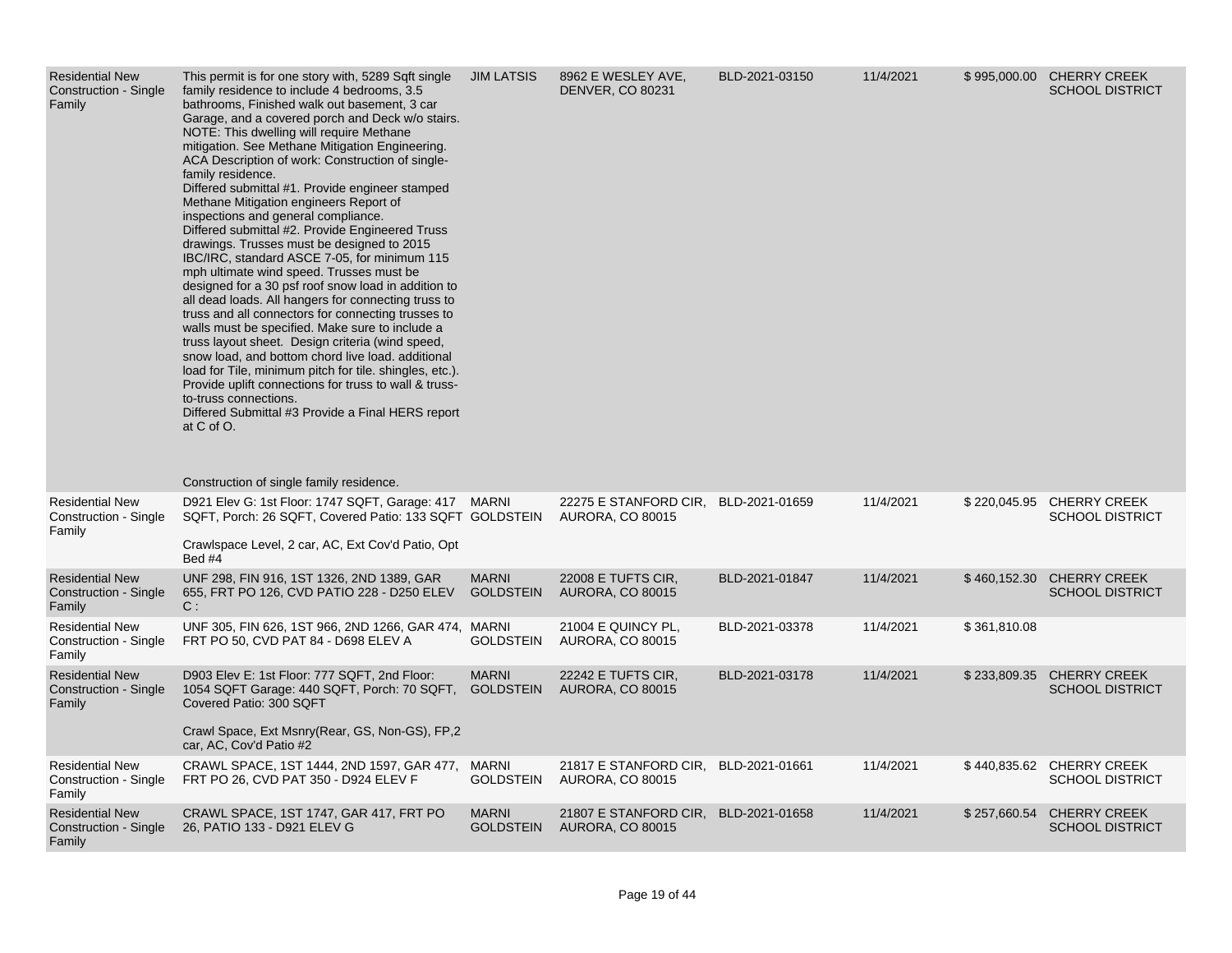| <b>Residential New</b><br>Construction - Single<br>Family        | D922 Elev D: 1st Floor: 2082 SQFT, Garage: 476 MARNI<br>SQFT, Porch: 18 SQFT, Covered Patio: 260 SQFT GOLDSTEIN<br>Crawlspace Level, Opt bed #4, 2 car, AC, Covered<br>Patio #2                                                           |                                  | 21827 E STANFORD CIR, BLD-2021-01657<br><b>AURORA, CO 80015</b> |                | 11/4/2021  |              | \$262,625.70 CHERRY CREEK<br><b>SCHOOL DISTRICT</b> |
|------------------------------------------------------------------|-------------------------------------------------------------------------------------------------------------------------------------------------------------------------------------------------------------------------------------------|----------------------------------|-----------------------------------------------------------------|----------------|------------|--------------|-----------------------------------------------------|
| <b>Residential New</b><br>Construction - Single<br>Family        | D698 Elev A: Unf Bsmt: 305 SQFT, Fin Bsmnt:<br>626 SQFT, 1st Floor: 966 SQFT, 2nd Floor: 1226<br>SQFT, Garage: 474 SQFT, Porch: 50 SQFT,<br>Covered Patio: 84 SQFT<br>W/O fin bsmnt, 2 Car Gar, A/C, Covered Patio                        | <b>MARNI</b><br><b>GOLDSTEIN</b> | 20962 E QUINCY PL,<br><b>AURORA, CO 80015</b>                   | BLD-2021-03514 | 11/5/2021  | \$348,744.30 |                                                     |
| <b>Residential New</b><br>Construction - Single<br>Family        | D698 Elev A: Unf Bsmt: 305 SQFT, Fin Bsmnt:<br>626 SQFT, 1st Floor: 966 SQFT, 2nd Floor: 1402<br>SQFT, Garage: 474 SQFT, Porch: 50 SQFT,<br>Covered Patio: 84 SQFT<br>Full Fin Bsmnt, 2 Car Garage, A/C, Loft, FP, 12'<br>SGD             | <b>MARNI</b><br><b>GOLDSTEIN</b> | 20932 E QUINCY PL,<br><b>AURORA, CO 80015</b>                   | BLD-2021-03599 | 11/5/2021  | \$368,781.90 |                                                     |
| <b>Residential New</b><br><b>Construction - Single</b><br>Family | D846 Elev A: Unf Bsmt: 132 SQFT, Fin Bsmnt:<br>785 SQFT, 1st Floor: 1010 SQFT, 2nd Floor: 1396 GOLDSTEIN<br>SQFT, Garage: 493 SQFT, Porch: 59 SQFT,<br>Covered Patio: 0 SQFT<br>Full Fin Bsmnt, 2 Car Garage, A/C                         | <b>MARNI</b>                     | 20963 E RADCLIFF PL,<br><b>AURORA, CO 80015</b>                 | BLD-2021-03596 | 11/5/2021  | \$388,345.35 |                                                     |
| <b>Residential New</b><br>Construction - Single<br>Family        | D846 Elev A: Unf Bsmt: 132 SQFT, Fin Bsmnt:<br>785 SQFT, 1st Floor: 1040 SQFT, 2nd Floor: 1396 GOLDSTEIN<br>SQFT, Garage: 493 SQFT, Porch: 59 SQFT,<br>Covered Patio: 300 SQFT<br>W/O Fin Bsmnt, A/C, 2 Car Garage, Ext Deck              | <b>MARNI</b>                     | 20972 E QUINCY PL,<br><b>AURORA, CO 80015</b>                   | BLD-2021-03476 | 11/5/2021  | \$292,845.35 |                                                     |
| <b>Residential New</b><br><b>Construction - Single</b><br>Family | $BSMT: 0 - crwl$<br>1st: 1422 sq ft<br>2nd: $0$ sq ft<br>Garg: 445 sq ft<br>Porch: 33 sq ft<br>Patio: 160 sq ft<br>crwlsp, 2 car garg, AC, standard, patio, FP @ fam,<br>gas @ range                                                      | <b>CAITLIN</b><br><b>WOBST</b>   | 27728 E 10TH DR,<br>AURORA, CO 80018                            | BLD-2021-01525 | 11/8/2021  |              | \$184,814.70 AURORA SCHOOL<br><b>DISTRICT</b>       |
| <b>Residential New</b><br>Construction - Single<br>Family        | $BSMT: 0 - crwl$<br>1st: 1581 sq ft<br>Garg: 442 sq ft<br>Porch: 63 sq ft<br>crwlsp, FP @ fam, 2 car garg, AC, gas @ range                                                                                                                | <b>CAITLIN</b><br><b>WOBST</b>   | 27656 E 10TH DR,<br>AURORA, CO 80018                            | BLD-2021-01515 | 11/8/2021  |              | \$200,831.85 AURORA SCHOOL<br><b>DISTRICT</b>       |
| <b>Residential New</b><br>Construction - Single<br>Family        | D698 Elev A: Unf Bsmt: 305 SQFT, Fin Bsmnt:<br>626 SQFT, 1st Floor: 966 SQFT, 2nd Floor: 1402<br>SQFT, Garage: 474 SQFT, Porch: 50 SQFT,<br>Covered Patio: 128 SQFT<br>Full Fin Bsmnt, 2 Car Garage, A/C, Loft, FP, 12'<br>SGD, Ext Patio | <b>MARNI</b><br><b>GOLDSTEIN</b> | 20912 E QUINCY PL,<br><b>AURORA, CO 80015</b>                   | BLD-2021-03600 | 11/10/2021 | \$369,441.90 |                                                     |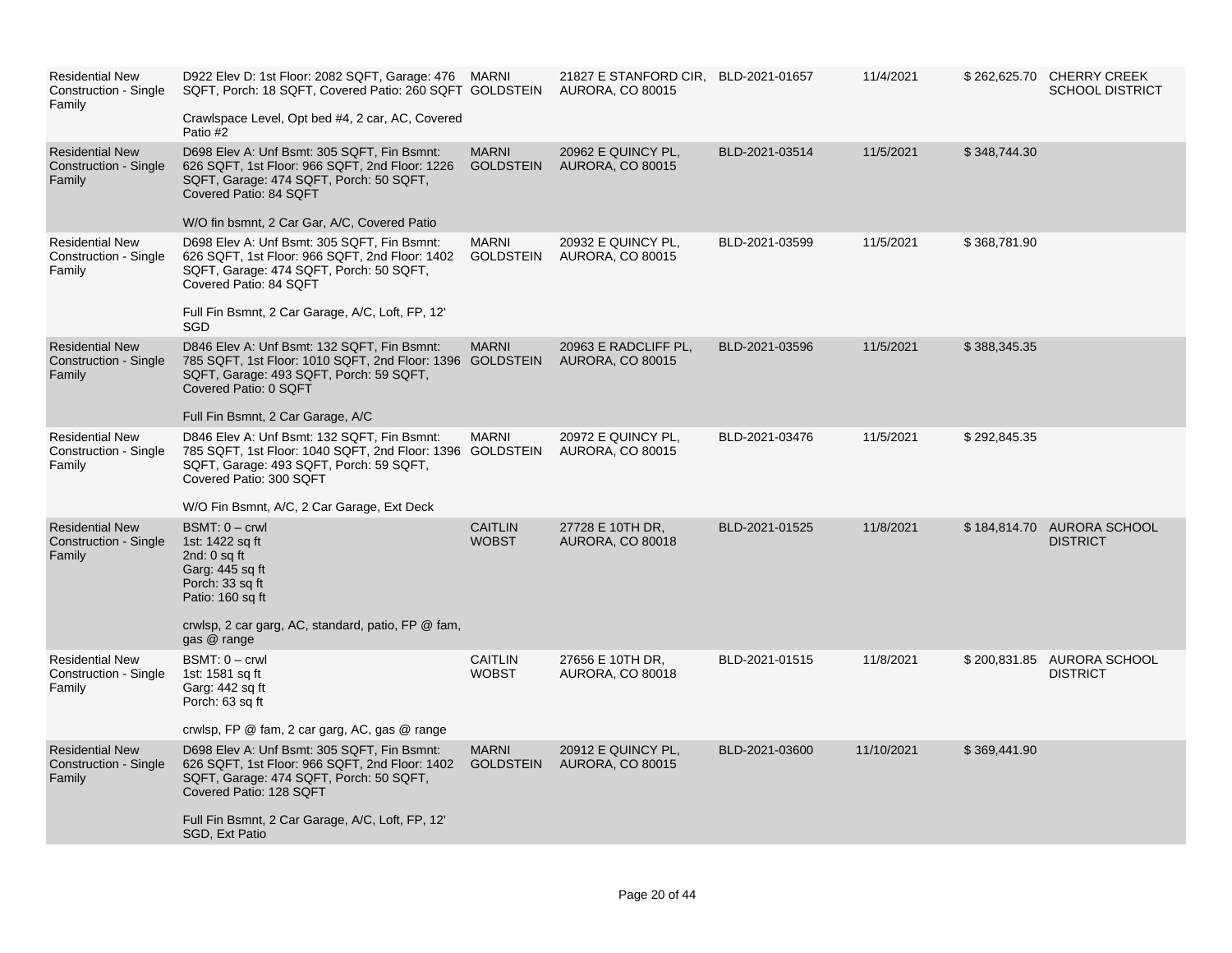| <b>Residential New</b><br>Construction - Single<br>Family        | CRAWL SPACE, 1ST 1747, GAR 417, PO 44 -<br>D921 ELEV A                                                                                                                                                                                | <b>ELENA</b><br><b>SPINKS</b>    | 27696 E 10TH DR.<br><b>AURORA, CO 80018</b>      | BLD-2021-02570 | 11/10/2021   |                | \$251,763.34 AURORA SCHOOL<br><b>DISTRICT</b>       |
|------------------------------------------------------------------|---------------------------------------------------------------------------------------------------------------------------------------------------------------------------------------------------------------------------------------|----------------------------------|--------------------------------------------------|----------------|--------------|----------------|-----------------------------------------------------|
| <b>Residential New</b><br>Construction - Single<br>Family        | D749 Elev B: Unf Bsmt: 223 SQFT, Fin Bsmnt:<br>557 SQFT, 1st Floor: 863 SQFT, 2nd Floor: 1146<br>SQFT, Garage: 480 SQFT, Porch: 48 SQFT,<br>Covered Patio: 183 SQFT<br>Full Fin Bsmnt, 2 car, AC, Covered Patio                       | <b>MARNI</b><br><b>GOLDSTEIN</b> | 21015 E RADCLIFF PL,<br><b>AURORA, CO 80015</b>  | BLD-2021-03102 | 11/10/2021   | \$320,549.10   |                                                     |
| <b>Residential New</b><br>Construction - Single                  | UNF 786, 1ST 889, 2ND 1211, GAR 424, FT PO<br>84, CVD PAT 128 - D712 ELEV D                                                                                                                                                           | <b>MARNI</b><br><b>GOLDSTEIN</b> | 21025 E RADCLIFF PL,<br>AURORA, CO 80015         | BLD-2021-02876 | 11/10/2021   | \$325,067.28   |                                                     |
| Family                                                           |                                                                                                                                                                                                                                       |                                  |                                                  |                |              |                |                                                     |
| <b>Residential New</b><br>Construction - Single<br>Family        | UNF 257, FIN 751, 1ST 1326, 2ND 1389, GAR<br>655, FRT PO 126, CVD PAT 228 - D250 ELEV C                                                                                                                                               | <b>MARNI</b><br><b>GOLDSTEIN</b> | 21624 E STANFORD CIR,<br><b>AURORA, CO 80015</b> | BLD-2021-02944 | 11/10/2021   |                | \$450,739.90 CHERRY CREEK<br><b>SCHOOL DISTRICT</b> |
| <b>Residential New</b><br>Construction - Single<br>Family        | CRAWL SPACE, 1ST 986, 2ND 1212, GAR 414,<br>FRT PO 105. CVD PAT 290 - D915 ELEV B                                                                                                                                                     | <b>MARNI</b><br><b>GOLDSTEIN</b> | 21134 E STANFORD PL,<br>AURORA, CO               | BLD-2021-00942 | 11/16/2021   |                | \$328,500.36 CHERRY CREEK<br><b>SCHOOL DISTRICT</b> |
| <b>Residential New</b><br><b>Construction - Single</b><br>Family | D698 Elev D: Unf Bsmt: 305 SQFT, Fin Bsmnt:<br>626 SQFT, 1st Floor: 966 SQFT, 2nd Floor: 1402<br>SQFT, Garage: 474 SQFT, Porch: 50 SQFT,<br>Covered Patio: 128 SQFT<br>Full Fin Bsmnt, Loft, GSD, FP@FR, 2 Car, Ext                   | <b>MARNI</b><br><b>GOLDSTEIN</b> | 20924 E RADCLIFF PL,<br><b>AURORA, CO 80015</b>  | BLD-2021-03721 | 11/23/2021   | \$369,441.90   |                                                     |
| <b>Residential New</b><br>Construction - Single<br>Family        | <b>Coved Patio</b><br>D698 Elev D: Unf Bsmt: 931 SQFT, Fin Bsmnt: 0<br>SQFT, 1st Floor: 966 SQFT, 2nd Floor: 1226<br>SQFT, Garage: 474 SQFT, Porch: 84 SQFT,<br>Covered Patio: 128 SQFT<br>Full Bsmnt, A/C, Ext Covd Patio            | <b>MARNI</b><br><b>GOLDSTEIN</b> | 20964 E RADCLIFF PL,<br><b>AURORA, CO 80015</b>  | BLD-2021-03663 | 11/23/2021   | \$318,701.92   |                                                     |
| <b>Residential New</b><br><b>Construction - Single</b><br>Family | D721 Elev B: Unf Bsmt: 397 SQFT, Fin Bsmnt:<br>1427 SQFT, 1st Floor: 1886 SQFT, 2nd Floor: 0<br>SQFT, Garage: 686 SQFT, Porch: 44 SQFT,<br>Covered Patio: 354 SQFT<br>Full Fin Bsmt, GSD, 3 car, 10' SGD, FP, AC,<br>Cover'd Patio #2 | <b>MARNI</b><br><b>GOLDSTEIN</b> | 21683 E STANFORD CIR,<br><b>AURORA, CO 80015</b> | BLD-2021-03379 | 11/23/2021   |                | \$419,980.05 CHERRY CREEK<br><b>SCHOOL DISTRICT</b> |
| <b>Residential New</b><br>Construction - Single<br>Family        | new home permit, repeat master, 139.1818,<br>elevation B, enhanced rear and left exterior, full<br>finished basement<br>1st floor - 1860sf<br>basement - 1390sf<br>garage - 459sf<br>deck - 80sf<br>porch - 136sf                     | <b>LUKE</b>                      | 4420 S PERTH CT.<br>HUNTINGTON AURORA, CO 80015  | BLD-2021-03669 | 11/30/2021   |                | \$313,235.20 CHERRY CREEK<br><b>SCHOOL DISTRICT</b> |
|                                                                  |                                                                                                                                                                                                                                       |                                  | <b>Count</b>                                     | 27             | <b>Total</b> | \$9,381,627.94 |                                                     |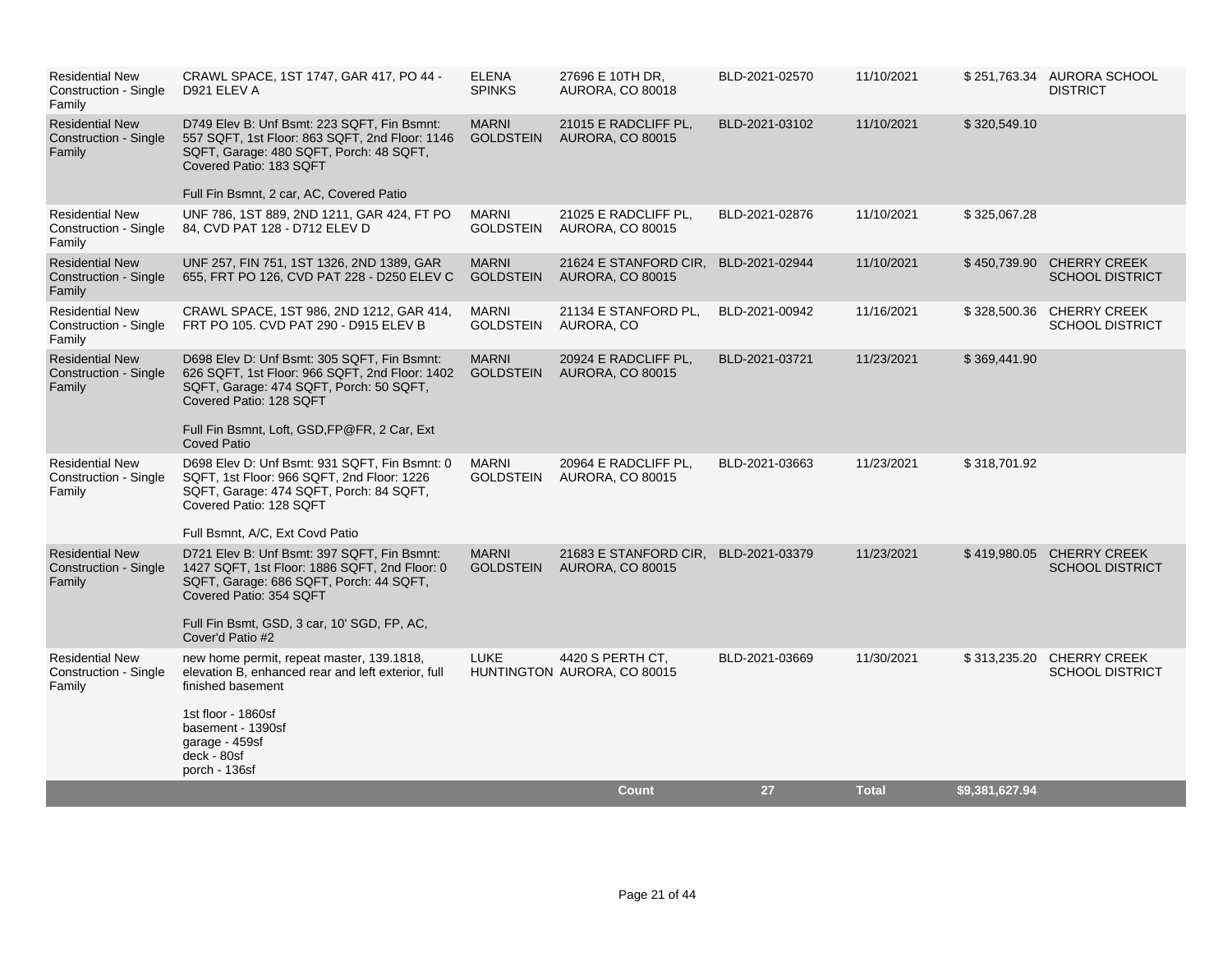|                                                                                 | <b>Residential New Construction - Single Family Modular</b>                                                                                                                                                                                                                                                                                                                                                                                                                                                                                                                                                                                                                                                                                                                                                                                                                                                                                                     |                                 |                                                     |                     |                    |                  |                                                |
|---------------------------------------------------------------------------------|-----------------------------------------------------------------------------------------------------------------------------------------------------------------------------------------------------------------------------------------------------------------------------------------------------------------------------------------------------------------------------------------------------------------------------------------------------------------------------------------------------------------------------------------------------------------------------------------------------------------------------------------------------------------------------------------------------------------------------------------------------------------------------------------------------------------------------------------------------------------------------------------------------------------------------------------------------------------|---------------------------------|-----------------------------------------------------|---------------------|--------------------|------------------|------------------------------------------------|
| Sub-Type                                                                        | <b>Description</b>                                                                                                                                                                                                                                                                                                                                                                                                                                                                                                                                                                                                                                                                                                                                                                                                                                                                                                                                              | <b>Applicant</b>                | <b>Address</b>                                      | <b>Record No</b>    | <b>Date Issued</b> | <b>Valuation</b> | <b>School District</b>                         |
| <b>Residential New</b><br><b>Construction - Single</b><br><b>Family Modular</b> | The review of this permit is for the set-up of a<br>modular home on a permanent foundation with a<br>slab on grade walkout basement, slab on grade<br>porch, and 1 deck without stairs. Please refer to<br>the excerpts from Appendix R of the County<br>adopted residential code titled Drive Standards at<br>the end of this document. These pertain to the<br>requirements for permitting, permit submittals,<br>materials testing, Engineer's certification,<br>maintenance and premises identification, for new<br>driveways for all A-1 and A-E Zone Districts. The<br>entire document is available upon request.<br>ACA description of work: New build of single family<br>modular home on full unfinished basement with<br>walk-out.<br>Deferred Submittal #1: Provide Engineer stamped<br>Open hole, Footing and foundation letters of<br>general compliance.<br>New build of single family modular home on full<br>unfinished basement with walk-out. | <b>TANDY</b><br><b>LAMBERTY</b> | 6695 S COUNTY ROAD<br>137, BENNETT, CO<br>801028233 | MHIP-2021-<br>03583 | 11/23/2021         |                  | \$376,761.00 BENNETT SCHOOL<br><b>DISTRICT</b> |
| <b>Residential New</b><br>Construction - Single<br><b>Family Modular</b>        | The review of this permit is for the set-up of a<br>modular (HUD) home on a permanent foundation<br>with a (crawl space) with slab on grade porches.<br>Permit conditions<br>Deferred Submittal #1: Provide revised foundation<br>plans with Arapahoe County Adopted Design<br>Criteria. Provide revised plans Prior to Inspection.<br>Deferred submittal #2: Provide Engineer stamped<br>open-hole, Footing and Foundation Letters of<br>general Compliance.<br>Brand new modular home on 35 acres.                                                                                                                                                                                                                                                                                                                                                                                                                                                            | <b>JAY B</b><br><b>SCOLNICK</b> | 1363 S EDGAR CT.<br>STRASBURG, CO                   | MHIP-2021-<br>03217 | 11/30/2021         | \$182,500.00     | STRASBURG SCHOOL<br><b>DISTRICT</b>            |
|                                                                                 |                                                                                                                                                                                                                                                                                                                                                                                                                                                                                                                                                                                                                                                                                                                                                                                                                                                                                                                                                                 |                                 | <b>Count</b>                                        | $\overline{2}$      | <b>Total</b>       | \$559,261.00     |                                                |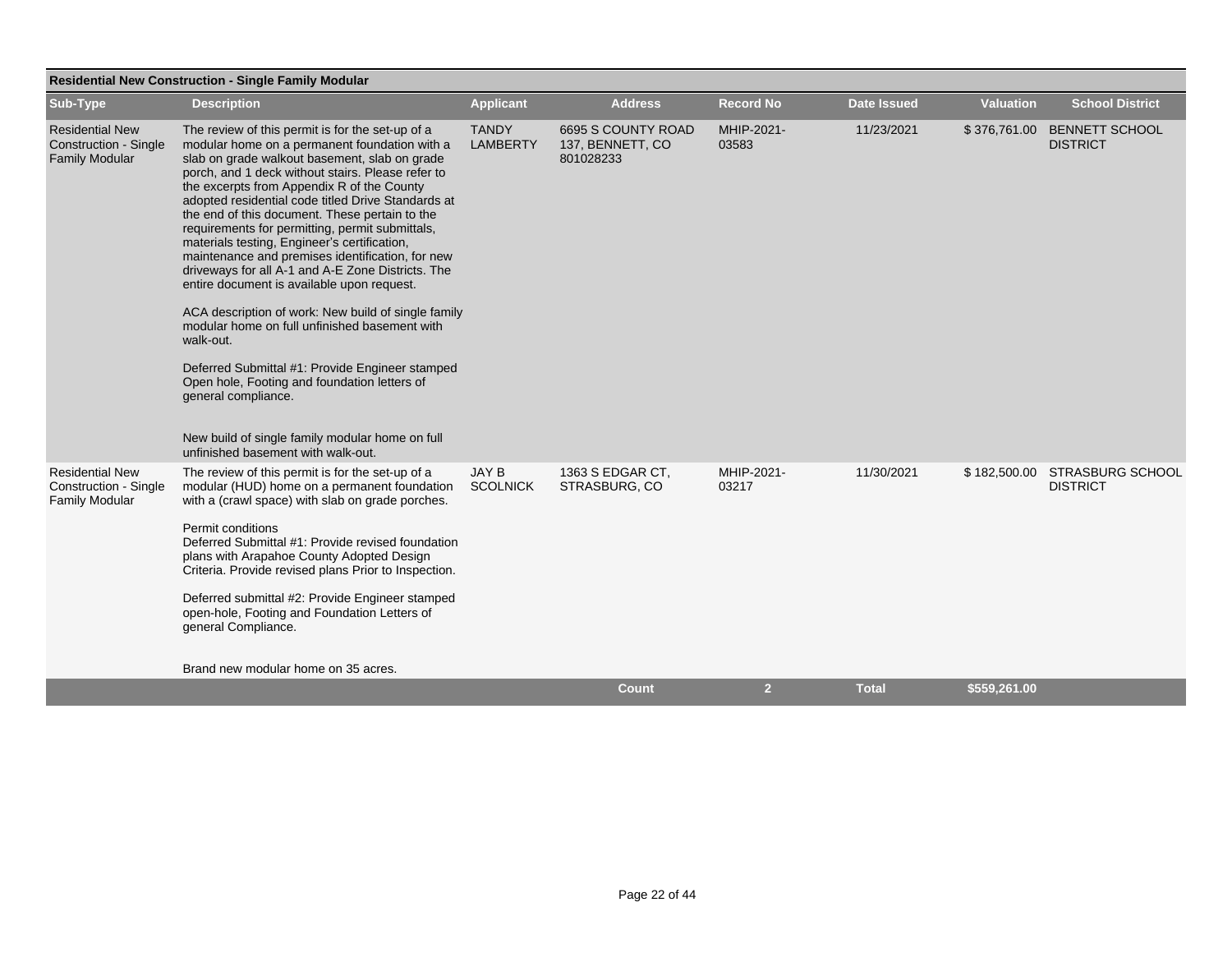| <b>Residential Remodel-Renovation - Addition</b>     |                                                                                                                                                                                                                                                                                                                                                                                                                                                                                                                                                                                                                                                                                                                                                                                                                      |                                     |                                                                 |                  |                    |                  |                                                    |  |  |
|------------------------------------------------------|----------------------------------------------------------------------------------------------------------------------------------------------------------------------------------------------------------------------------------------------------------------------------------------------------------------------------------------------------------------------------------------------------------------------------------------------------------------------------------------------------------------------------------------------------------------------------------------------------------------------------------------------------------------------------------------------------------------------------------------------------------------------------------------------------------------------|-------------------------------------|-----------------------------------------------------------------|------------------|--------------------|------------------|----------------------------------------------------|--|--|
| Sub-Type                                             | <b>Description</b>                                                                                                                                                                                                                                                                                                                                                                                                                                                                                                                                                                                                                                                                                                                                                                                                   | <b>Applicant</b>                    | <b>Address</b>                                                  | <b>Record No</b> | <b>Date Issued</b> | <b>Valuation</b> | <b>School District</b>                             |  |  |
| <b>Residential Remodel-</b><br>Renovation - Addition | This permit is for a 2-STORY SINGLE FAMILY<br>RESIDENCE ADDITION (2,135sf), including First<br>Level - Garage, Mud Room, & Powder Rm.,<br>Second Level - Living Rm., Kitchen, 3/4 Bath,<br>Laundry Rm, 2-Bedrooms, and an attached Wood<br>Framed Deck (~291sf). New exterior finishes to<br>match existing, new windows per drawings. New<br>Mechanical, Plumbing and Electrical associated<br>with the work required per adopted codes, and per<br>drawings. See Permit Conditions for additional<br>requirements.                                                                                                                                                                                                                                                                                                 | <b>TRISTAN</b><br>N.                | 5295 S WASHINGTON ST, BLD-2021-01778<br>MCCUTCHEO LITTLETON, CO |                  | 11/15/2021         | \$135,000.00     |                                                    |  |  |
| <b>Residential Remodel-</b><br>Renovation - Addition | This permit is being issued for an existing 831sf<br>basement level finish build-out (Finished 800sf,<br>31sf Unfinished sf) over Structural floor. The scope<br>of work includes new family Room with an electric<br>fireplace, Wet bar, (1), 3⁄4 Bathroom with a poured<br>shower pan, Mechanical/Utility (unfinished) with a<br>new sub panel. The existing furnace and water-<br>heater to remain. No structural alterations per<br>application. No new gas appliances. New electrical<br>power and lighting throughout per application.<br>Basement finish - unfinished to finished.<br>Frame flex space, media area, exercise area,<br>bathroom, finished storage, office, and<br>unframed/unfinished mechanical room. All framing<br>will be 3.5" wood stud construction on 16" centers.<br>800 finished sqft | <b>ROBERT</b><br><b>WEBER</b>       | 5489 S SHAWNEE WAY.<br>AURORA, CO 800157502                     | BLD-2021-03676   | 11/28/2021         |                  | \$40,000.00 CHERRY CREEK<br><b>SCHOOL DISTRICT</b> |  |  |
| <b>Residential Remodel-</b><br>Renovation - Addition | 15 foot interior sewer repair in the basement. 2<br>feet under the slab.                                                                                                                                                                                                                                                                                                                                                                                                                                                                                                                                                                                                                                                                                                                                             | <b>NATHAN G</b><br><b>FAIRCHILD</b> | 6244 S ELMIRA CIR,<br>ENGLEWOOD, CO<br>801115606                | BLD-2021-03930   | 11/30/2021         |                  | \$1,000.00 CHERRY CREEK<br><b>SCHOOL DISTRICT</b>  |  |  |
|                                                      |                                                                                                                                                                                                                                                                                                                                                                                                                                                                                                                                                                                                                                                                                                                                                                                                                      |                                     | <b>Count</b>                                                    | 3                | <b>Total</b>       | \$176,000.00     |                                                    |  |  |
| <b>Residential Remodel-Renovation - Deck</b>         |                                                                                                                                                                                                                                                                                                                                                                                                                                                                                                                                                                                                                                                                                                                                                                                                                      |                                     |                                                                 |                  |                    |                  |                                                    |  |  |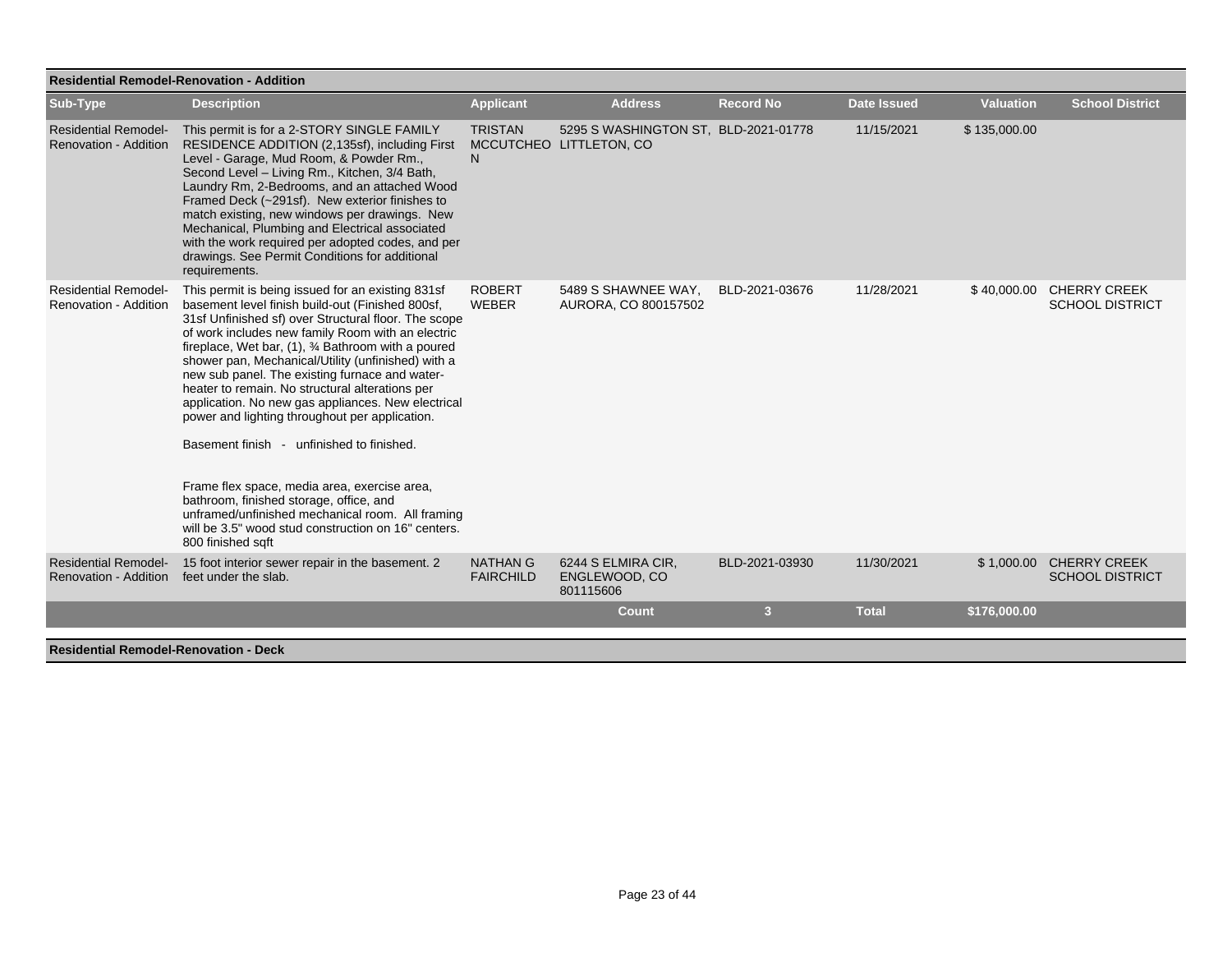| Sub-Type                                                | <b>Description</b>                                                                                                                                                                                                                                                                                                                                                                                                                                                                                                                                                                                        | <b>Applicant</b>                | <b>Address</b>                                                      | <b>Record No</b> | <b>Date Issued</b> | <b>Valuation</b> | <b>School District</b>                             |
|---------------------------------------------------------|-----------------------------------------------------------------------------------------------------------------------------------------------------------------------------------------------------------------------------------------------------------------------------------------------------------------------------------------------------------------------------------------------------------------------------------------------------------------------------------------------------------------------------------------------------------------------------------------------------------|---------------------------------|---------------------------------------------------------------------|------------------|--------------------|------------------|----------------------------------------------------|
| <b>Residential Remodel-</b><br><b>Renovation - Deck</b> | This permit is being issued for the stabilization of<br>the Balcony landings on building #1. Work will<br>include adding Piers for steel piping supports,<br>brackets, plates and bolting.<br>ACA Description of Work: "1.) REINFORNCE<br>STAIRWAY LANDINGS TO PE SPECS<br>PERMIT CONDITIONS:<br>A. Deferred Submittal #1 (FIELD INSPECTION):<br>Engineers Letter - Provide a Colorado licensed<br>stamped engineers letter indicating general<br>compliance of all work and recommendations from<br>the engineer's design documents. Design per<br>Arapahoe County Design criteria, and the 2015<br>IRC. | <b>BRIAN</b><br><b>LUCKEY</b>   | 8400 E YALE AVE, BLDG# BLD-2021-03263<br>1, DENVER, CO<br>802313857 |                  | 11/1/2021          |                  | \$7,000.00 CHERRY CREEK<br><b>SCHOOL DISTRICT</b>  |
|                                                         | REINFORCE STAIR LANDING TO PE SPECS                                                                                                                                                                                                                                                                                                                                                                                                                                                                                                                                                                       |                                 |                                                                     |                  |                    |                  |                                                    |
| <b>Residential Remodel-</b><br><b>Renovation - Deck</b> | The review of this permit is for the construction of<br>a NEW STEL & WOOD FRAMED DECK (~22' x<br>19'-8", & ~20'-3" x 8'-9", Total 601SF) DECK more<br>than 30" above finished grade, with guards, and no<br>stair down to grade per drawings. New paver &<br>pedestal system to be installed per drawings.<br>NOTE: Existing ledgers & beams to remain where<br>indicated; subject to field inspection & approval,<br>typ. STRUCTURAL: YES - Per engineer's<br>drawings. ELECTRICAL: YES - New power,<br>lighting, and deck patio heaters per drawings.                                                   | MATTHEW<br><b>UNDERLY</b>       | 9176 E Wesley AVE,<br>Denver, CO                                    | BLD-2021-00745   | 11/5/2021          | \$65,000.00      |                                                    |
| <b>Residential Remodel-</b><br><b>Renovation - Deck</b> | I Am planning to build a new deck for the Treter<br>family. The footprint of the deck will be a large<br>rectangle with a landing above the stairway. The<br>total deck will be roughly 450sqft.                                                                                                                                                                                                                                                                                                                                                                                                          | <b>BLAKE</b><br><b>KRENKE</b>   | 10705 E POWERS DR,<br>ENGLEWOOD, CO<br>801113959                    | BLD-2021-03375   | 11/8/2021          |                  | \$21,900.00 CHERRY CREEK<br><b>SCHOOL DISTRICT</b> |
| <b>Residential Remodel-</b><br><b>Renovation - Deck</b> | remove and replace decks on house                                                                                                                                                                                                                                                                                                                                                                                                                                                                                                                                                                         | <b>JAMESN</b><br><b>DAVIS</b>   | 66101 E COUNTY ROAD<br>42, BYERS, CO<br>801039326                   | BLD-2021-03239   | 11/11/2021         |                  | \$15,000.00 BYERS SCHOOL<br><b>DISTRICT</b>        |
| <b>Residential Remodel-</b><br><b>Renovation - Deck</b> | Build deck like/like                                                                                                                                                                                                                                                                                                                                                                                                                                                                                                                                                                                      | DALE ERVIN                      | 18743 E POWERS DR.<br>AURORA, CO 800153163                          | BLD-2021-03467   | 11/15/2021         | \$27,600.00      | <b>CHERRY CREEK</b><br><b>SCHOOL DISTRICT</b>      |
| <b>Residential Remodel-</b><br><b>Renovation - Deck</b> | Install 342 SF deck and 301 SF patio cover                                                                                                                                                                                                                                                                                                                                                                                                                                                                                                                                                                | <b>STEVE</b><br><b>SPARHAWK</b> | 4820 CHRISTENSEN LN,<br>LITTLETON, CO<br>801236518                  | BLD-2021-03410   | 11/15/2021         |                  | \$31,370.00 LITTLETON SCHOOL<br><b>DISTRICT</b>    |
| <b>Residential Remodel-</b><br><b>Renovation - Deck</b> | New deck and Sundance Louvered Roof                                                                                                                                                                                                                                                                                                                                                                                                                                                                                                                                                                       | DALE ERVIN                      | 22339 E CHENANGO DR,<br>AURORA, CO 800153459                        | BLD-2021-02013   | 11/15/2021         | \$124,000.00     | <b>CHERRY CREEK</b><br><b>SCHOOL DISTRICT</b>      |
| <b>Residential Remodel-</b><br><b>Renovation - Deck</b> | Build a 338sq deck on back of home                                                                                                                                                                                                                                                                                                                                                                                                                                                                                                                                                                        | <b>PRINNE W</b><br><b>CURRY</b> | 4562 S JEBEL WAY,<br>AURORA, CO 800155483                           | BLD-2021-03356   | 11/16/2021         |                  | \$17,300.00 CHERRY CREEK<br><b>SCHOOL DISTRICT</b> |
| <b>Residential Remodel-</b><br>Renovation - Deck        | Remove existing deck and replace with a 9'x22'<br>deck.                                                                                                                                                                                                                                                                                                                                                                                                                                                                                                                                                   | <b>JAKE</b><br>OSTIGAARD        | 17374 E WEAVER DR,<br>AURORA, CO 800163189                          | BLD-2021-03520   | 11/17/2021         |                  | \$12,400.00 CHERRY CREEK<br><b>SCHOOL DISTRICT</b> |
|                                                         |                                                                                                                                                                                                                                                                                                                                                                                                                                                                                                                                                                                                           |                                 | <b>Count</b>                                                        | 9                | <b>Total</b>       | \$321,570.00     |                                                    |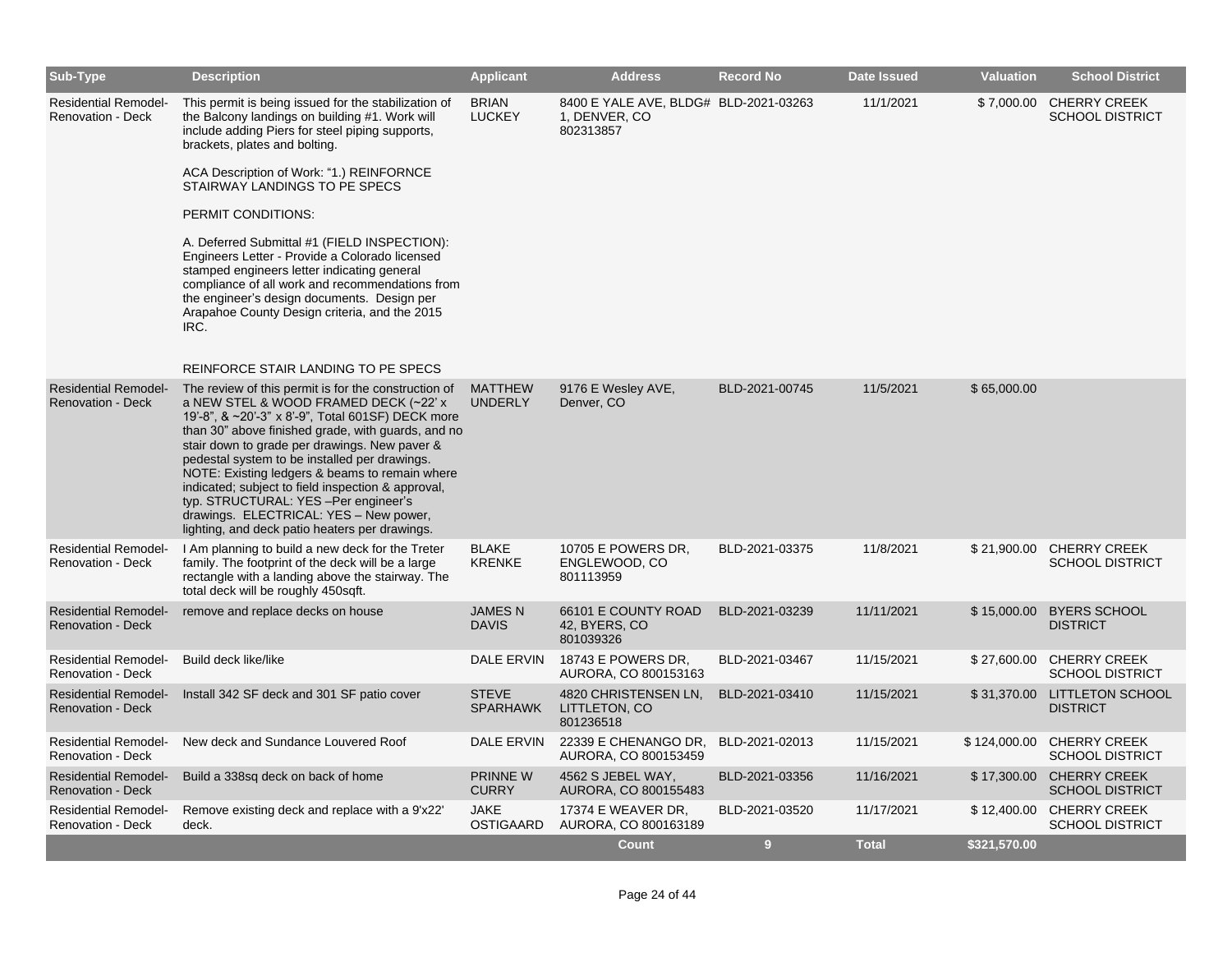| <b>Residential Remodel-Renovation - Demo</b>     |                                                                                                                                     |                                  |                                                  |                  |                    |                  |                                               |  |  |
|--------------------------------------------------|-------------------------------------------------------------------------------------------------------------------------------------|----------------------------------|--------------------------------------------------|------------------|--------------------|------------------|-----------------------------------------------|--|--|
| Sub-Type                                         | <b>Description</b>                                                                                                                  | <b>Applicant</b>                 | <b>Address</b>                                   | <b>Record No</b> | <b>Date Issued</b> | <b>Valuation</b> | <b>School District</b>                        |  |  |
| <b>Residential Remodel-</b><br>Renovation - Demo | Review of this permit is for the conversion of a<br>sales (construction) office back to attached garage<br>in a single family home. | <b>KELLY</b><br><b>JACOBSON</b>  | 27886 E 8TH PL.<br><b>AURORA, CO 80018</b>       | BLD-2021-03322   | 11/1/2021          | \$25,000.00      | AURORA SCHOOL<br><b>DISTRICT</b>              |  |  |
|                                                  | ACA description of Work: Remove walls, electrical,<br>and furnace in ceiling from sales office and convert<br>to 2 car garage.      |                                  |                                                  |                  |                    |                  |                                               |  |  |
|                                                  | Remove walls, electrical, and furnace in ceiling<br>from sales office and convert to 2 car garage.                                  |                                  |                                                  |                  |                    |                  |                                               |  |  |
| <b>Residential Remodel-</b><br>Renovation - Demo | Removing HVAC unit form garage.                                                                                                     | <b>MARNI</b><br><b>GOLDSTEIN</b> | 21694 E STANFORD CIR.<br><b>AURORA, CO 80015</b> | BLD-2021-03603   | 11/3/2021          | \$0.00           | <b>CHERRY CREEK</b><br><b>SCHOOL DISTRICT</b> |  |  |
|                                                  | Convert Sales office back to dwelling garage.                                                                                       |                                  |                                                  |                  |                    |                  |                                               |  |  |
|                                                  |                                                                                                                                     |                                  | <b>Count</b>                                     | $\mathcal{D}$    | <b>Total</b>       | \$25,000.00      |                                               |  |  |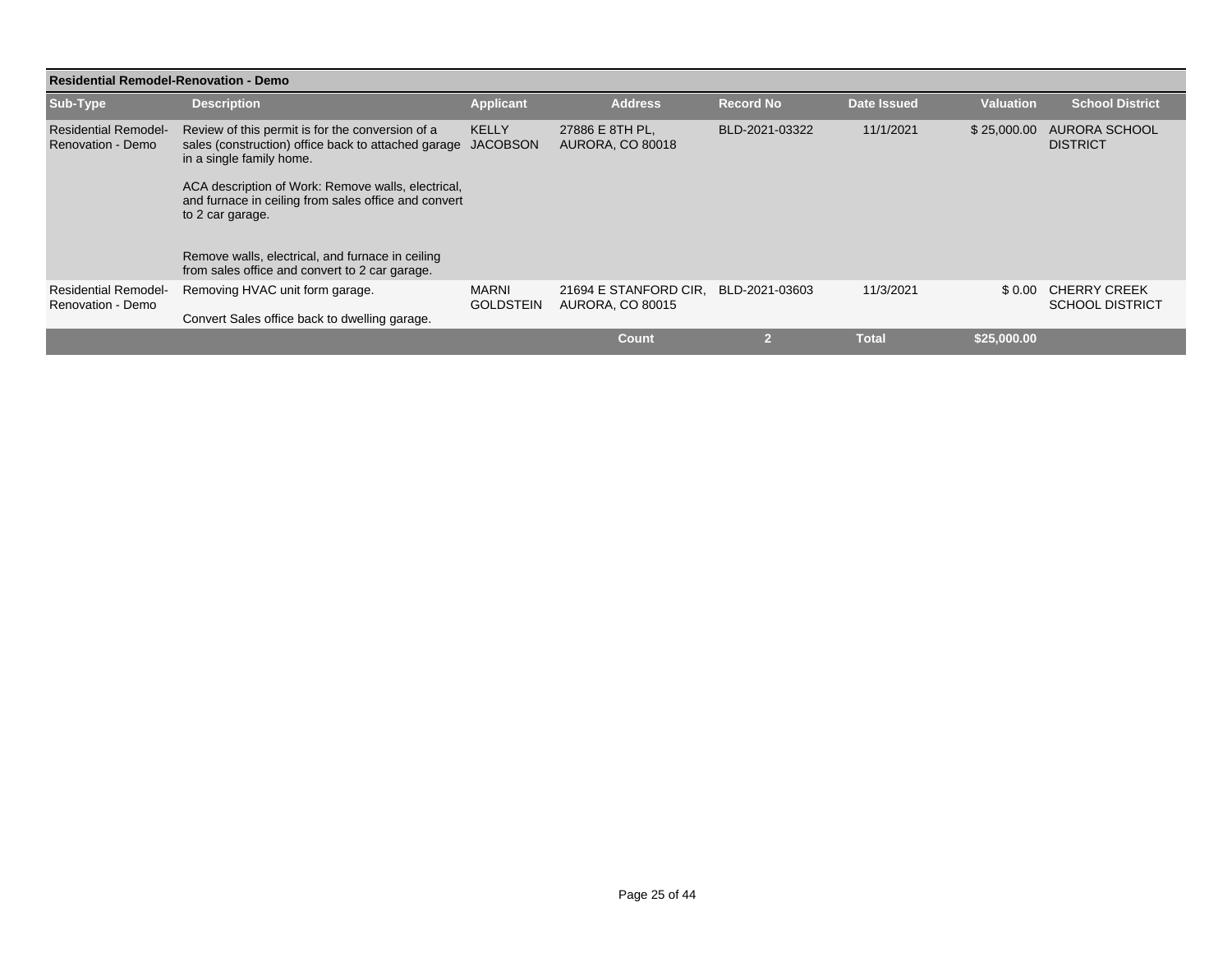|                                                                                | <b>Residential Remodel-Renovation - Electrical Misc</b>                                                                                                                                                                                                                                                                                  |                                                 |                                                              |                  |                    |                  |                                                   |  |  |  |  |
|--------------------------------------------------------------------------------|------------------------------------------------------------------------------------------------------------------------------------------------------------------------------------------------------------------------------------------------------------------------------------------------------------------------------------------|-------------------------------------------------|--------------------------------------------------------------|------------------|--------------------|------------------|---------------------------------------------------|--|--|--|--|
| Sub-Type                                                                       | <b>Description</b>                                                                                                                                                                                                                                                                                                                       | <b>Applicant</b>                                | <b>Address</b>                                               | <b>Record No</b> | <b>Date Issued</b> | <b>Valuation</b> | <b>School District</b>                            |  |  |  |  |
| <b>Residential Remodel-</b><br><b>Renovation - Electrical</b><br><b>Misc</b>   | Install 40.5kWh Tesla Powerwall Energy Storage<br>System.<br>Two PowerWall + used as inverters.<br>Interconnection is through a Tesla backup<br>gateway on a 200 amp subfed lug on existing 200<br>amp bus with 200 amp main breaker.<br>Main Solar Permit 21-03218<br>Solarglass roof (tile roof) installed under permit 21<br>$-03220$ | <b>TIM BROWN</b>                                | 65303 E KETTLE LN,<br>BYERS, CO 801039338                    | BLD-2021-03219   | 11/1/2021          | \$21,600.00      | <b>BYERS SCHOOL</b><br><b>DISTRICT</b>            |  |  |  |  |
| <b>Residential Remodel-</b><br><b>Renovation - Electrical</b><br>Misc          | Bath remodel/rewire<br>Electrical Service Change has been applied for<br>under permit 21-03665                                                                                                                                                                                                                                           | <b>JOSEPH</b><br><b>MICHAEL</b><br><b>ROCHA</b> | 2531 S IVANHOE PL.<br>DENVER, CO 802226225                   | BLD-2021-03559   | 11/2/2021          |                  | \$4,000.00 CHERRY CREEK<br><b>SCHOOL DISTRICT</b> |  |  |  |  |
| <b>Residential Remodel-</b><br>Renovation - Electrical<br>Misc                 | Install 27kWh Tesla Powerwall Energy Storage<br>System. Associated with BLD-2021-03192                                                                                                                                                                                                                                                   | <b>TIM BROWN</b>                                | 4810 S KIRK WAY,<br>AURORA, CO 800155458                     | BLD-2021-03193   | 11/8/2021          | \$14,400.00      | <b>CHERRY CREEK</b><br><b>SCHOOL DISTRICT</b>     |  |  |  |  |
| <b>Residential Remodel-</b><br>Renovation - Electrical SUMP EQUIPMENT.<br>Misc | INSTALL ONE NEW DEDICATED CIRCUIT FOR                                                                                                                                                                                                                                                                                                    |                                                 | GREG KNAPP 4873 S LIVERPOOL CIR.<br>AURORA, CO 800156697     | BLD-2021-03483   | 11/22/2021         | \$665.00         | <b>CHERRY CREEK</b><br><b>SCHOOL DISTRICT</b>     |  |  |  |  |
| <b>Residential Remodel-</b><br><b>Renovation - Electrical</b><br><b>Misc</b>   | 50 amp dedicated circuit in garage for car charging                                                                                                                                                                                                                                                                                      | LOU<br><b>RE</b>                                | <b>4155 S NETHERLAND</b><br>TAGLIALAVO CIR, AURORA, CO 80013 | BLD-2021-03802   | 11/22/2021         | \$1,875.00       | <b>CHERRY CREEK</b><br><b>SCHOOL DISTRICT</b>     |  |  |  |  |
| Misc                                                                           | Residential Remodel- Add (1) 15amp GFCI outlet/circuit next to the utility GREG KNAPP 212 N DUTCH VALLEY<br>Renovation - Electrical room near the SE corner of the basement                                                                                                                                                              |                                                 | RD, BENNETT, CO<br>801028730                                 | BLD-2021-03828   | 11/22/2021         | \$665.00         | <b>BENNETT SCHOOL</b><br><b>DISTRICT</b>          |  |  |  |  |
| <b>Residential Remodel-</b><br><b>Misc</b>                                     | Install 10kwh Battery Backup Storage System with<br>Renovation - Electrical Enphase Smart Switch and critical loads panel                                                                                                                                                                                                                | <b>CANDY</b><br><b>JONES</b>                    | 22339 E CHENANGO DR.<br>AURORA, CO 800153459                 | BLD-2021-02816   | 11/29/2021         | \$7,500.00       | <b>CHERRY CREEK</b><br><b>SCHOOL DISTRICT</b>     |  |  |  |  |
|                                                                                |                                                                                                                                                                                                                                                                                                                                          |                                                 | <b>Count</b>                                                 | $\overline{7}$   | <b>Total</b>       | \$50,705.00      |                                                   |  |  |  |  |
| <b>Residential Remodel-Renovation - Gas Line</b>                               |                                                                                                                                                                                                                                                                                                                                          |                                                 |                                                              |                  |                    |                  |                                                   |  |  |  |  |
| Sub-Type                                                                       | <b>Description</b>                                                                                                                                                                                                                                                                                                                       | <b>Applicant</b>                                | <b>Address</b>                                               | <b>Record No</b> | <b>Date Issued</b> | <b>Valuation</b> | <b>School District</b>                            |  |  |  |  |
| <b>Residential Remodel-</b><br>Renovation - Gas Line                           | Extend new gas line for kitchen range.                                                                                                                                                                                                                                                                                                   | <b>DEEPAK</b><br><b>SUNUWAR</b>                 | 18229 E WEAVER PL.<br>AURORA, CO 800161153                   | BLD-2021-03482   | 11/3/2021          | \$1,539.00       | <b>CHERRY CREEK</b><br><b>SCHOOL DISTRICT</b>     |  |  |  |  |
|                                                                                |                                                                                                                                                                                                                                                                                                                                          |                                                 | <b>Count</b>                                                 | $\blacksquare$   | <b>Total</b>       | \$1,539.00       |                                                   |  |  |  |  |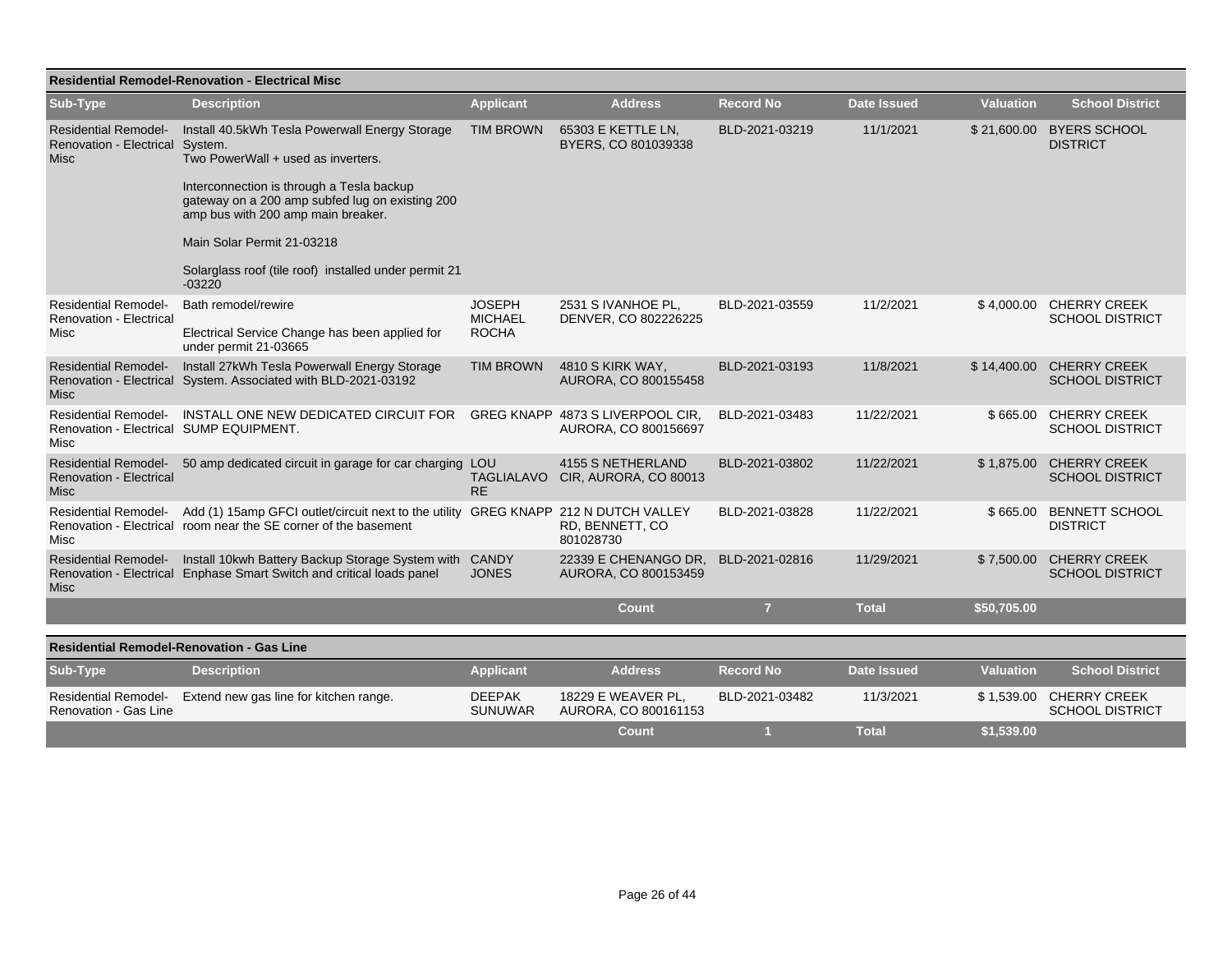|                                                                           | <b>Residential Remodel-Renovation - Patio Cover</b>                                                                                                                                                                                                                                                                                                                                                                                                                                                                                                                                                                             |                                |                                                        |                  |                    |                  |                                                   |  |  |  |  |  |  |
|---------------------------------------------------------------------------|---------------------------------------------------------------------------------------------------------------------------------------------------------------------------------------------------------------------------------------------------------------------------------------------------------------------------------------------------------------------------------------------------------------------------------------------------------------------------------------------------------------------------------------------------------------------------------------------------------------------------------|--------------------------------|--------------------------------------------------------|------------------|--------------------|------------------|---------------------------------------------------|--|--|--|--|--|--|
| Sub-Type                                                                  | <b>Description</b>                                                                                                                                                                                                                                                                                                                                                                                                                                                                                                                                                                                                              | <b>Applicant</b>               | <b>Address</b>                                         | <b>Record No</b> | <b>Date Issued</b> | <b>Valuation</b> | <b>School District</b>                            |  |  |  |  |  |  |
| <b>Residential Remodel-</b><br><b>Renovation - Patio</b><br>Cover         | Patio cover                                                                                                                                                                                                                                                                                                                                                                                                                                                                                                                                                                                                                     |                                | RON W HOFF 5110 S Hanover WAY,<br>BLDG#, Englewood, CO | BLD-2021-03443   | 11/12/2021         | \$17,000.00      |                                                   |  |  |  |  |  |  |
|                                                                           |                                                                                                                                                                                                                                                                                                                                                                                                                                                                                                                                                                                                                                 |                                | <b>Count</b>                                           | 1                | <b>Total</b>       | \$17,000.00      |                                                   |  |  |  |  |  |  |
| <b>Residential Remodel-Renovation - Residential Remodel</b>               |                                                                                                                                                                                                                                                                                                                                                                                                                                                                                                                                                                                                                                 |                                |                                                        |                  |                    |                  |                                                   |  |  |  |  |  |  |
| Sub-Type                                                                  | <b>Description</b>                                                                                                                                                                                                                                                                                                                                                                                                                                                                                                                                                                                                              | <b>Applicant</b>               | <b>Address</b>                                         | <b>Record No</b> | <b>Date Issued</b> | <b>Valuation</b> | <b>School District</b>                            |  |  |  |  |  |  |
| <b>Residential Remodel-</b><br>Renovation -<br><b>Residential Remodel</b> | Replacing polybutylene piping throughout the unit<br>with PEX piping.                                                                                                                                                                                                                                                                                                                                                                                                                                                                                                                                                           | <b>CHRIS</b><br><b>COLEMAN</b> | 6475 S DAYTON ST 104,<br>ENGLEWOOD, CO<br>801115555    | BLD-2021-03417   | 11/4/2021          |                  | \$8,245.00 CHERRY CREEK<br><b>SCHOOL DISTRICT</b> |  |  |  |  |  |  |
| <b>Residential Remodel-</b><br>Renovation -<br><b>Residential Remodel</b> | Replacing polybutylene piping throughout the unit<br>with PEX piping.                                                                                                                                                                                                                                                                                                                                                                                                                                                                                                                                                           | <b>CHRIS</b><br><b>COLEMAN</b> | 6475 S DAYTON ST 108.<br>ENGLEWOOD, CO<br>801115555    | BLD-2021-03416   | 11/4/2021          |                  | \$8,245.00 CHERRY CREEK<br><b>SCHOOL DISTRICT</b> |  |  |  |  |  |  |
| <b>Residential Remodel-</b><br>Renovation -<br><b>Residential Remodel</b> | Replacing polybutylene piping throughout the unit<br>with PEX piping.                                                                                                                                                                                                                                                                                                                                                                                                                                                                                                                                                           | <b>CHRIS</b><br><b>COLEMAN</b> | 6475 S DAYTON ST 306.<br>ENGLEWOOD, CO<br>801115555    | BLD-2021-03422   | 11/4/2021          |                  | \$7,870.00 CHERRY CREEK<br><b>SCHOOL DISTRICT</b> |  |  |  |  |  |  |
| <b>Residential Remodel-</b><br>Renovation -<br><b>Residential Remodel</b> | This permit issued for INTERIOR ALTERATION of BERNIE<br>EXISTING KITCHEN, and GAS FIREPLACE w/<br>FIREPLACE BUILDOUT. Includes new cabinets,<br>countertops, fixtures, appliances, doors, and<br>interior finish upgrades per drawings.<br>STRUCTURAL: YES, per drawings.<br>MECHANICAL: Kitchen exhaust hood (confirm<br><400cfm). ELECTRICAL: YES - New appliances,<br>& GFCI/AFCI outlets at kitchen as required, and<br>new lighting. PLUMBING: YES - Kitchen &<br>Powder Rm, fireplace per drawings; see gas form<br>& ISO. EXTERIOR WORK: YES - New window at<br>kitchen sink, and buildout at fireplace per<br>drawings. | <b>COSTELLO</b>                | 8581 E Iowa PL, Denver,<br><sub>CO</sub>               | BLD-2021-02367   | 11/4/2021          | \$150,000.00     |                                                   |  |  |  |  |  |  |
| <b>Residential Remodel-</b><br>Renovation -<br><b>Residential Remodel</b> | Replace Shower Valve                                                                                                                                                                                                                                                                                                                                                                                                                                                                                                                                                                                                            | <b>ANGELA</b><br><b>LEHR</b>   | 8828 E FLORIDA AVE<br>G14, DENVER, CO<br>802472897     | BLD-2021-03572   | 11/5/2021          |                  | \$500.00 CHERRY CREEK<br><b>SCHOOL DISTRICT</b>   |  |  |  |  |  |  |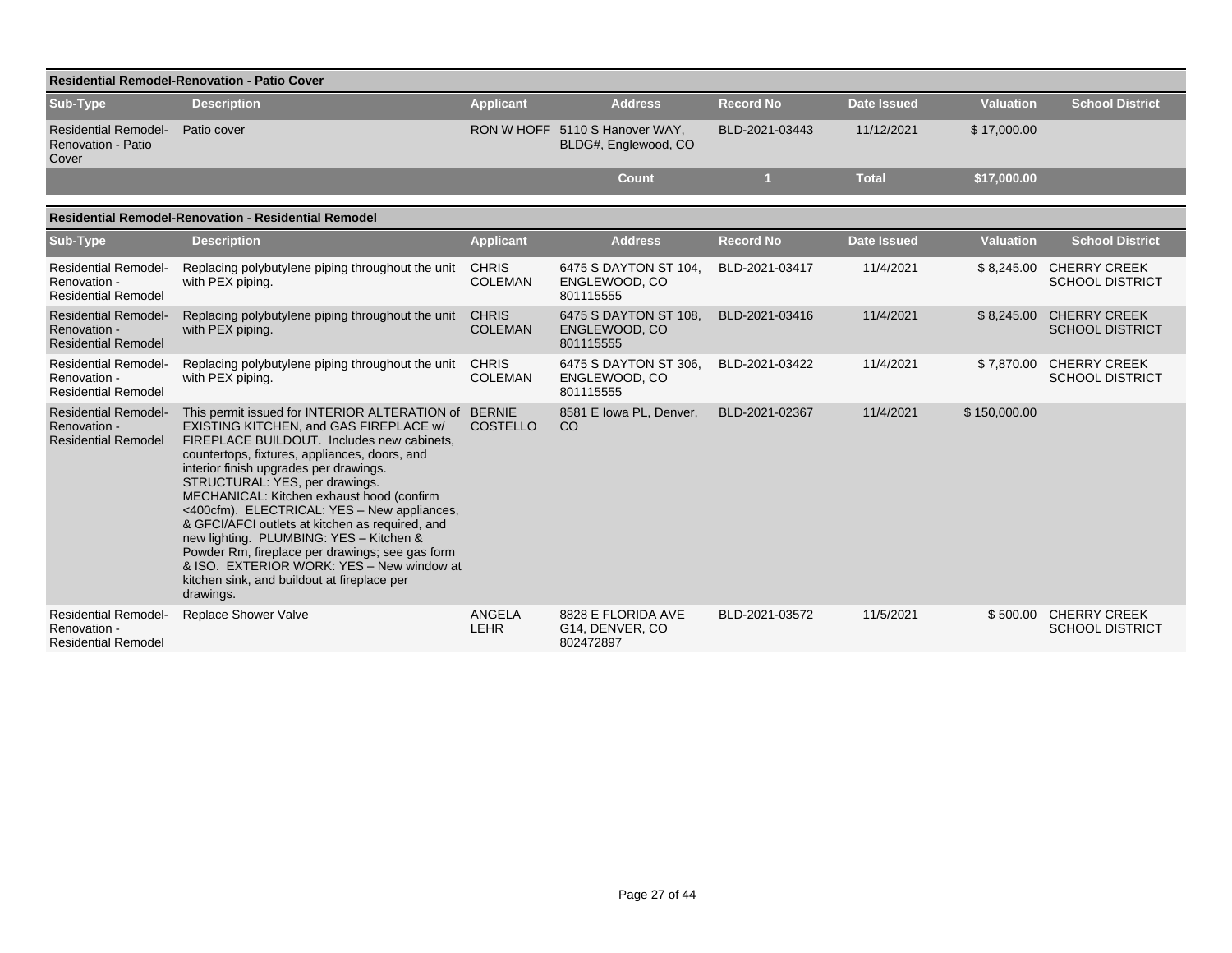| <b>Residential Remodel-</b><br>Renovation -<br><b>Residential Remodel</b> | This permit issued for SINGLE FAMILY<br>RESIDENCE KITCHEN ADDITION (24sf), AND<br><b>INTERIOR ALTERATIONS of EXISTING</b><br>KITCHEN, BEVERAGE BAR, BATHROOMS, and<br>LAUNDRY ROOM spaces. Includes new pre-<br>manufactured wood framed roof trusses & roofing<br>at Level-2 M. Bathroom. Remodel includes new<br>cabinets, countertops, fixtures, appliances, and<br>required interior finish upgrades. STRUCTURAL:<br>YES, per Engineers Construction Documents.<br>MECHANICAL: Relocation of existing venting/duct<br>work. Kitchen exhaust hood (confirm <400cfm).<br>ELECTRICAL: YES - New appliances, &<br>GFCI/AFCI outlets at remodeled spaces as<br>required. New ceiling mounted lighting per<br>drawings. PLUMBING: YES - Relocate gas<br>range, kitchen sink & dishwasher location per<br>drawings. EXTERIOR WORK: YES - New Bi-Fold<br>Window at kitchen countertop at sink per drawings. |                                  | JOHN CRAIG 5977 S NOME ST,<br>ENGLEWOOD, CO<br>801115833 | BLD-2021-02143 | 11/8/2021  |             | \$110,000.00 CHERRY CREEK<br><b>SCHOOL DISTRICT</b> |
|---------------------------------------------------------------------------|---------------------------------------------------------------------------------------------------------------------------------------------------------------------------------------------------------------------------------------------------------------------------------------------------------------------------------------------------------------------------------------------------------------------------------------------------------------------------------------------------------------------------------------------------------------------------------------------------------------------------------------------------------------------------------------------------------------------------------------------------------------------------------------------------------------------------------------------------------------------------------------------------------|----------------------------------|----------------------------------------------------------|----------------|------------|-------------|-----------------------------------------------------|
| <b>Residential Remodel-</b><br>Renovation -<br><b>Residential Remodel</b> | This permit is being issued for an existing 409sf<br>basement level finish build-out (Finished 360sf,<br>49sf Unfinished sf) over a structural floor. The<br>scope of work includes new family Room, (1), 3/4<br>Bathroom with a prefabricated shower pan,<br>laundry room with an electric dryer,<br>Mechanical/Utility (unfinished), The existing<br>furnace and water-heater to remain. No structural<br>alterations per application. No new gas<br>appliances. New electrical power and lighting<br>throughout per application.<br>basement finish to include; laundry room,<br>bathroom with shower, family room, unfinished<br>storage under stairs and unfinished mechanical<br>room.                                                                                                                                                                                                            | <b>KYLE</b><br><b>STROUSE</b>    | 5081 S HIMALAYA CT,<br>AURORA, CO 800156615              | BLD-2021-03602 | 11/10/2021 | \$16,920.00 | <b>CHERRY CREEK</b><br><b>SCHOOL DISTRICT</b>       |
| <b>Residential Remodel-</b><br>Renovation -<br><b>Residential Remodel</b> | Interior under slab sewer line repair                                                                                                                                                                                                                                                                                                                                                                                                                                                                                                                                                                                                                                                                                                                                                                                                                                                                   | <b>MICHELLE</b><br><b>BROOKS</b> | 5307 S HAVANA CT.<br>ENGLEWOOD, CO<br>801113815          | BLD-2021-03601 | 11/12/2021 | \$10,000.00 | <b>CHERRY CREEK</b><br><b>SCHOOL DISTRICT</b>       |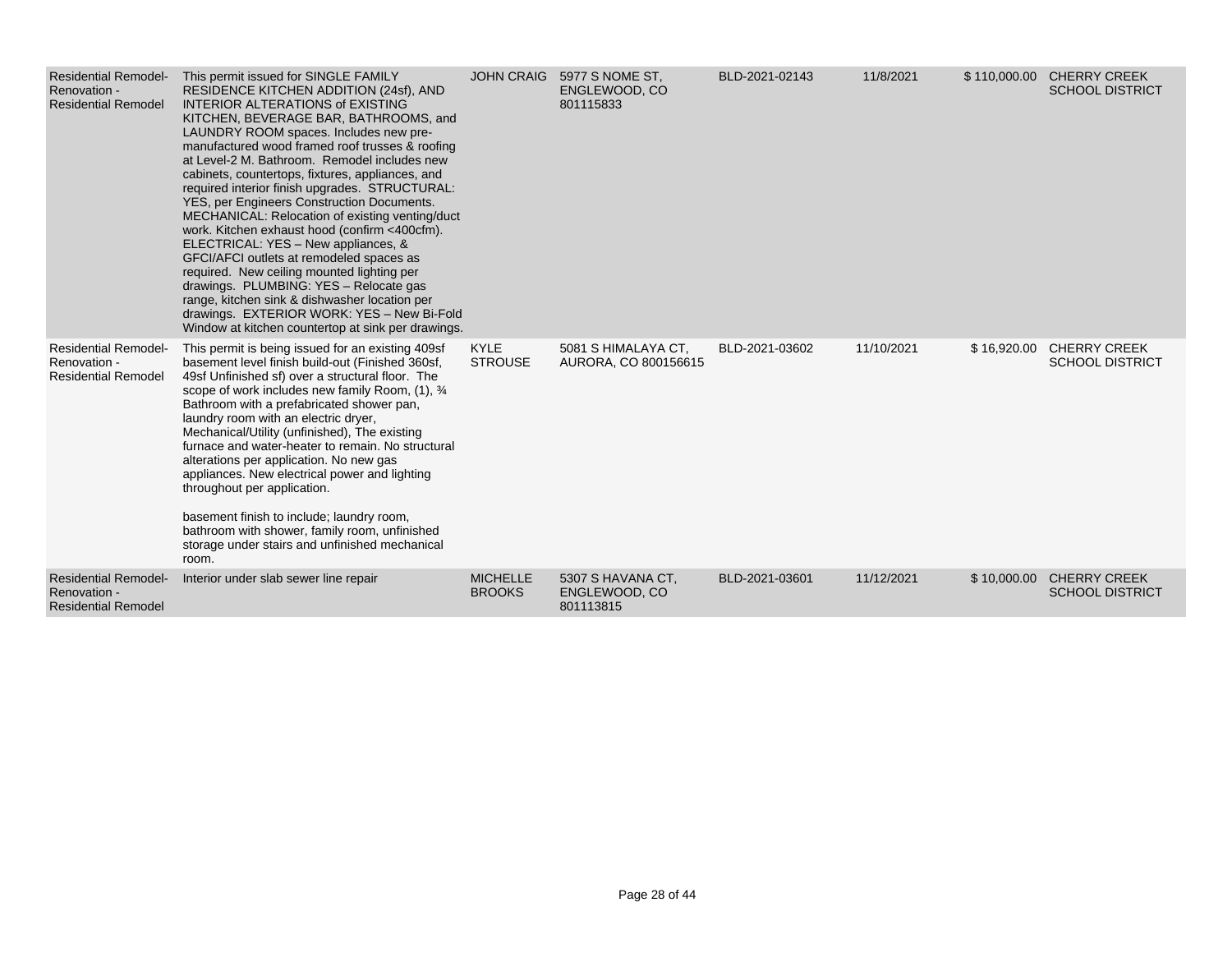Residential Remodel-Renovation - Residential Remodel

This permit is being issued for an existing 630sf basement level finish build-out (Finished 500sf, 130sf Unfinished sf) over slab-on-grade concrete floor. The scope of work includes new living area, (1) bedroom, new foundation cut for an egress window (see engineering), (1), <sup>3/</sup> Bathroom with a custom poured shower pan, Mechanical/Utility (unfinished. The existing furnace and water-heater to remain. This permit also includes a kitchen remodel. The scope of work includes the removal of a non-bearing wall between the kitchen and dining. New appliances including a gas stove, cabinets and new plumbing for appliances and fixtures. New gas appliances. The Master bathroom will also be remodeled including the removal of a non-bearing wall to make room for a new custom poured shower pan, cabinates, and fixtures. New electrical power and lighting throughout per application. Differed submittal #1. Provide a whole house Gas Isometric.

Differed submittal #2. Provide gas cook-top Exhaust Hood information.

Residential Remodel:

1. Basement Finish (currently unfinished) - frame 1 bedroom with Egress window, 1 bathroom with custom poured shower pan, living area and unfinished mechanical room  $\sim 633$  sq ft 2. Kitchen Remodel - remove non-load bearing separation wall between kitchen and dining room; plumb sink and dishwasher and refrigerator line to new locations; oven to new location, run gas line for new gas oven/stove, install new oven hood 3. Master Bathroom Remodel- remove non-load bearing toilet room wall; increase shower size with new custom poured shower pan; toilet and vanity remain in same location

**STANLEY** PRATO

2330 S KRAMERIA ST, DENVER, CO 802226234

BLD-2021-03677 11/19/2021 \$ 60,000.00 CHERRY CREEK SCHOOL DISTRICT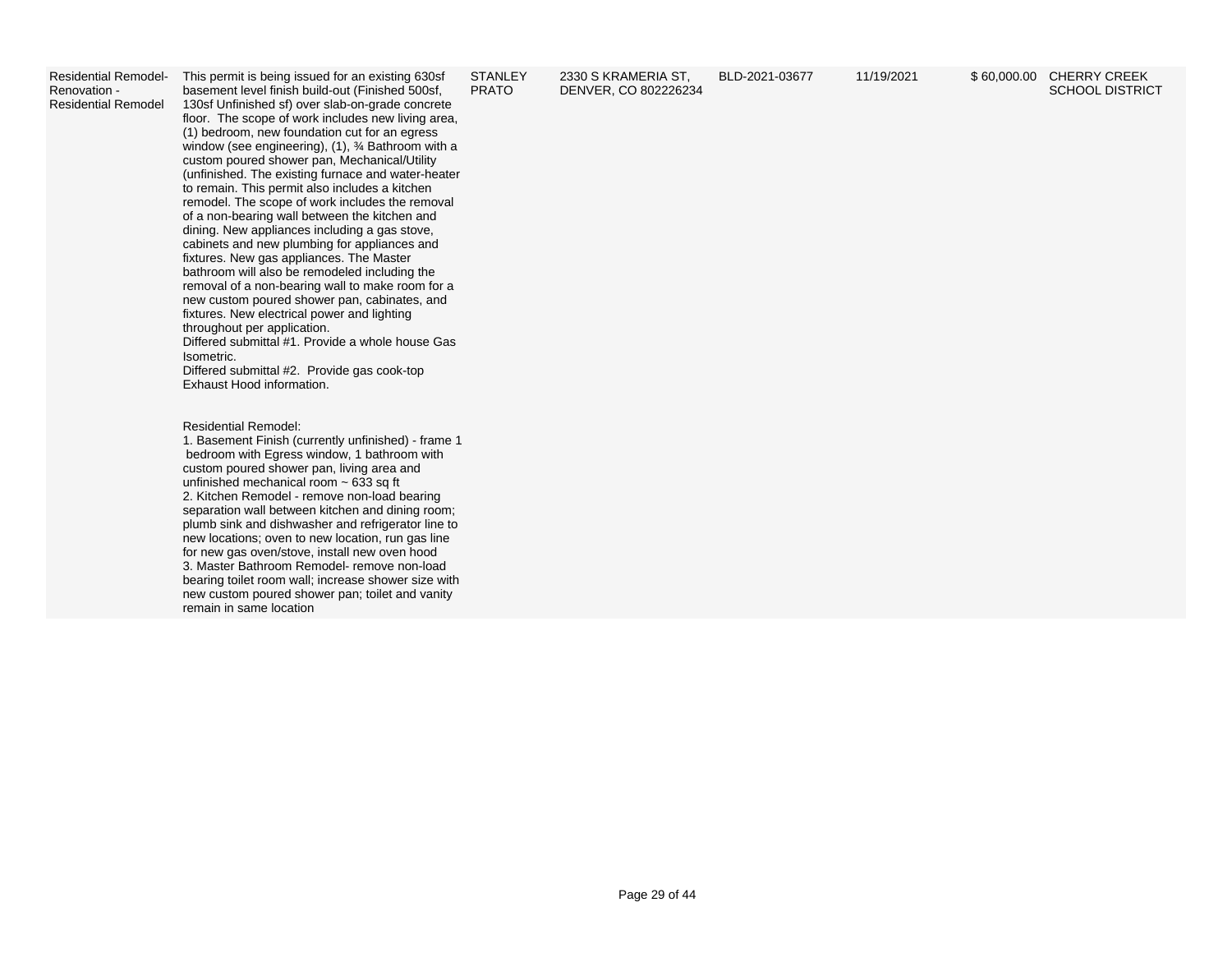| Renovation -<br><b>Residential Remodel</b>                                | Residential Remodel- This permit is being issued for an existing 900sf<br>basement level finish build-out (Finished 650sf,<br>250sf Unfinished sf) over slab-on-grade concrete<br>floor. The scope of work includes new Tv Room,<br>(2) new bedrooms, Billiard room, (1), 3⁄4 Bathroom<br>with a custom poured shower pan,<br>Mechanical/Utility (unfinished), and (1) bedroom.<br>The existing furnace and water-heater to remain.<br>No structural alterations per application. No new<br>gas appliances. New electrical power and lighting<br>throughout per application.<br>Finishing the existing unfinished basement.<br>Plumbing is already set up for us so there will be<br>minimal rough plumbing.<br>No Structural work. Just interior walls with floating<br>plates for deflection.<br>Already has egress windows.<br>1 bathroom<br>2 bedrooms<br>We're leaving some space unfinished for storage.<br>new finished space is approx. 650sf                                                                                                                                            | <b>KEVIN</b><br><b>ROACH</b>       | 8371 E AMHERST CIR,<br>DENVER, CO 802313871      | BLD-2021-03690 | 11/19/2021 | \$38,000.00 CHERRY CREEK<br><b>SCHOOL DISTRICT</b> |
|---------------------------------------------------------------------------|--------------------------------------------------------------------------------------------------------------------------------------------------------------------------------------------------------------------------------------------------------------------------------------------------------------------------------------------------------------------------------------------------------------------------------------------------------------------------------------------------------------------------------------------------------------------------------------------------------------------------------------------------------------------------------------------------------------------------------------------------------------------------------------------------------------------------------------------------------------------------------------------------------------------------------------------------------------------------------------------------------------------------------------------------------------------------------------------------|------------------------------------|--------------------------------------------------|----------------|------------|----------------------------------------------------|
| <b>Residential Remodel-</b><br>Renovation -<br><b>Residential Remodel</b> | This permit is being issued for an existing 723sf<br>basement level finish build-out (Finished 671sf,<br>52sf Unfinished sf) over slab-on-grade concrete<br>floor. The scope of work includes new family<br>Room, new foundation cut for an egress window<br>see engineering, closet, and utility room. The<br>existing furnace and water-heater to remain. No<br>new gas appliances. New electrical power and<br>lighting throughout per application.<br>As per the attached diagram I will be:<br>1. Framing, insuation and installing vapor barrier<br>around the to be finished portion of the basement<br>2. Adding a wall to separate finished and<br>unfinished portions of the basement<br>3. adding a closet.<br>4. furring down the ceiling and installing new<br>lighting<br>5. installing drywall in entire newly finished portion<br>of basement<br>6. installing LVP flooring in finished portion and on<br>stairs<br>7. framing around the sump pump and installing an<br>access panel.<br>8. installing sliding doors into utility room<br>9. installing hinged door into closet | <b>JEFFREY S</b><br><b>SMITHER</b> | 5767 S LANSING CT.<br>ENGLEWOOD, CO<br>801114114 | BLD-2021-03804 | 11/22/2021 | \$34,408.88 CHERRY CREEK<br><b>SCHOOL DISTRICT</b> |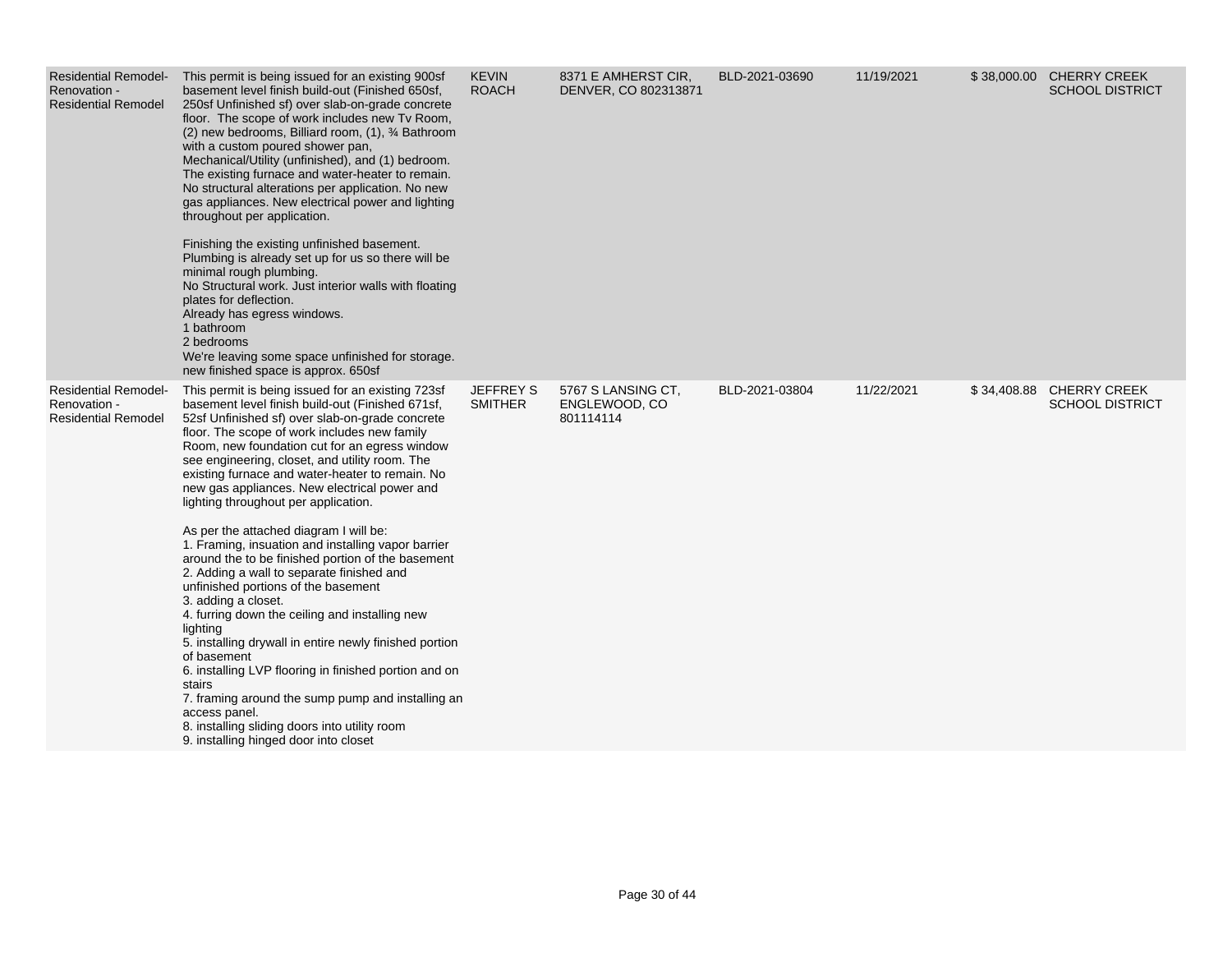| <b>Residential Remodel-</b><br>Renovation -<br><b>Residential Remodel</b> | BASEMENT: Permit issued for an EXISTING<br>~619sf BASEMENT FINISH (Finished 547sf, 72 sf<br>Unfinished sf) over slab-on-grade concrete floor.<br>The scope of work includes new family Room, (1),<br>Full Bathroom - prefabricated shower pan,<br>Mechanical/Utility (unfinished). The existing<br>furnace and water-heater to remain. No structural<br>alterations per application. No new gas<br>appliances. New electrical power and lighting<br>throughout per NEC.<br>SECOND LEVEL INFILL: Permit issued for INFILL<br>OF EXISTING 18'-0" TWO STORY HEIGHT<br>SPACE, ~225sf. Scope of work includes NEW<br>Office & Bedroom spaces. STRUCTURAL - YES:<br>per engineers drawings. MECHANICAL - YES:<br>Required heating per R303.10. PLUMBING -<br>NONE. ELECTRICAL - YES: Per NEC<br>requirements.<br>NOTE: C.O. NOT ISSUED UNTIL ALL FINAL<br>INSPECTIONS ARE COMPLETE -<br>HOMEOWNER INSTALLED ITEMS AFFECTING<br>A LIFE SAFETY ITEM MUST BE APPROVED<br>FOR CODE COMPLIANCE. | <b>MIKE HOY</b>           | 21103 E LEHIGH PL,<br>AURORA, CO 800137443    | BLD-2021-02652 | 11/23/2021 | \$49,400.00 CHERRY CREEK<br><b>SCHOOL DISTRICT</b> |
|---------------------------------------------------------------------------|--------------------------------------------------------------------------------------------------------------------------------------------------------------------------------------------------------------------------------------------------------------------------------------------------------------------------------------------------------------------------------------------------------------------------------------------------------------------------------------------------------------------------------------------------------------------------------------------------------------------------------------------------------------------------------------------------------------------------------------------------------------------------------------------------------------------------------------------------------------------------------------------------------------------------------------------------------------------------------------|---------------------------|-----------------------------------------------|----------------|------------|----------------------------------------------------|
| <b>Residential Remodel-</b><br>Renovation -<br><b>Residential Remodel</b> | <b>REVISED SCOPE OF WORK:</b><br>Install new 100 amp electrical service to structure.<br>Structure has existing panel and interior wiring that<br>was never inspected or approved. Existing wiring<br>was connected to portable generator, which is now<br>removed. Contractor is responsible for ensuring<br>all existing wiring is compliant with the 2020 NEC.<br>This is an ag building, and as such must comply<br>with all portions of Article 547. Existing lighting<br>may not be compliant with Article 547.8 for dust<br>protection. All interior wiring must be protected<br>from physical damage. If the structure is used for<br>livestock it may require an equipotential plane as<br>per Article 547.10.<br>ORIGINAL SCOPE OF WORK AS PER<br>APPLICANT:<br>installation of new conduit for 200a existing panel<br>grounding<br>being fed from IREA meter stack                                                                                                        | <b>SHANNON</b><br>CARLSON | 72465 E COUNTY ROAD<br>22 RD, BYERS, CO 80103 | BLD-2021-03447 | 11/23/2021 | \$4,500.00 DEERTRAIL SCHOOL<br><b>DISTRICT</b>     |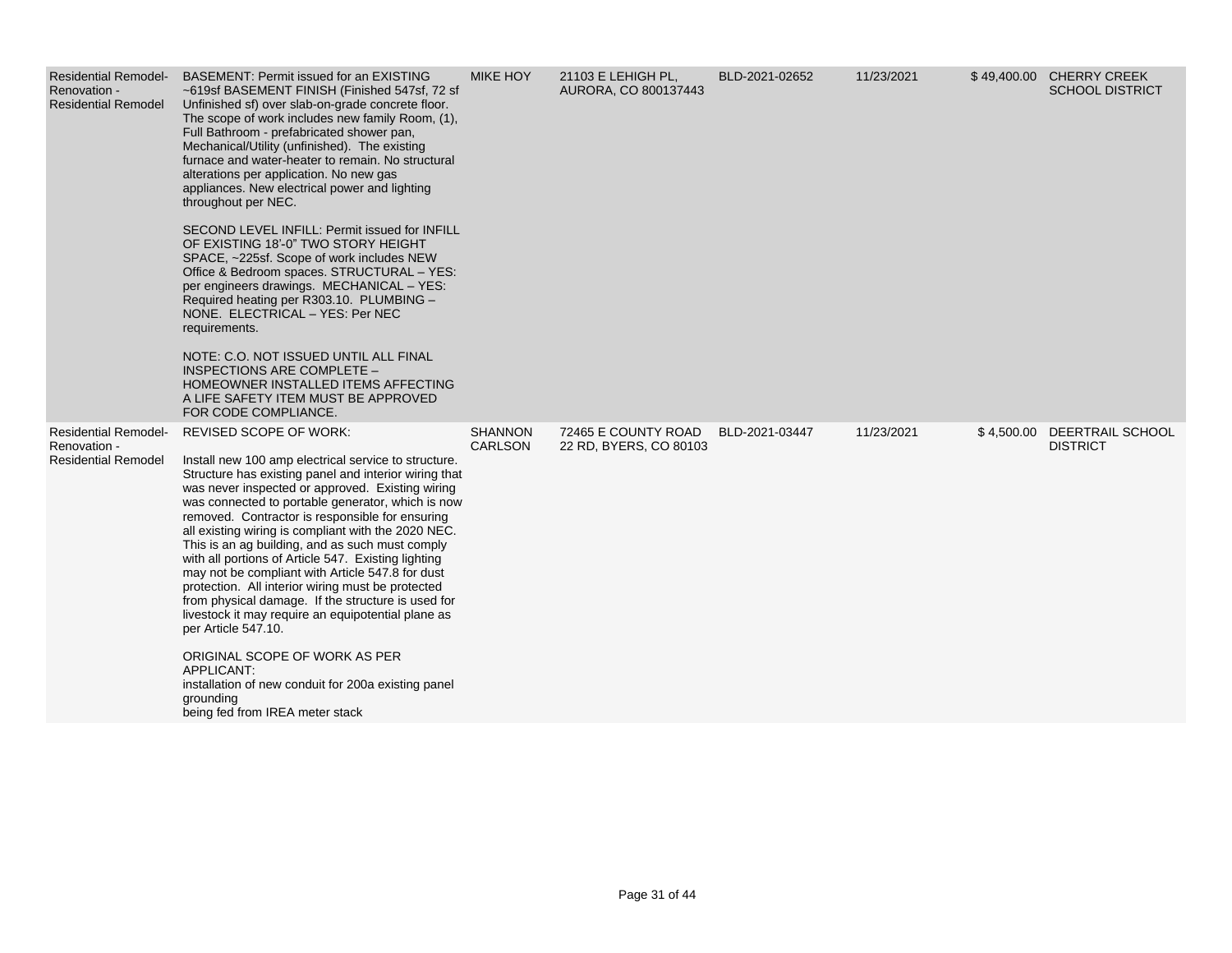| <b>Residential Remodel-</b><br>Renovation -<br><b>Residential Remodel</b> | This permit issued for the interior alterations of<br>existing KITCHEN, LIVING ROOM, EATING<br>AREA, M.BATH, and GUEST BATH spaces.<br>Includes new cabinets, countertops, fixtures,<br>appliances, and required interior finish upgrades.<br>STRUCTURAL: YES, per engineers stamped<br>documents. MECHANICAL: Relocation of existing<br>venting/duct work. Kitchen exhaust hood (confirm<br><400cfm). ELECTRICAL: YES - New appliances,<br>& GFCI/AFCI outlets at kitchen& bathrooms as<br>required. New ceiling mounted lighting per<br>applicant. PLUMBING: YES - New gas range,<br>kitchen sink & dishwasher location, new bathroom<br>fixtures per drawings. EXTERIOR WORK: YES -<br>New 72" slider, kitchen window infill at existing<br>openings per drawings. | <b>MICHAEL</b><br><b>WATTERS</b> | 2510 S IVANHOE PL.<br>DENVER, CO 802226226 | BLD-2021-02406 | 11/24/2021   | \$100,000.00 | <b>CHERRY CREEK</b><br><b>SCHOOL DISTRICT</b> |
|---------------------------------------------------------------------------|-----------------------------------------------------------------------------------------------------------------------------------------------------------------------------------------------------------------------------------------------------------------------------------------------------------------------------------------------------------------------------------------------------------------------------------------------------------------------------------------------------------------------------------------------------------------------------------------------------------------------------------------------------------------------------------------------------------------------------------------------------------------------|----------------------------------|--------------------------------------------|----------------|--------------|--------------|-----------------------------------------------|
|                                                                           |                                                                                                                                                                                                                                                                                                                                                                                                                                                                                                                                                                                                                                                                                                                                                                       |                                  | <b>Count</b>                               | 14             | <b>Total</b> | \$598,088.88 |                                               |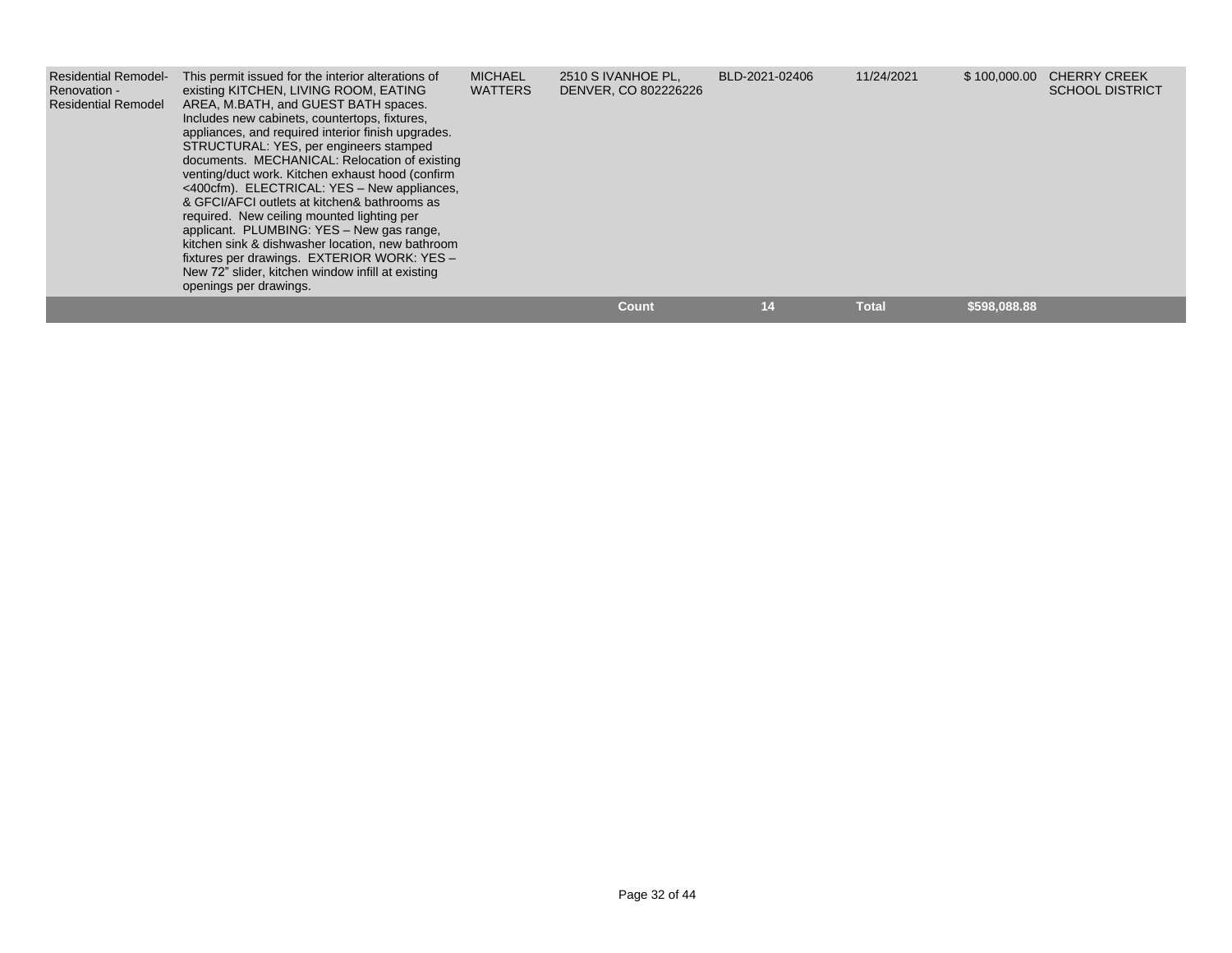| <b>Residential Remodel-Renovation - Siding</b>            |                                                                                              |                   |                                                     |                  |                    |                  |                                                   |  |  |
|-----------------------------------------------------------|----------------------------------------------------------------------------------------------|-------------------|-----------------------------------------------------|------------------|--------------------|------------------|---------------------------------------------------|--|--|
| Sub-Type                                                  | <b>Description</b>                                                                           | <b>Applicant</b>  | <b>Address</b>                                      | <b>Record No</b> | <b>Date Issued</b> | <b>Valuation</b> | <b>School District</b>                            |  |  |
| <b>Residential Remodel-</b><br>Renovation - Siding        | Vinyl siding removal and replacement with new<br>vapor barrier. No framing and no electrical | <b>DEAN FALCH</b> | 7824 S KITTREDGE CIR.<br>ENGLEWOOD, CO<br>801124643 | BLD-2021-03702   | 11/10/2021         |                  | \$8,747.00 CHERRY CREEK<br><b>SCHOOL DISTRICT</b> |  |  |
| <b>Residential Remodel-</b><br><b>Renovation - Siding</b> | Vinyl siding removal and replacement with new<br>vapor barrier. No framing and no electrical | <b>DEAN FALCH</b> | 7826 S KITTREDGE CIR,<br>ENGLEWOOD, CO<br>801124643 | BLD-2021-03703   | 11/10/2021         | \$8,747.00       | <b>CHERRY CREEK</b><br><b>SCHOOL DISTRICT</b>     |  |  |
| <b>Residential Remodel-</b><br>Renovation - Siding        | Vinyl siding removal and replacement with new<br>vapor barrier. No framing and no electrical | <b>DEAN FALCH</b> | 7831 S KALISPELL CIR.<br>ENGLEWOOD, CO<br>801124647 | BLD-2021-03707   | 11/10/2021         | \$8,747.00       | <b>CHERRY CREEK</b><br><b>SCHOOL DISTRICT</b>     |  |  |
| <b>Residential Remodel-</b><br><b>Renovation - Siding</b> | Vinyl siding removal and replacement with new<br>vapor barrier. No framing and no electrical | <b>DEAN FALCH</b> | 7833 S KALISPELL CIR.<br>ENGLEWOOD, CO<br>801124647 | BLD-2021-03706   | 11/10/2021         |                  | \$8,747.00 CHERRY CREEK<br><b>SCHOOL DISTRICT</b> |  |  |
| <b>Residential Remodel-</b><br>Renovation - Siding        | Vinyl siding removal and replacement with new<br>vapor barrier. No framing and no electrical | <b>DEAN FALCH</b> | 7835 S KALISPELL CIR.<br>ENGLEWOOD, CO<br>801124647 | BLD-2021-03705   | 11/10/2021         | \$8,747.00       | <b>CHERRY CREEK</b><br><b>SCHOOL DISTRICT</b>     |  |  |
| <b>Residential Remodel-</b><br><b>Renovation - Siding</b> | Vinyl siding removal and replacement with new<br>vapor barrier. No framing and no electrical | <b>DEAN FALCH</b> | 7837 S KALISPELL CIR.<br>ENGLEWOOD, CO<br>801124647 | BLD-2021-03704   | 11/10/2021         | \$8,747.00       | <b>CHERRY CREEK</b><br><b>SCHOOL DISTRICT</b>     |  |  |
| <b>Residential Remodel-</b><br>Renovation - Siding        | Vinyl siding removal and replacement with new<br>vapor barrier. No framing and no electrical | <b>DEAN FALCH</b> | 7850 S KITTREDGE CIR,<br>ENGLEWOOD, CO<br>801124643 | BLD-2021-03708   | 11/10/2021         |                  | \$8,747.00 CHERRY CREEK<br><b>SCHOOL DISTRICT</b> |  |  |
| <b>Residential Remodel-</b><br>Renovation - Siding        | Vinyl siding removal and replacement with new<br>vapor barrier. No framing and no electrical | <b>DEAN FALCH</b> | 7852 S KITTREDGE CIR.<br>ENGLEWOOD, CO<br>801124643 | BLD-2021-03709   | 11/10/2021         | \$8,747.00       | <b>CHERRY CREEK</b><br><b>SCHOOL DISTRICT</b>     |  |  |
| <b>Residential Remodel-</b><br>Renovation - Siding        | Vinyl siding removal and replacement with new<br>vapor barrier. No framing and no electrical | <b>DEAN FALCH</b> | 7854 S KITTREDGE CIR,<br>ENGLEWOOD, CO<br>801124643 | BLD-2021-03710   | 11/10/2021         | \$8,747.00       | <b>CHERRY CREEK</b><br><b>SCHOOL DISTRICT</b>     |  |  |
| <b>Residential Remodel-</b><br>Renovation - Siding        | Vinyl siding removal and replacement with new<br>vapor barrier. No framing and no electrical | <b>DEAN FALCH</b> | 7856 S KITTREDGE CIR,<br>ENGLEWOOD, CO<br>801124643 | BLD-2021-03711   | 11/10/2021         | \$8,747.00       | <b>CHERRY CREEK</b><br><b>SCHOOL DISTRICT</b>     |  |  |
|                                                           |                                                                                              |                   | <b>Count</b>                                        | 10               | <b>Total</b>       | \$87,470.00      |                                                   |  |  |
| <b>Residential Remodel-Renovation - Solar</b>             |                                                                                              |                   |                                                     |                  |                    |                  |                                                   |  |  |
|                                                           |                                                                                              |                   |                                                     |                  |                    |                  |                                                   |  |  |

| Sub-Type                                          | <b>Description</b>                                                                                                                 | <b>Applicant</b> | <b>Address</b>                            | <b>Record No</b> | Date Issued | <b>Valuation</b> | <b>School District</b>                 |
|---------------------------------------------------|------------------------------------------------------------------------------------------------------------------------------------|------------------|-------------------------------------------|------------------|-------------|------------------|----------------------------------------|
| <b>Residential Remodel-</b><br>Renovation - Solar | Install 24.94 Tesla Solar Roof System grid<br>connected                                                                            | <b>TIM BROWN</b> | 65303 E KETTLE LN,<br>BYERS, CO 801039338 | BLD-2021-03218   | 11/1/2021   | \$74,768.00      | <b>BYERS SCHOOL</b><br><b>DISTRICT</b> |
|                                                   | Interconnection is through a Tesla backup<br>gateway on a 200 amp subfed lug on existing 200<br>amp bus with 200 amp main breaker. |                  |                                           |                  |             |                  |                                        |
|                                                   | 40.5kWh Tesla Powerwall Energy Storage System<br>installed under permit 21-03219                                                   |                  |                                           |                  |             |                  |                                        |
|                                                   | Solarglass roof (tile roof) installed under permit 21<br>$-03220$                                                                  |                  |                                           |                  |             |                  |                                        |
|                                                   |                                                                                                                                    |                  |                                           |                  |             |                  |                                        |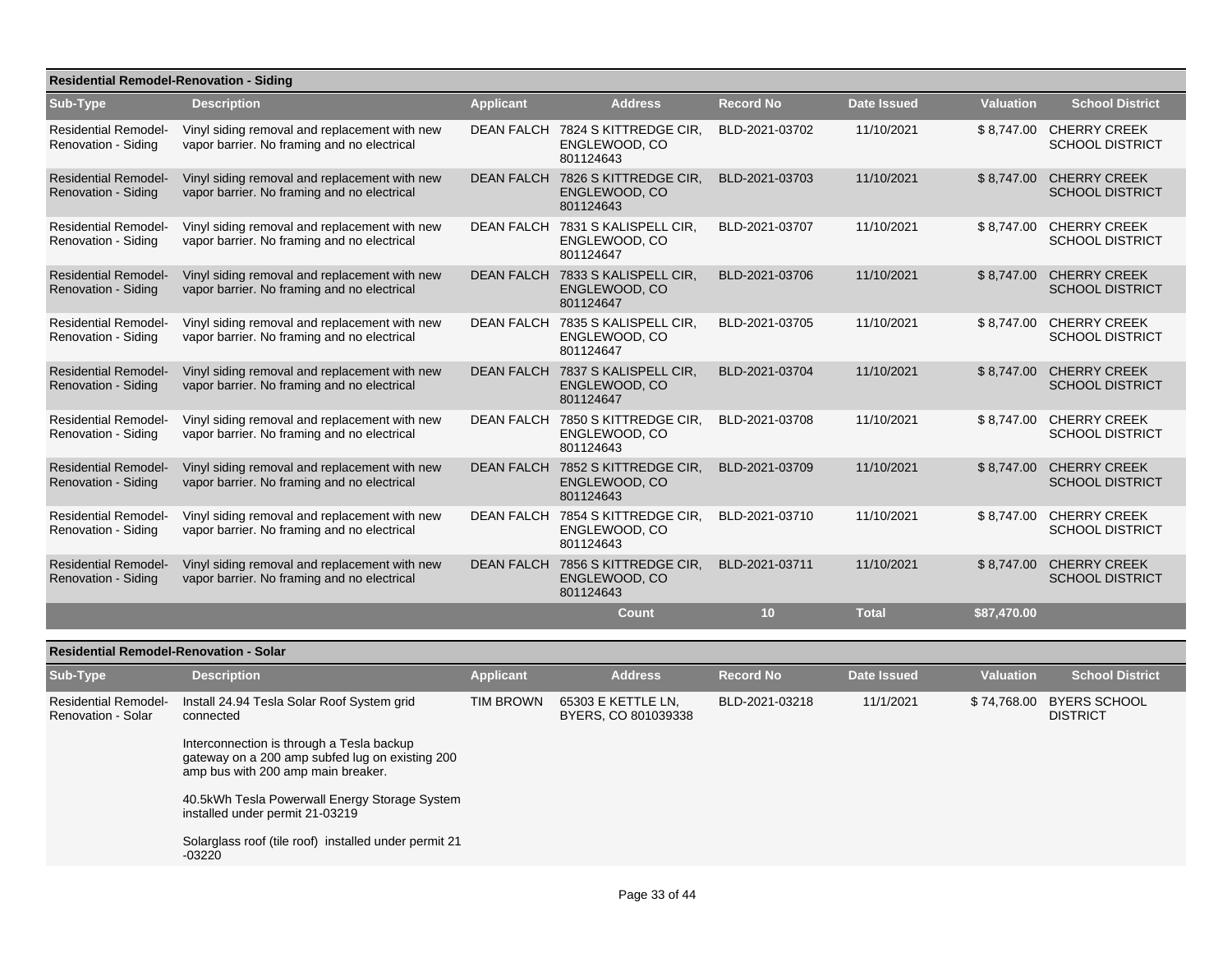| <b>Residential Remodel-</b><br><b>Renovation - Solar</b> | Rooftop Solar PV 7.92kW (22) Silfab 360W Panels MACKENZIE<br>Interconnection method 2 pole 40 amp breaker on<br>200 amp bus with 200 amp main breaker                                                                                                                                                                         | <b>GROSS</b>                      | 4829 S SICILY ST.<br>AURORA, CO 800155551               | BLD-2021-03155 | 11/1/2021 |             | \$7,392.00 CHERRY CREEK<br><b>SCHOOL DISTRICT</b>  |
|----------------------------------------------------------|-------------------------------------------------------------------------------------------------------------------------------------------------------------------------------------------------------------------------------------------------------------------------------------------------------------------------------|-----------------------------------|---------------------------------------------------------|----------------|-----------|-------------|----------------------------------------------------|
| <b>Residential Remodel-</b><br><b>Renovation - Solar</b> | Solar panel installation on existing residential roof. PERMIT<br>7.77 kW with 23 modules<br>Interconnection method two pole 35 amp breaker<br>on 200 amp bus with 150 amp main breaker                                                                                                                                        | т                                 | 22888 E BELLEVIEW PL.<br>DEPARTMEN AURORA, CO 800156557 | BLD-2021-02384 | 11/1/2021 |             | \$11,267.00 CHERRY CREEK<br><b>SCHOOL DISTRICT</b> |
| <b>Residential Remodel-</b><br><b>Renovation - Solar</b> | INSTALLATION OF UTILITY INTERACTIVE<br>PHOTOVOLTAIC SOLAR SYSTEM 10.95 kW DC PERMITTING LITTLETON, CO<br>PHOTOVOLTAIC SOLAR ARRAY<br>30 modules.                                                                                                                                                                              | <b>BRS</b>                        | 3 LARKDALE DR,<br>801236507                             | BLD-2021-01882 | 11/4/2021 |             | \$9,879.09 LITTLETON SCHOOL<br><b>DISTRICT</b>     |
| <b>Residential Remodel-</b><br>Renovation - Solar        | Installation of a PV Solar System (25 Panels, 1<br>Inverter, 8.125kW)<br>Interconnection of a 2 pole 40A breaker into a<br>200A bus panel with a 2 pole 150A main breaker.                                                                                                                                                    | <b>JOSEPH</b><br><b>SCHINDLER</b> | 7408 S LEWISTON ST.<br>AURORA, CO 800161458             | BLD-2021-03368 | 11/4/2021 |             | \$44,687.00 CHERRY CREEK<br><b>SCHOOL DISTRICT</b> |
| <b>Residential Remodel-</b><br><b>Renovation - Solar</b> | Install 8.16kW roof mounted solar PV system with TIM BROWN<br>24 modules.<br>Interconnection is through a 100 amp breaker<br>through a backup gateway on a 200 amp bus with<br>a 200 amp main breaker.<br>Separate application submitted for the 27kWh ESS<br>that is associated with this application. PERMIT 21<br>$-03193$ |                                   | 4810 S KIRK WAY,<br>AURORA, CO 800155458                | BLD-2021-03192 | 11/5/2021 |             | \$11,098.00 CHERRY CREEK<br><b>SCHOOL DISTRICT</b> |
| <b>Residential Remodel-</b><br>Renovation - Solar        | Installation of 3.75kW, flush, roof-mounted, Solar<br>PV system with 10 modules.<br>Interconnection method 2 pole 20 amp breaker on<br>200 amp bus with 200 amp main breaker                                                                                                                                                  | <b>LAUREN</b><br><b>KAZUN</b>     | 7828 S JOPLIN CT.<br>ENGLEWOOD, CO<br>801124740         | BLD-2021-03095 | 11/8/2021 |             | \$10,152.00 CHERRY CREEK<br><b>SCHOOL DISTRICT</b> |
| <b>Residential Remodel-</b><br><b>Renovation - Solar</b> | Grid-tied, flush-mounted 5.55 kW solar PV system SHAWN<br>with 15 modules<br>Interconnection method is 2 pole 25 amp breaker<br>on 200 amp bus with 200 amp main breaker.                                                                                                                                                     | <b>RANSOM</b>                     | 27439 E 7TH DR,<br><b>AURORA, CO 80018</b>              | BLD-2021-02584 | 11/8/2021 |             | \$12,498.75 AURORA SCHOOL<br><b>DISTRICT</b>       |
| <b>Residential Remodel-</b><br>Renovation - Solar        | Installation of solar panels on existing residential<br>roof. kW 5.92 with 16 modules.<br>Interconnection method 2 pole 25 amp breaker on<br>200 amp bus with 200 amp main breaker                                                                                                                                            | <b>PERMIT</b><br>т                | 1253 S DALLAS CT,<br>DEPARTMEN DENVER, CO 80231         | BLD-2021-03364 | 11/8/2021 |             | \$8,584.00 CHERRY CREEK<br><b>SCHOOL DISTRICT</b>  |
| <b>Residential Remodel-</b><br><b>Renovation - Solar</b> | Installation of solar panels on existing residential<br>roof. kW 9.99 with 27 modules.<br>Main breaker to be reduced from 150 amp to 125<br>amp.<br>Interconnection method to be 2 pole 50 amp<br>breaker on 150 amp bus with 125 amp main<br>breaker.                                                                        | <b>PERMIT</b><br>т                | 5424 S ROME ST,<br>DEPARTMEN AURORA, CO 800157518       | BLD-2021-02981 | 11/8/2021 | \$14,485.00 | <b>CHERRY CREEK</b><br><b>SCHOOL DISTRICT</b>      |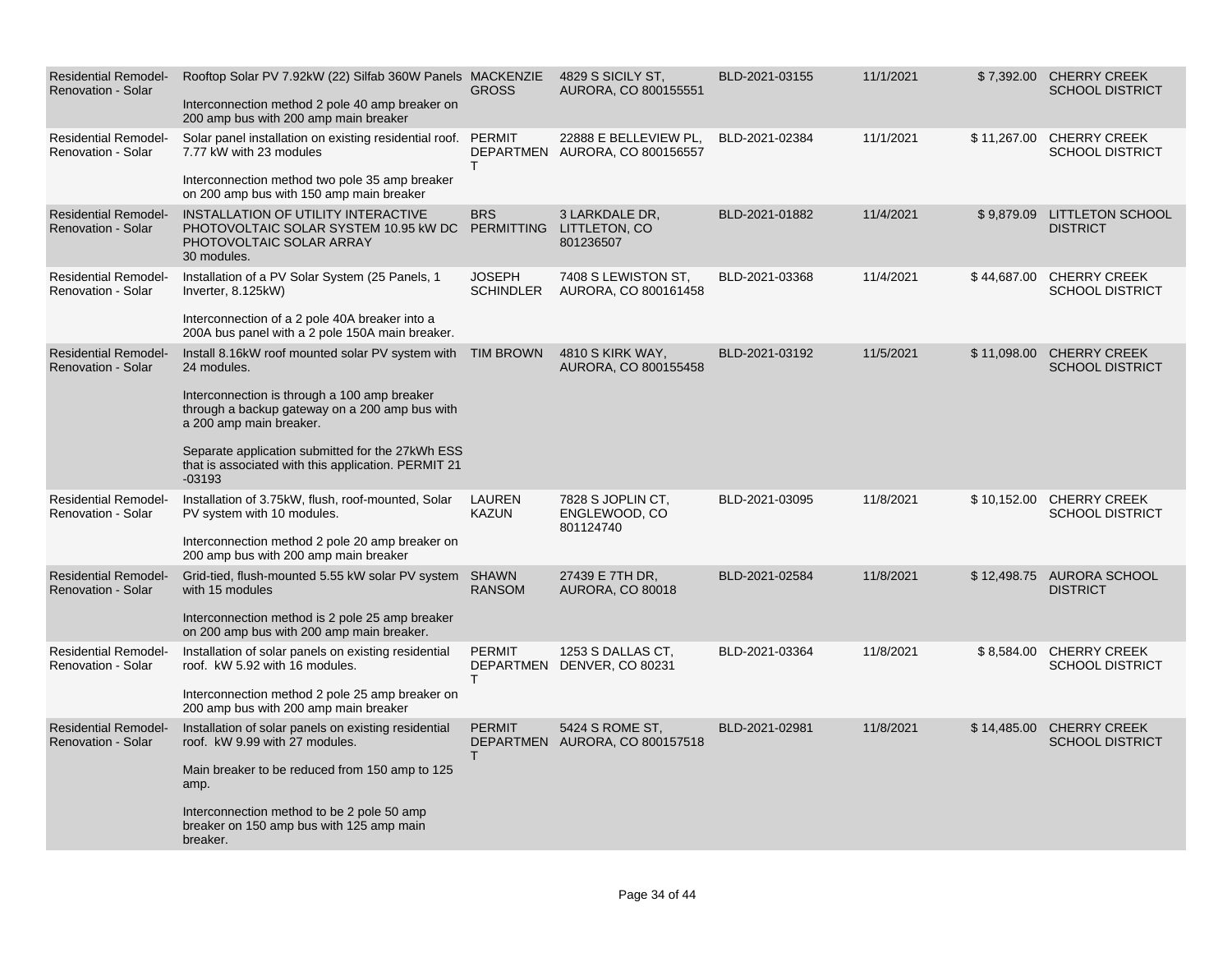| <b>Residential Remodel-</b><br>Renovation - Solar        | Installation of solar panels on existing residential<br>roof. 4.44 KW with 12 modules.<br>Interconnection method 2 pole 20 amp breaker on<br>200 amp bus with 200 amp main breaker.         | <b>PERMIT</b><br>T.             | 634 N YANTLEY ST,<br>DEPARTMEN AURORA, CO 80018        | BLD-2021-03329 | 11/8/2021  | \$6,438.00 AURORA SCHOOL<br><b>DISTRICT</b>        |
|----------------------------------------------------------|---------------------------------------------------------------------------------------------------------------------------------------------------------------------------------------------|---------------------------------|--------------------------------------------------------|----------------|------------|----------------------------------------------------|
| <b>Residential Remodel-</b><br><b>Renovation - Solar</b> | Installation of solar panels on existing residential<br>roof, 5.55 KW with 15 modules<br>Interconnection method 2 pole 25 amp breaker on<br>200 amp bus with 150 amp main breaker           | <b>PERMIT</b><br>T.             | 5437 S QUATAR CT,<br>DEPARTMEN AURORA, CO 800156028    | BLD-2021-02823 | 11/8/2021  | \$8,047.00 CHERRY CREEK<br><b>SCHOOL DISTRICT</b>  |
| <b>Residential Remodel-</b><br><b>Renovation - Solar</b> | Installation of solar panels on existing residential<br>roof. kW 5.92<br>16 modules.<br>Interconnection of a 2 pole 25A breaker into a<br>200A bus panel with a 2 pole 200A main breaker.   | <b>PERMIT</b><br>T.             | 21716 E STANFORD CIR,<br>DEPARTMEN AURORA, CO 80015    | BLD-2021-03395 | 11/9/2021  | \$8,584.00 CHERRY CREEK<br><b>SCHOOL DISTRICT</b>  |
| <b>Residential Remodel-</b><br><b>Renovation - Solar</b> | Installation of a 3.2kw roof mount solar pv system<br>9 modules.<br>Interconnection method of a 2 pole 20A breaker<br>into a 200A bus with a 2 pole 200A main breaker.                      | <b>CANDY</b><br><b>JONES</b>    | 58368 E COLFAX AVE,<br>STRASBURG, CO<br>801369413      | BLD-2021-01735 | 11/9/2021  | \$12,980.00 STRASBURG SCHOOL<br><b>DISTRICT</b>    |
| <b>Residential Remodel-</b><br>Renovation - Solar        | Installation of a 7.77 KW DC roof mounted solar<br>system and a Derate.<br>21 modules.<br>Interconnection of a 2 pole 35A breaker into a<br>150A bus panel with a 2 pole 125A main breaker. | <b>EMILY</b><br><b>PASTASKA</b> | 20109 E LEHIGH PL,<br>AURORA, CO 800136623             | BLD-2021-03271 | 11/9/2021  | \$42,704.00 CHERRY CREEK<br><b>SCHOOL DISTRICT</b> |
| <b>Residential Remodel-</b><br><b>Renovation - Solar</b> | Installation of solar panels on existing residential<br>roof. kW 5.55<br>15 modules.<br>Interconnection of a 2 pole 25A breaker into a<br>200A bus panel with a 2 pole 200A main breaker.   | <b>PERMIT</b><br>T.             | 21603 E STANFORD CIR.<br>DEPARTMEN AURORA, CO 80015    | BLD-2021-03459 | 11/12/2021 | \$8,047.00 CHERRY CREEK<br><b>SCHOOL DISTRICT</b>  |
| <b>Residential Remodel-</b><br>Renovation - Solar        | Installation of Solar Panels on existing residential<br>roof 5.18kW<br>14 modules.<br>Interconnection of a 2 pole 25A breaker into a<br>200A bus panel with a 2 pole 200A main breaker.     | <b>PERMIT</b><br>T.             | 22188 E TUFTS DR,<br>DEPARTMEN AURORA, CO 80015        | BLD-2021-03463 | 11/12/2021 | \$7,511.00 CHERRY CREEK<br><b>SCHOOL DISTRICT</b>  |
| <b>Residential Remodel-</b><br><b>Renovation - Solar</b> | Installation of solar panels on existing residential<br>roof. kW 8.88 with 24 modules<br>Interconnection method 2 pole 40 amp breaker on<br>200 amp bus with 200 amp main breaker           | <b>PERMIT</b><br>T.             | 22410 E FAIR PL,<br>DEPARTMEN AURORA, CO 800156637     | BLD-2021-03363 | 11/12/2021 | \$12,876.00 CHERRY CREEK<br><b>SCHOOL DISTRICT</b> |
| <b>Residential Remodel-</b><br><b>Renovation - Solar</b> | Solar panel installation on existing residential roof. PERMIT<br>8.14 kW with 22 modules<br>Interconnection method 2 pole 35 amp breaker on<br>200 amp bus with 150 amp main breaker.       | T.                              | 5220 S ROME ST.<br>DEPARTMEN AURORA, CO 800157512      | BLD-2021-02721 | 11/12/2021 | \$11,803.00 CHERRY CREEK<br><b>SCHOOL DISTRICT</b> |
| <b>Residential Remodel-</b><br><b>Renovation - Solar</b> | Installation of solar panels on existing residential<br>roof. kW 6.29 with 17 modules<br>Interconnection method 2 pole 30 amp breaker on<br>150 amp bus with 150 amp main breaker           | <b>PERMIT</b><br>T.             | 9136 E LOUISIANA PL,<br>DEPARTMEN DENVER, CO 802472341 | BLD-2021-03245 | 11/15/2021 | \$9,120.00 CHERRY CREEK<br><b>SCHOOL DISTRICT</b>  |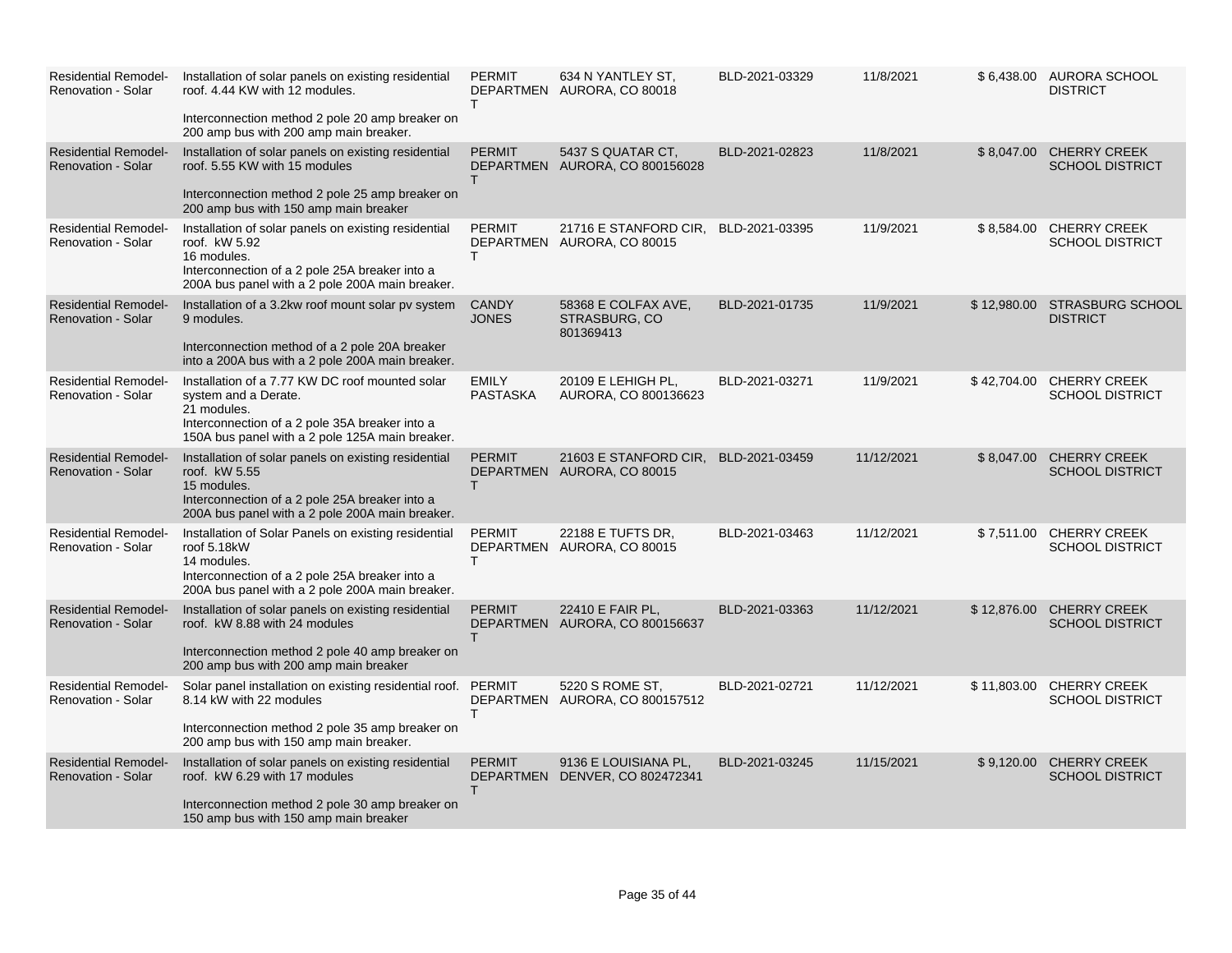| <b>Residential Remodel-</b><br><b>Renovation - Solar</b> | 8.8 kW PV Solar Panel Installation on Roof with 22 BRS<br>modules.<br>Interconnection method 2 pole 35 amp breaker in<br>new 125 amp bus subpanel connected with 2 pole<br>60 amp breaker.                                                                                                          |                                  | 21095 E PRINCETON PL,<br>PERMITTING AURORA, CO 800137468        | BLD-2021-03183 | 11/15/2021 |             | \$7,939.00 CHERRY CREEK<br><b>SCHOOL DISTRICT</b>  |
|----------------------------------------------------------|-----------------------------------------------------------------------------------------------------------------------------------------------------------------------------------------------------------------------------------------------------------------------------------------------------|----------------------------------|-----------------------------------------------------------------|----------------|------------|-------------|----------------------------------------------------|
| <b>Residential Remodel-</b><br><b>Renovation - Solar</b> | 6.57 kW PV Solar Panel Installation on Roof<br>18 modules<br>Interconnection of a 2 pole 30A breaker into a<br>200A bus panel with a 2 pole 200A main breaker.                                                                                                                                      | <b>BRS</b>                       | 4876 S RIVIERA WAY,<br>PERMITTING AURORA, CO 800154708          | BLD-2021-02796 | 11/16/2021 |             | \$5,927.45 CHERRY CREEK<br><b>SCHOOL DISTRICT</b>  |
| <b>Residential Remodel-</b><br><b>Renovation - Solar</b> | Installation of solar panels on existing residential<br>roof. kW 2.96<br>8 modules.<br>Interconnection of a 2 pole 15A breaker into a<br>150A bus panel with a 2 pole 150A main breaker.                                                                                                            | <b>PERMIT</b><br>T.              | 16443 E PHILLIPS DR,<br>DEPARTMEN ENGLEWOOD, CO<br>801124659    | BLD-2021-02971 | 11/16/2021 |             | \$4,292.00 CHERRY CREEK<br><b>SCHOOL DISTRICT</b>  |
| <b>Residential Remodel-</b><br>Renovation - Solar        | 9.49 kW PV Solar Panel Installation on Roof with<br>26 modules.<br>Interconnection method 2 pole 40 amp panel on<br>200 amp bus with 200 amp main breaker.                                                                                                                                          | <b>BRS</b>                       | 2330 S VALLEY HWY,<br>PERMITTING DENVER, CO 802225514           | BLD-2021-03182 | 11/19/2021 | \$8,561.88  | <b>CHERRY CREEK</b><br><b>SCHOOL DISTRICT</b>      |
| <b>Residential Remodel-</b><br><b>Renovation - Solar</b> | INSTALLATION OF UTILITY INTERACTIVE<br>PHOTOVOLTAIC SOLAR SYSTEM AND ANY<br>NECESSARY ADDITIONAL WORK NEEDED<br>FOR INSTALLATION.<br>Roof mounted PV system with 17 modules for<br>6.205 DC Kw<br>Interconnection method is two pole 35 amp<br>breaker on 200 amp bus with 200 amp main<br>breaker. | <b>BRS</b>                       | 21992 E LAYTON DR,<br>PERMITTING AURORA, CO 800154702           | BLD-2021-03307 | 11/22/2021 |             | \$5,602.66 CHERRY CREEK<br><b>SCHOOL DISTRICT</b>  |
| <b>Residential Remodel-</b><br>Renovation - Solar        | solar PV: roof mount; 5.76 kW DC with 16<br>modules.<br>Interconnection method 2 pole 30 amp breaker in<br>200 amp bus with 200 amp main breaker                                                                                                                                                    | <b>MELISSA</b><br><b>THEESEN</b> | 21486 E STANFORD AVE, BLD-2021-03355<br><b>AURORA, CO 80015</b> |                | 11/22/2021 |             | \$10,000.00 CHERRY CREEK<br><b>SCHOOL DISTRICT</b> |
| <b>Residential Remodel-</b><br><b>Renovation - Solar</b> | Roof Mount, Flush Mount, Grid-Tied 5.1kW Solar<br><b>PV</b><br>15 modules.<br>Interconnection of a 2 pole 20A breaker into a<br>200A bus panel with a 2 pole 200A main breaker.                                                                                                                     | <b>ANDREW</b><br><b>NYMAN</b>    | 22822 E UNION CIR,<br><b>AURORA, CO 80015</b>                   | BLD-2021-02967 | 11/24/2021 | \$9,690.00  | <b>CHERRY CREEK</b><br><b>SCHOOL DISTRICT</b>      |
| <b>Residential Remodel-</b><br><b>Renovation - Solar</b> | Roof Mounted Solar Installation<br>3.65KW DC, 10 modules.<br>Interconnection of a 2 pole 20A breaker into a<br>150A bus panel with a 2 pole 150A main breaker.                                                                                                                                      | <b>NATALIE</b><br><b>BAGNELL</b> | 9467 E ARIZONA PL,<br>DENVER, CO 802472347                      | BLD-2021-03065 | 11/24/2021 | \$16,602.00 | <b>CHERRY CREEK</b><br><b>SCHOOL DISTRICT</b>      |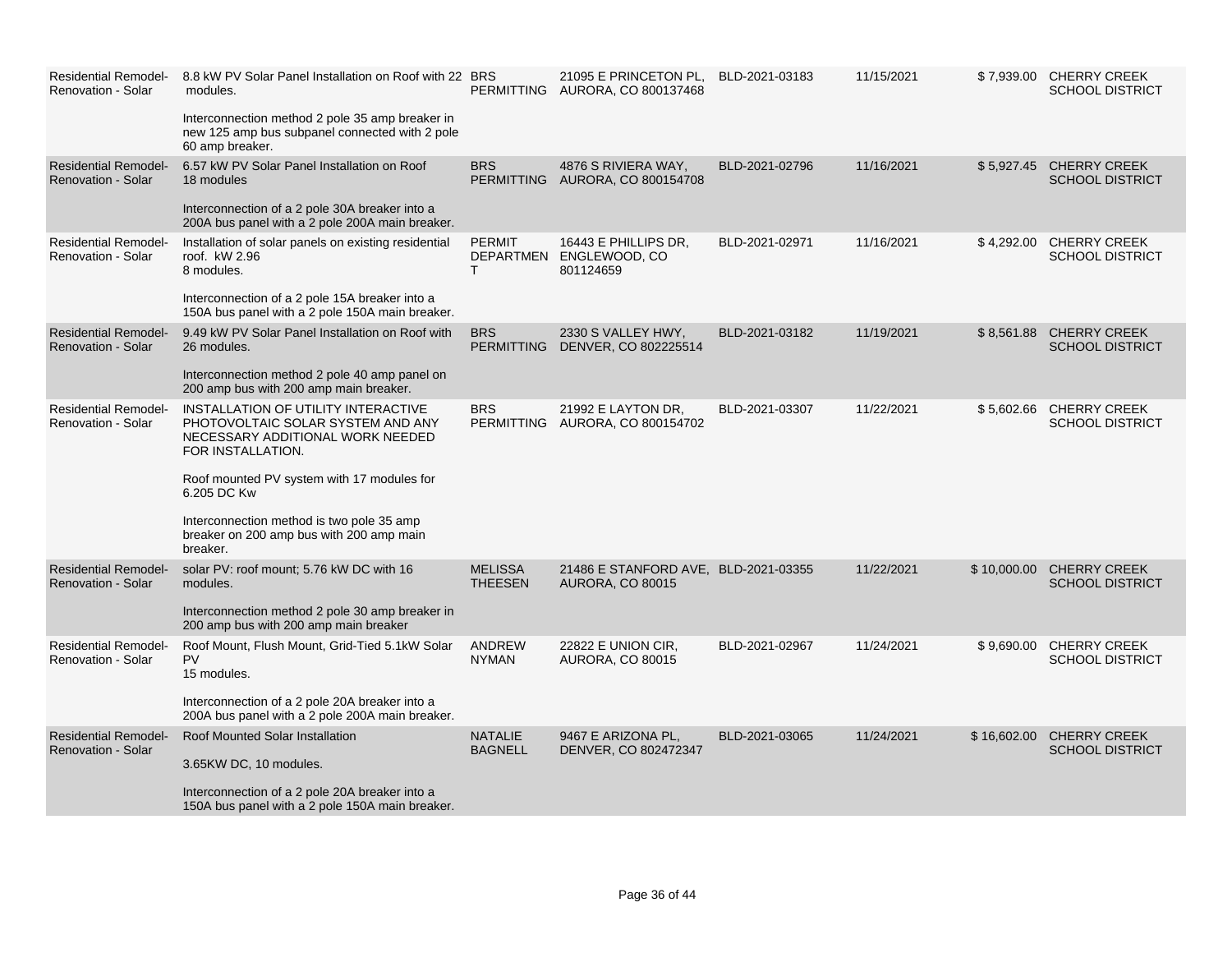| <b>Residential Remodel-</b><br><b>Renovation - Solar</b> | Solar panel installation on existing residential roof. PERMIT<br>5.92 kW<br>16 modules.<br>Interconnection of a 2 pole 25A breaker into a<br>200A bus panel with a 2 pole 200A main breaker.                          |                                 | 27640 E 7TH LN.<br>DEPARTMEN AURORA, CO 80018    | BLD-2021-01957 | 11/29/2021   | \$8,584.00   | AURORA SCHOOL<br><b>DISTRICT</b>              |
|----------------------------------------------------------|-----------------------------------------------------------------------------------------------------------------------------------------------------------------------------------------------------------------------|---------------------------------|--------------------------------------------------|----------------|--------------|--------------|-----------------------------------------------|
| <b>Residential Remodel-</b><br><b>Renovation - Solar</b> | Installation of solar panels on existing residential<br>roof. kW 4.81 with 13 modules<br>Interconnection method 2 pole 20 amp breaker on<br>200 amp bus with 200 amp main breaker                                     | <b>PERMIT</b>                   | 27514 E 6TH DR,<br>DEPARTMEN AURORA, CO 80018    | BLD-2021-02962 | 11/29/2021   | \$6,974.00   | AURORA SCHOOL<br><b>DISTRICT</b>              |
| <b>Residential Remodel-</b><br>Renovation - Solar        | Installation of a 10.20 kW ground mounted solar<br>PV system with 32 Modules.<br>Interconnection method load side tap after 200<br>amp main breaker to PV meter and 60 amp fuse<br>type disconnect with 50 amp fuses. | <b>TANIA</b><br><b>GARCIA</b>   | 3055 S COUNTY ROAD<br>201, DEER TRAIL, CO        | BLD-2021-01826 | 11/29/2021   | \$42,593.55  | DEERTRAIL SCHOOL<br><b>DISTRICT</b>           |
| <b>Residential Remodel-</b><br><b>Renovation - Solar</b> | 4 kW PV Solar Panel Installation on Roof with 10<br>Modules.<br>Interconnection method 2 pole 20 amp breaker<br>with 200 amp bus and 200 amp main breaker                                                             | <b>BRS</b><br><b>PERMITTING</b> | 4626 S MALAYA CT.<br>AURORA, CO                  | BLD-2021-03494 | 11/29/2021   | \$3,608.80   | <b>CHERRY CREEK</b><br><b>SCHOOL DISTRICT</b> |
| <b>Residential Remodel-</b><br><b>Renovation - Solar</b> | 5.18kW roof mounted solar<br>14 modules<br>Interconnection of a 2 pole 30A breaker into a<br>150A bus panel with a 2 pole 150A main breaker.                                                                          | <b>JASON</b><br><b>MASHBURN</b> | 5456 S PICADILLY CT.<br>AURORA, CO 800155009     | BLD-2021-03159 | 11/29/2021   | \$20,416.00  | <b>CHERRY CREEK</b><br><b>SCHOOL DISTRICT</b> |
| <b>Residential Remodel-</b><br><b>Renovation - Solar</b> | 8.8 kW PV Solar Panel Installation on Roof<br>22 modules.<br>Interconnection of a 2 pole 35A breaker into a<br>200A bus panel with a 2 pole 200A main breaker.                                                        | <b>BRS</b><br><b>PERMITTING</b> | 4872 S VERSAILLES CT.<br><b>AURORA, CO 80015</b> | BLD-2021-03421 | 11/30/2021   | \$7,939.36   | <b>CHERRY CREEK</b><br><b>SCHOOL DISTRICT</b> |
| <b>Residential Remodel-</b><br>Renovation - Solar        | Roof Mount, Flush Mount, Grid-Tied 6.80 k W<br>Solar PV with 20 modules.<br>Interconnection method 2 pole 25 amp breaker on<br>200 amp bus with 200 amp main breaker                                                  | ANDREW<br><b>NYMAN</b>          | 21073 E TUFTS AVE,<br>AURORA, CO                 | BLD-2021-03573 | 11/30/2021   | \$9,120.00   | <b>CHERRY CREEK</b><br><b>SCHOOL DISTRICT</b> |
|                                                          |                                                                                                                                                                                                                       |                                 | <b>Count</b>                                     | 35             | <b>Total</b> | \$500,771.54 |                                               |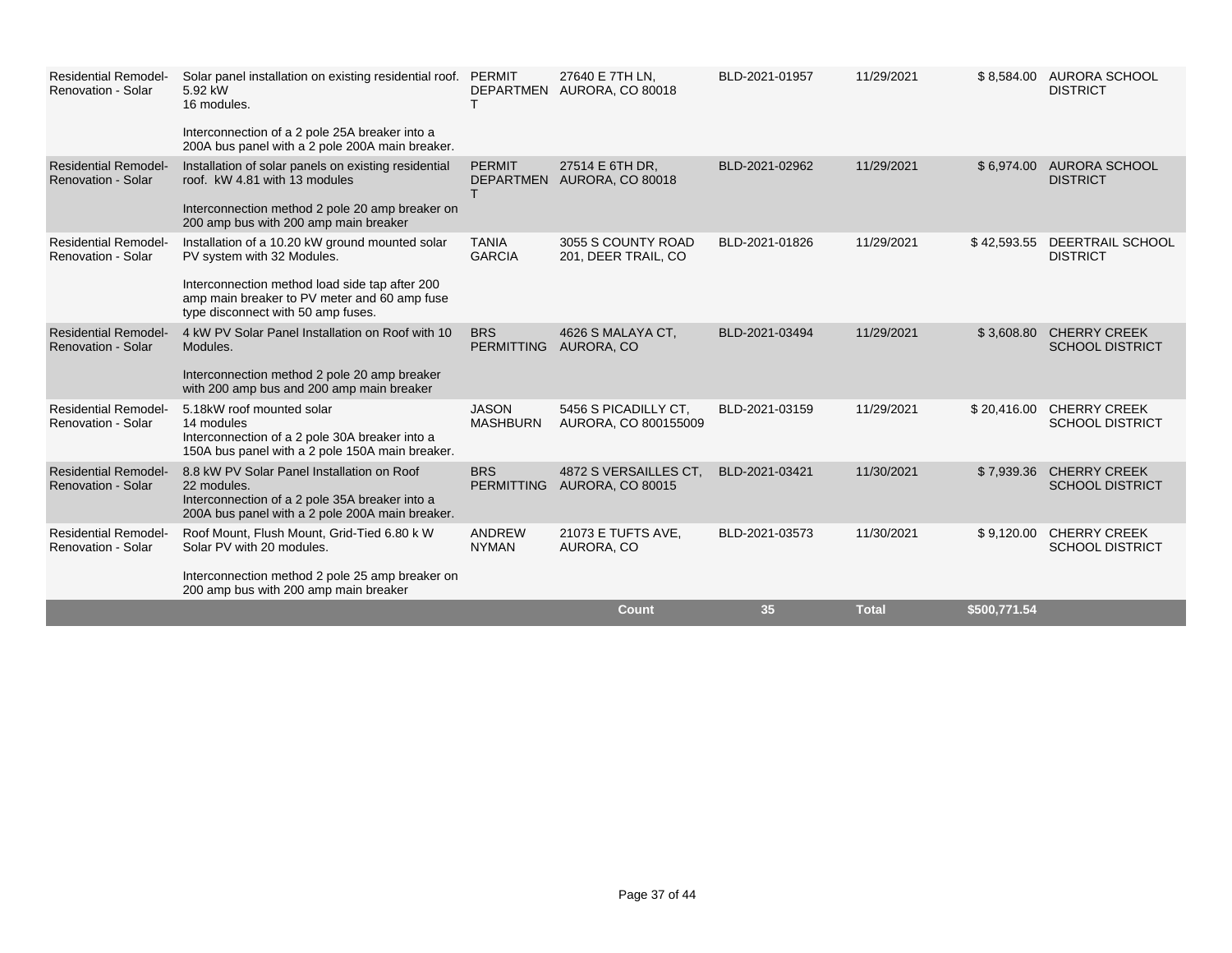| <b>Residential Remodel-Renovation - Tile Roof</b>                     |                                                                                                                                                                                                                                                                                                                                                                                                                                                        |                                   |                                                  |                  |                    |                  |                                                    |  |
|-----------------------------------------------------------------------|--------------------------------------------------------------------------------------------------------------------------------------------------------------------------------------------------------------------------------------------------------------------------------------------------------------------------------------------------------------------------------------------------------------------------------------------------------|-----------------------------------|--------------------------------------------------|------------------|--------------------|------------------|----------------------------------------------------|--|
| Sub-Type                                                              | <b>Description</b>                                                                                                                                                                                                                                                                                                                                                                                                                                     | <b>Applicant</b>                  | <b>Address</b>                                   | <b>Record No</b> | <b>Date Issued</b> | <b>Valuation</b> | <b>School District</b>                             |  |
| <b>Residential Remodel-</b>                                           | Install Tesla Solar Roof System. Associated with<br>Renovation - Tile Roof BLD-2021-03218 and BLD-2021-03219.<br>Interconnection is through a Tesla backup<br>gateway on a 200 amp subfed lug on existing 200<br>amp bus with 200 amp main breaker.<br>40.5kWh Tesla Powerwall Energy Storage System<br>installed under permit 21-03219<br>Main Solar Permit 21-03218                                                                                  | <b>TIM BROWN</b>                  | 65303 E KETTLE LN,<br>BYERS, CO 801039338        | BLD-2021-03220   | 11/1/2021          | \$32,043.00      | <b>BYERS SCHOOL</b><br><b>DISTRICT</b>             |  |
| <b>Residential Remodel-</b><br>Renovation - Tile Roof tile roof.      | Re roof tile with tile equal to or less than existing                                                                                                                                                                                                                                                                                                                                                                                                  | <b>AL LAMP</b>                    | 6154 S ESPANA WAY,<br>AURORA, CO 800163870       | BLD-2021-03206   | 11/2/2021          |                  | \$20,000.00 CHERRY CREEK<br><b>SCHOOL DISTRICT</b> |  |
| <b>Residential Remodel-</b><br>Renovation - Tile Roof Shed - 2.50 sqs | Remove and replace Tufrib panels: Metal Roof<br>Garage- 30 sgs<br>Garage # 2 - 12 sqs                                                                                                                                                                                                                                                                                                                                                                  | <b>BRIAN TO</b>                   | 203 SCHUMAKER RD,<br>BENNETT, CO 801028703       | BLD-2021-03683   | 11/5/2021          | \$4,200.00       | <b>BENNETT SCHOOL</b><br><b>DISTRICT</b>           |  |
|                                                                       | Residential Remodel- Tear off standard westile 1000 and install New<br>Renovation - Tile Roof Boral slate tile standard weight with new<br>underlayment new ice-water and new flashing total<br>of 22SQ                                                                                                                                                                                                                                                | <b>MICHAEL</b><br><b>LINDBERG</b> | 17361 E LAKE LN,<br>AURORA, CO 800163211         | BLD-2021-03691   | 11/8/2021          | \$35,000.00      | <b>CHERRY CREEK</b><br><b>SCHOOL DISTRICT</b>      |  |
| <b>Residential Remodel-</b>                                           | Removing and replacing 25sq of tile roof with<br>Renovation - Tile Roof Boral Saxony Slate in Black Canyon.                                                                                                                                                                                                                                                                                                                                            | <b>JOSIAH</b><br><b>MAHAN</b>     | 6103 S RIFLE ST,<br>AURORA, CO 800163219         | BLD-2021-03694   | 11/10/2021         | \$21,000.00      | <b>CHERRY CREEK</b><br><b>SCHOOL DISTRICT</b>      |  |
| <b>Residential Remodel-</b>                                           | Permit issued for the removal and replacement of<br>Renovation - Tile Roof existing Concrete Roof Tile materials on an<br>existing single-family residence (Like-for-Like).<br>Remove existing concrete tile roofing and replace<br>with new Boral concrete tile (Saxony Slate)<br>system; ~30 squares of material to be removed<br>and replaced. See engineers letter dated<br>November 24, 2021 for existing roof truss<br>reinforcing requirements. | <b>AMY BAUM</b>                   | 18119 E MAPLEWOOD<br>DR, AURORA, CO<br>800163127 | BLD-2021-03910   | 11/30/2021         |                  | \$30,000.00 CHERRY CREEK<br><b>SCHOOL DISTRICT</b> |  |
|                                                                       |                                                                                                                                                                                                                                                                                                                                                                                                                                                        |                                   | <b>Count</b>                                     | 6                | <b>Total</b>       | \$142,243.00     |                                                    |  |
|                                                                       | <b>Residential Remodel-Renovation - Waterheater Tankless</b>                                                                                                                                                                                                                                                                                                                                                                                           |                                   |                                                  |                  |                    |                  |                                                    |  |
| Sub-Type                                                              | <b>Description</b>                                                                                                                                                                                                                                                                                                                                                                                                                                     | <b>Applicant</b>                  | <b>Address</b>                                   | <b>Record No</b> | <b>Date Issued</b> | <b>Valuation</b> | <b>School District</b>                             |  |
| <b>Residential Remodel-</b><br>Renovation -                           | installing tankless water heater<br>210 k btu gas<br>Waterheater Tankless ** no electrical required**                                                                                                                                                                                                                                                                                                                                                  | <b>CHAD</b><br><b>CARUSO</b>      | 3188 S MONACO CIR,<br>DENVER, CO 802227414       | BLD-2021-03425   | 11/22/2021         | \$8,400.00       | <b>CHERRY CREEK</b><br><b>SCHOOL DISTRICT</b>      |  |
|                                                                       | LIKE FOR LIKE BTU RATING                                                                                                                                                                                                                                                                                                                                                                                                                               |                                   | Count                                            | $\mathbf{1}$     | <b>Total</b>       | \$8,400.00       |                                                    |  |
|                                                                       |                                                                                                                                                                                                                                                                                                                                                                                                                                                        |                                   |                                                  |                  |                    |                  |                                                    |  |
|                                                                       | <b>Residential Remodel-Renovation - Window, Door Replacement</b>                                                                                                                                                                                                                                                                                                                                                                                       |                                   |                                                  |                  |                    |                  |                                                    |  |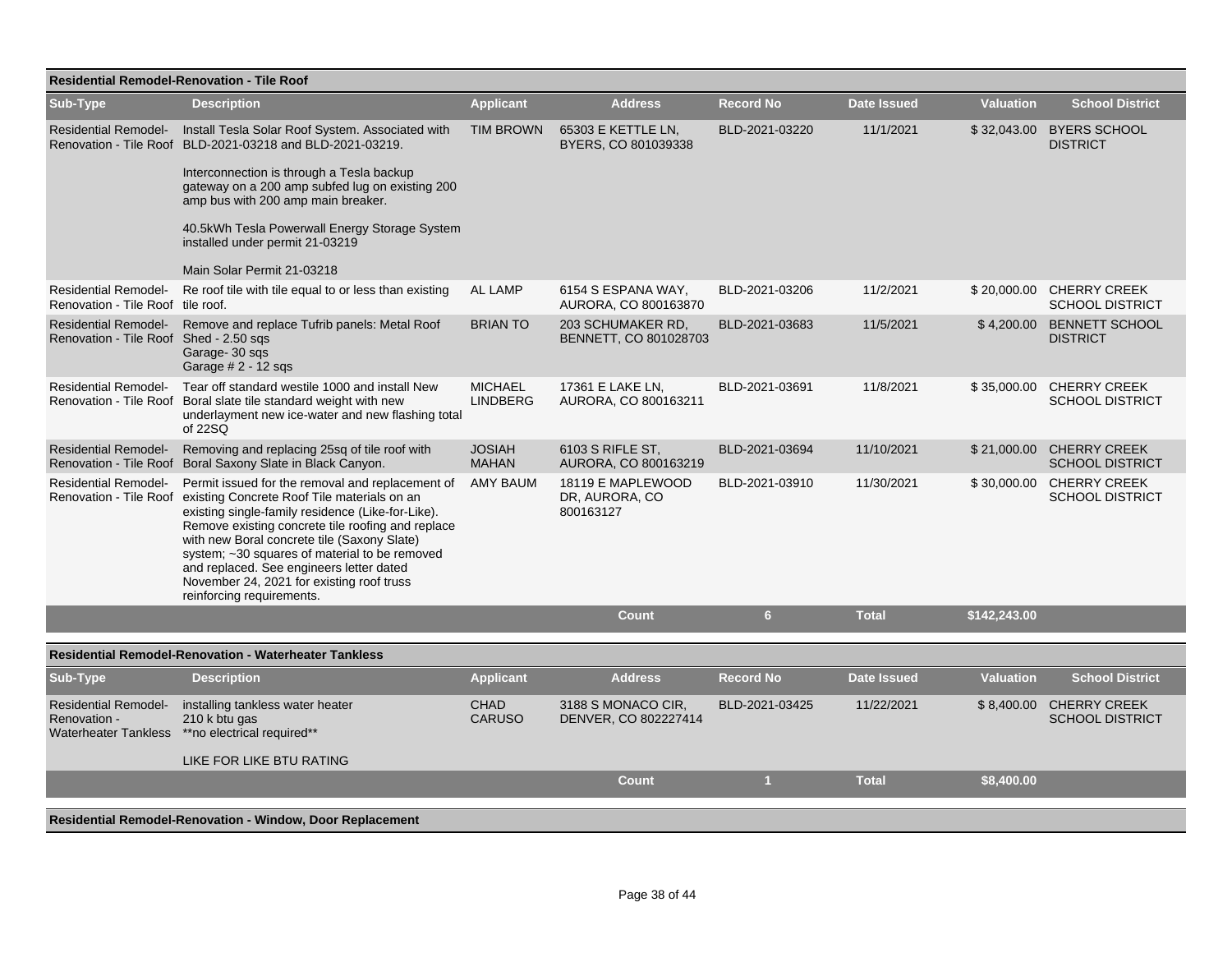| Sub-Type                                                                              | <b>Description</b>                                                                                                                    | <b>Applicant</b>                 | <b>Address</b>                                                  | <b>Record No</b> | <b>Date Issued</b> | <b>Valuation</b> | <b>School District</b>                             |
|---------------------------------------------------------------------------------------|---------------------------------------------------------------------------------------------------------------------------------------|----------------------------------|-----------------------------------------------------------------|------------------|--------------------|------------------|----------------------------------------------------|
| <b>Residential Remodel-</b><br>Renovation - Window.<br>Door Replacement               | Install two egress windows and window wells--<br>width of windows to remain unchanged                                                 | JIM E<br><b>DISCHNER</b>         | 1223 S YOSEMITE WAY,<br>CONDO# 65, DENVER,<br>CO 802472236      | BLD-2021-03615   | 11/1/2021          |                  | \$12,840.00 CHERRY CREEK<br><b>SCHOOL DISTRICT</b> |
| <b>Residential Remodel-</b><br>Renovation - Window,<br>Door Replacement               | Replace windows like for like with retrofit vinyl<br>windows, U-factor .30 or better, installed per<br>manufacturer's specifications. | <b>JAMIE HOME</b><br><b>REED</b> | 5212 S TIBET ST,<br>AURORA, CO 800156565                        | BLD-2021-03610   | 11/1/2021          | \$14,631.00      | <b>CHERRY CREEK</b><br><b>SCHOOL DISTRICT</b>      |
| <b>Residential Remodel-</b><br>Renovation - Window,<br>Door Replacement               | Replace windows like for like with retrofit vinyl<br>windows, U-factor .30 or better, installed per<br>manufacturer's specifications. | <b>JAMIE HOME</b><br><b>REED</b> | 5342 S VALDAI WAY,<br>AURORA, CO 800156543                      | BLD-2021-03678   | 11/4/2021          | \$3,606.00       | <b>CHERRY CREEK</b><br><b>SCHOOL DISTRICT</b>      |
| <b>Residential Remodel-</b><br>Renovation - Window,<br>Door Replacement               | Replace 2 windows 1 door like for like                                                                                                | <b>STEVE</b><br><b>KASZA</b>     | 6122 S Kenton WAY<br>801115729                                  | BLD-2021-03551   | 11/5/2021          |                  | \$2,286.05 CHERRY CREEK<br><b>SCHOOL DISTRICT</b>  |
| <b>Residential Remodel-</b><br>Renovation - Window,<br>Door Replacement               | Remove and Replace 5 windows like for like                                                                                            | <b>STEVE</b><br><b>KASZA</b>     | 6079 S BISCAY ST.<br>AURORA, CO 800163844                       | BLD-2021-03461   | 11/5/2021          | \$2,467.68       | <b>CHERRY CREEK</b><br><b>SCHOOL DISTRICT</b>      |
| <b>Residential Remodel-</b><br>Renovation - Window,<br>Door Replacement               | Remove and replace 8 windows (same<br>size/location). U-factor 0.27. SHGC 0.25. No<br>structural<br>changes.                          |                                  | SHANE LAIRD 8055 S KALISPELL WAY,<br>ENGLEWOOD, CO<br>801124637 | BLD-2021-03648   | 11/8/2021          | \$6,496.36       | <b>CHERRY CREEK</b><br><b>SCHOOL DISTRICT</b>      |
| <b>Residential Remodel-</b><br>Renovation - Window,<br>Door Replacement               | Install 4 vinyl windows; same size no structural<br>changes                                                                           | <b>STEVE</b><br><b>HEMANS</b>    | 4535 S HIMALAYA CIR,<br>AURORA, CO 800155475                    | BLD-2021-03748   | 11/10/2021         | \$6,162.00       | <b>CHERRY CREEK</b><br><b>SCHOOL DISTRICT</b>      |
| <b>Residential Remodel-</b><br>Renovation - Window,<br>Door Replacement               | Replacing 8 windows and 1 door like for like. u<br>Factor will be .30 or better                                                       | <b>MATTHEW</b><br><b>SEILER</b>  | 6619 S KINCAID ST,<br>BENNETT, CO 801028304                     | BLD-2021-03049   | 11/10/2021         | \$29,007.00      | <b>BENNETT SCHOOL</b><br><b>DISTRICT</b>           |
| <b>Residential Remodel-</b><br>Renovation - Window,<br>Door Replacement               | Install 1 quarter lite entry door; same size - no<br>structural changes                                                               | <b>STEVE</b><br><b>HEMANS</b>    | 18920 E GARDEN DR.<br>AURORA, CO 800155163                      | BLD-2021-03782   | 11/12/2021         | \$4,018.00       | <b>CHERRY CREEK</b><br><b>SCHOOL DISTRICT</b>      |
| <b>Residential Remodel-</b><br>Renovation - Window.<br>Door Replacement               | Install one egress window and window well--width<br>of window to remain unchanged                                                     | JIM E<br><b>DISCHNER</b>         | 6077 S KENTON ST,<br>ENGLEWOOD, CO<br>801115723                 | BLD-2021-03728   | 11/15/2021         | \$5,855.00       | <b>CHERRY CREEK</b><br><b>SCHOOL DISTRICT</b>      |
| <b>Residential Remodel-</b><br>Renovation - Window,<br>Door Replacement               | Replacing 1 door like for like. u factor will be .30 or MATTHEW<br>better                                                             | <b>SEILER</b>                    | 5077 S VERSAILLES CIR, BLD-2021-03761<br>AURORA, CO 800156804   |                  | 11/17/2021         | \$6,022.00       | <b>CHERRY CREEK</b><br><b>SCHOOL DISTRICT</b>      |
| <b>Residential Remodel-</b><br>Renovation - Window, .30 or better<br>Door Replacement | Replacing 2 windows like for like, u factor will be                                                                                   | <b>MATTHEW</b><br><b>SEILER</b>  | 20364 E QUINCY DR.<br>AURORA, CO 800155495                      | BLD-2021-03760   | 11/18/2021         | \$4,017.00       | <b>CHERRY CREEK</b><br><b>SCHOOL DISTRICT</b>      |
| <b>Residential Remodel-</b><br>Renovation - Window,<br>Door Replacement               | Replacing 6 windows and 1 entry door like for like.<br>U factor will be .30 or better                                                 | <b>MATTHEW</b><br><b>SEILER</b>  | 9393 E COLORADO AVE,<br>DENVER, CO 802473006                    | BLD-2021-03759   | 11/18/2021         | \$20,920.00      | <b>CHERRY CREEK</b><br><b>SCHOOL DISTRICT</b>      |
| <b>Residential Remodel-</b><br>Renovation - Window,<br>Door Replacement               | Replacing 8 windows like for like, u factor will be<br>.30 or better                                                                  | <b>MATTHEW</b><br><b>SEILER</b>  | 3010 S LEYDEN ST.<br>DENVER, CO 802227037                       | BLD-2021-03762   | 11/18/2021         | \$20,957.00      | <b>CHERRY CREEK</b><br><b>SCHOOL DISTRICT</b>      |
| <b>Residential Remodel-</b><br>Renovation - Window,<br>Door Replacement               | Remove and replace 21 windows (same<br>size/location). U-factor 0.27. SHGC 0.25. No<br>structural<br>changes.                         |                                  | SHANE LAIRD 18223 E EUCLID PL,<br>AURORA, CO 800161143          | BLD-2021-03824   | 11/18/2021         |                  | \$16,671.58 CHERRY CREEK<br><b>SCHOOL DISTRICT</b> |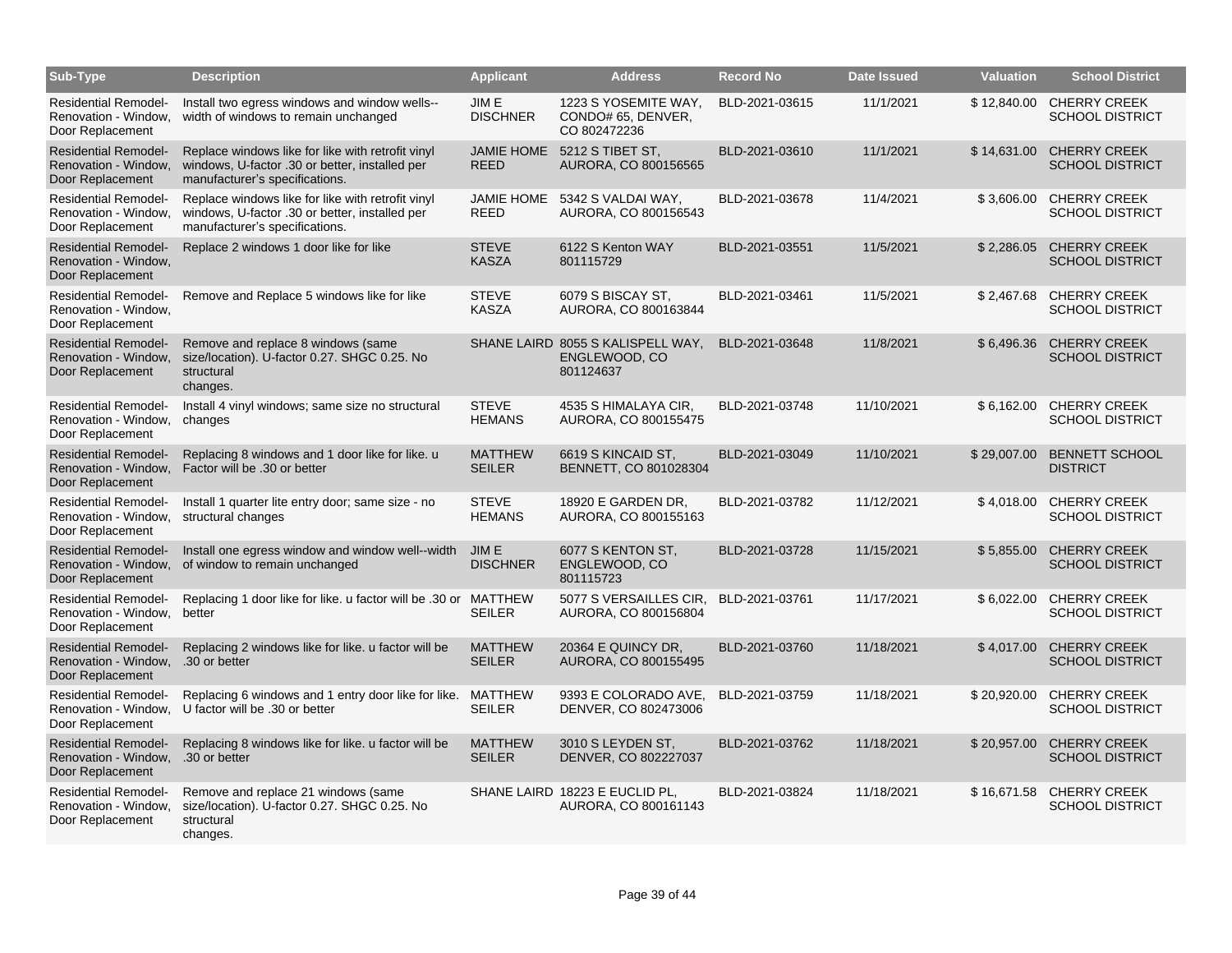| <b>Residential Remodel-</b><br>Renovation - Window.<br>Door Replacement | Remove and replace 11 windows (same<br>size/location). U-factor 0.27. SHGC 0.25. No<br>structural<br>changes.                                                                                              |                                  | SHANE LAIRD 4058 S HIMALAYA WAY,<br>AURORA, CO 800136078                 | BLD-2021-03822   | 11/18/2021         |                  | \$13,749.22 CHERRY CREEK<br><b>SCHOOL DISTRICT</b> |
|-------------------------------------------------------------------------|------------------------------------------------------------------------------------------------------------------------------------------------------------------------------------------------------------|----------------------------------|--------------------------------------------------------------------------|------------------|--------------------|------------------|----------------------------------------------------|
| <b>Residential Remodel-</b><br>Renovation - Window.<br>Door Replacement | Remove and replace 13 windows (same<br>size/location). U-factor 0.27. SHGC 0.25. No<br>structural<br>changes.                                                                                              |                                  | SHANE LAIRD 6542 S RIFLE WAY,<br>AURORA, CO 800163231                    | BLD-2021-03821   | 11/18/2021         | \$15,985.62      | <b>CHERRY CREEK</b><br><b>SCHOOL DISTRICT</b>      |
| <b>Residential Remodel-</b><br>Renovation - Window.<br>Door Replacement | Remove and replace 15 windows (same<br>size/location). U-factor 0.27. SHGC 0.25. No<br>structural<br>changes.                                                                                              |                                  | SHANE LAIRD 5723 S YAKIMA WAY,<br>AURORA, CO 800155529                   | BLD-2021-03839   | 11/23/2021         | \$15,607.16      | <b>CHERRY CREEK</b><br><b>SCHOOL DISTRICT</b>      |
| <b>Residential Remodel-</b><br>Renovation - Window,<br>Door Replacement | Install 2 Vinyl windows; same size - no structural<br>changes                                                                                                                                              | <b>STEVE</b><br><b>HEMANS</b>    | 59700 E COLFAX AVE,<br>STRASBURG, CO                                     | BLD-2021-03885   | 11/23/2021         | \$2,427.00       | <b>STRASBURG SCHOOL</b><br><b>DISTRICT</b>         |
| <b>Residential Remodel-</b><br>Renovation - Window,<br>Door Replacement | install one egress window                                                                                                                                                                                  | <b>STEPHEN</b><br><b>SENNETT</b> | 2321 S LEYDEN ST.<br>DENVER, CO 802226235                                | BLD-2021-03693   | 11/29/2021         |                  | \$4,000.00 CHERRY CREEK<br><b>SCHOOL DISTRICT</b>  |
| <b>Residential Remodel-</b><br>Renovation - Window.<br>Door Replacement | Permit includes MODIFICATION TO EXISTING<br>BASEMENT FOUNDATION WALL & INSTALL OF<br>(1) NEW EGRESS WINDOW at existing opening<br>locations per application. STRUCTURAL: YES -<br>Per engineer's drawings. | ALLEN STEIN                      | 4576 W PONDS DR,<br>LITTLETON, CO<br>801236560                           | BLD-2021-03849   | 11/30/2021         |                  | \$3,000.00 LITTLETON SCHOOL<br><b>DISTRICT</b>     |
|                                                                         |                                                                                                                                                                                                            |                                  | <b>Count</b>                                                             | 21               | <b>Total</b>       | \$210,725.67     |                                                    |
|                                                                         |                                                                                                                                                                                                            |                                  |                                                                          |                  |                    |                  |                                                    |
| <b>Waterheater Electric</b>                                             |                                                                                                                                                                                                            |                                  |                                                                          |                  |                    |                  |                                                    |
| Sub-Type                                                                | <b>Description</b>                                                                                                                                                                                         | <b>Applicant</b>                 | <b>Address</b>                                                           | <b>Record No</b> | <b>Date Issued</b> | <b>Valuation</b> | <b>School District</b>                             |
| <b>Waterheater Electric</b>                                             | Replace water heater with 40 gallon, 240 Volt unit. TRACEY L.                                                                                                                                              | <b>JOHNSON</b>                   | 9573 E Kansas CIR 60,<br>Denver, CO 802472324                            | BLD-2021-03645   | 11/1/2021          |                  | \$4,500.00 CHERRY CREEK<br><b>SCHOOL DISTRICT</b>  |
|                                                                         |                                                                                                                                                                                                            |                                  | <b>Count</b>                                                             | $\overline{1}$   | <b>Total</b>       | \$4,500.00       |                                                    |
| <b>Waterheater Gas</b>                                                  |                                                                                                                                                                                                            |                                  |                                                                          |                  |                    |                  |                                                    |
| Sub-Type                                                                | <b>Description</b>                                                                                                                                                                                         | <b>Applicant</b>                 | <b>Address</b>                                                           | <b>Record No</b> | <b>Date Issued</b> | <b>Valuation</b> | <b>School District</b>                             |
| <b>Waterheater Gas</b>                                                  | 50 GAL gas 40K BTU water heater replacement,<br>like for like with venting                                                                                                                                 | <b>SHERISA</b><br><b>COLLINS</b> | 5389 S RIVIERA LN,<br>AURORA, CO 800156018                               | BLD-2021-03668   | 11/2/2021          | \$2,080.00       | <b>CHERRY CREEK</b><br><b>SCHOOL DISTRICT</b>      |
| <b>Waterheater Gas</b>                                                  | Replaced water heater with 40g 40k btu unit                                                                                                                                                                | TRACEY L.<br><b>JOHNSON</b>      | 9573 E KANSAS CIR 60,<br>DENVER, CO 802472324                            | BLD-2021-03667   | 11/2/2021          |                  | \$2,855.00 CHERRY CREEK<br><b>SCHOOL DISTRICT</b>  |
| <b>Waterheater Gas</b>                                                  | Replace water heater with 40 gallon, 40k BTU unit. TRACEY L.                                                                                                                                               | <b>JOHNSON</b>                   | 7440 S BLACKHAWK ST 7 BLD-2021-03687<br>-107, ENGLEWOOD, CO<br>801124339 |                  | 11/3/2021          | \$2,739.00       | <b>CHERRY CREEK</b><br><b>SCHOOL DISTRICT</b>      |
| <b>Waterheater Gas</b>                                                  | Replaced water heater with a new 75gal 75K BTU<br>gas water heater.                                                                                                                                        | <b>LYDIA</b><br><b>HERRIN</b>    | 11394 E IDA AVE,<br>ENGLEWOOD, CO<br>801114149                           | BLD-2021-03695   | 11/4/2021          | \$3,455.00       | <b>CHERRY CREEK</b><br><b>SCHOOL DISTRICT</b>      |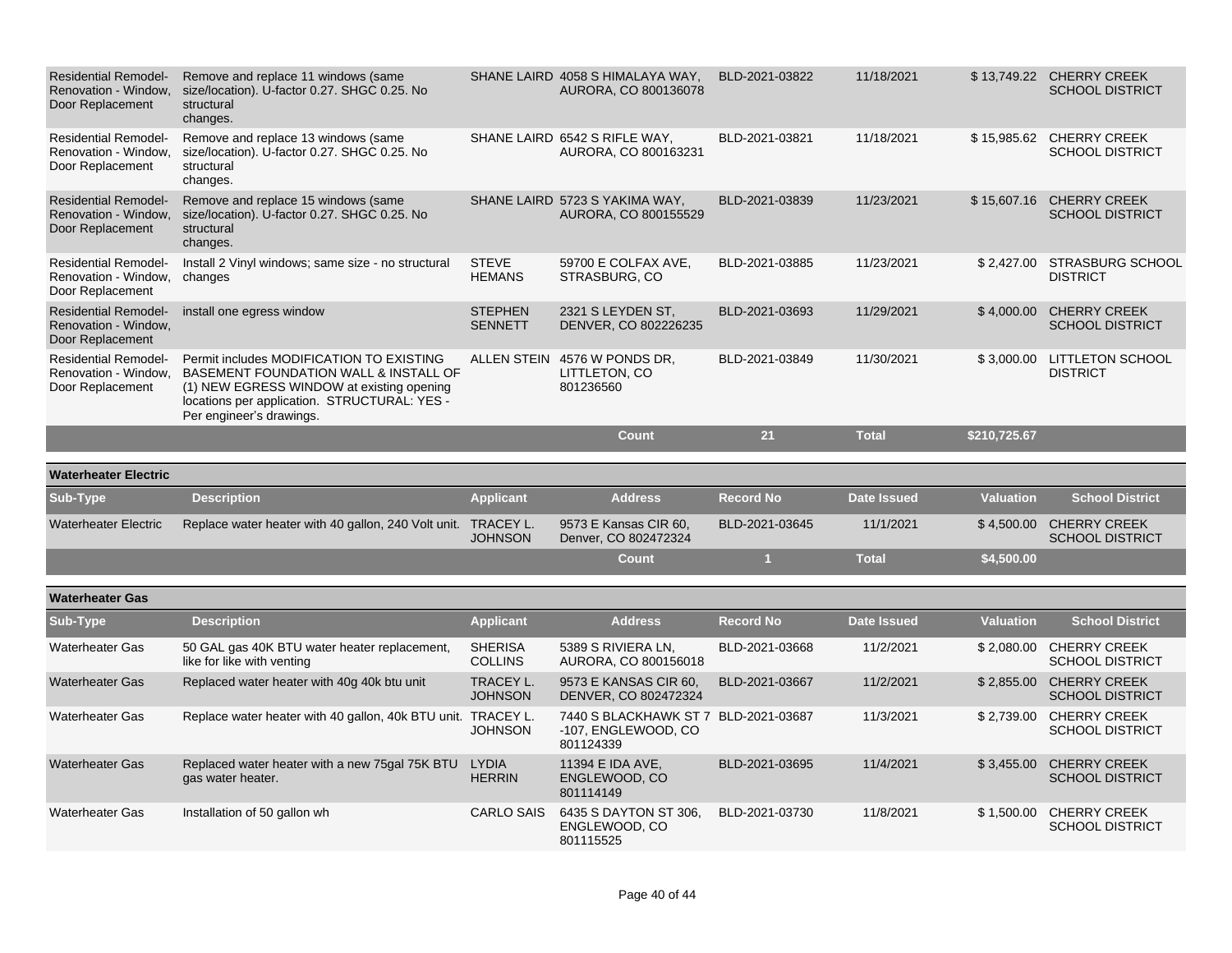| <b>Waterheater Gas</b> | Installed a new 40 Gal Water heater per code.                                                     | <b>JOHAN</b><br><b>LINDBLOM</b>  | 10918 E CRESTRIDGE<br>CIR, ENGLEWOOD, CO<br>801113812   | BLD-2021-03720 | 11/8/2021  |            | \$1,400.00 CHERRY CREEK<br><b>SCHOOL DISTRICT</b> |
|------------------------|---------------------------------------------------------------------------------------------------|----------------------------------|---------------------------------------------------------|----------------|------------|------------|---------------------------------------------------|
| <b>Waterheater Gas</b> | Install new water heater<br>75-GAL 6YR NG TALL LNX 76K BTU                                        | <b>TODD</b><br><b>HARROD</b>     | 3656 S MALTA CT,<br>AURORA, CO 800137417                | BLD-2021-03729 | 11/8/2021  | \$1.500.00 | <b>CHERRY CREEK</b><br><b>SCHOOL DISTRICT</b>     |
| <b>Waterheater Gas</b> | Replaced water heater with a new 50gal 65K BTU<br>gas water heater.                               | <b>MICHELLE</b><br><b>BROOKS</b> | 10966 E CRESTLINE CIR,<br>ENGLEWOOD, CO<br>801113805    | BLD-2021-03738 | 11/9/2021  | \$3,002.00 | <b>CHERRY CREEK</b><br><b>SCHOOL DISTRICT</b>     |
| <b>Waterheater Gas</b> | Water heater installation with remove existing.                                                   | <b>DEEPAK</b><br><b>SUNUWAR</b>  | 22822 E BELLEVIEW LN,<br>AURORA, CO 800156555           | BLD-2021-03737 | 11/9/2021  | \$1,860.00 | <b>CHERRY CREEK</b><br><b>SCHOOL DISTRICT</b>     |
| <b>Waterheater Gas</b> | 50 GAL gas 42K BTU water heater replacement,<br>like for like with venting                        | <b>SHERISA</b><br><b>COLLINS</b> | 1889 S XENIA CT.<br>DENVER, CO 802313331                | BLD-2021-03784 | 11/12/2021 |            | \$1,830.00 CHERRY CREEK<br><b>SCHOOL DISTRICT</b> |
| <b>Waterheater Gas</b> | 50 GAL gas 40K BTU water heater replacement,<br>like for like                                     | <b>SHERISA</b><br><b>COLLINS</b> | 10234 E SHERI LN,<br>ENGLEWOOD, CO<br>801116209         | BLD-2021-03783 | 11/12/2021 | \$1,440.00 | <b>CHERRY CREEK</b><br><b>SCHOOL DISTRICT</b>     |
| <b>Waterheater Gas</b> | Like for like water heater replacement: Remove<br>and replace 40 gallon 40K BTU gas water heater. | <b>APRIL</b><br>YAKISH           | 2441 S KEARNEY ST,<br>DENVER, CO 802226323              | BLD-2021-03798 | 11/15/2021 |            | \$1.250.00 CHERRY CREEK<br><b>SCHOOL DISTRICT</b> |
| <b>Waterheater Gas</b> | Remove and replace water heater (Rheem 50 gal;<br>42000 BTU)                                      | <b>JODY</b><br><b>HODGES</b>     | 6399 S OURAY ST.<br>AURORA, CO 800165043                | BLD-2021-03814 | 11/16/2021 | \$1,850.00 | <b>CHERRY CREEK</b><br><b>SCHOOL DISTRICT</b>     |
| <b>Waterheater Gas</b> | Replacement with NG 50 gallon water heater.                                                       | <b>ALAN</b><br>LOUSBERG          | 19684 E IDA DR,<br>AURORA, CO 800155182                 | BLD-2021-03816 | 11/16/2021 | \$1,049.00 | <b>CHERRY CREEK</b><br><b>SCHOOL DISTRICT</b>     |
| <b>Waterheater Gas</b> | Install 50 gallon 40,000 btu gas water heater                                                     | <b>LARRY</b><br><b>BENAVIDEZ</b> | 4069 S ODESSA ST,<br>AURORA, CO 800137481               | BLD-2021-03806 | 11/16/2021 |            | \$2.399.12 CHERRY CREEK<br><b>SCHOOL DISTRICT</b> |
| <b>Waterheater Gas</b> | ONE WATER HEATER REPLACEMENT 40 GAL<br>GAS                                                        | <b>CHRISTI</b><br><b>WEIS</b>    | 7834 S KITTREDGE CIR,<br>ENGLEWOOD, CO<br>801124643     | BLD-2021-03826 | 11/17/2021 | \$900.00   | <b>CHERRY CREEK</b><br><b>SCHOOL DISTRICT</b>     |
| <b>Waterheater Gas</b> | Replace water heater with 50 gallon, 40k BTU unit. TRACEY L.                                      | <b>JOHNSON</b>                   | 21125 E HAMPDEN PL,<br>AURORA, CO 800137402             | BLD-2021-03843 | 11/19/2021 | \$3,900.00 | <b>CHERRY CREEK</b><br><b>SCHOOL DISTRICT</b>     |
| <b>Waterheater Gas</b> | Replace water heater with 40 gallon, 40k BTU unit. TRACEY L.                                      | <b>JOHNSON</b>                   | 5291 S TIBET ST.<br>AURORA, CO 800156564                | BLD-2021-03864 | 11/22/2021 | \$2,151.00 | <b>CHERRY CREEK</b><br><b>SCHOOL DISTRICT</b>     |
| <b>Waterheater Gas</b> | 50 GAL gas 40K BTU water heater replacement,<br>like for like                                     | <b>SHERISA</b><br><b>COLLINS</b> | 5697 S WINNIPEG ST,<br>AURORA, CO 800156535             | BLD-2021-03872 | 11/22/2021 | \$1,960.00 | <b>CHERRY CREEK</b><br><b>SCHOOL DISTRICT</b>     |
| <b>Waterheater Gas</b> | 40 GAL 40K BTU GAS WATER HEATER<br><b>UPGRADE</b>                                                 | <b>CAROLYN</b><br><b>LARSON</b>  | 4711 S HIMALAYA CT,<br>AURORA, CO 800156609             | BLD-2021-03859 | 11/22/2021 | \$3.924.00 | <b>CHERRY CREEK</b><br><b>SCHOOL DISTRICT</b>     |
| <b>Waterheater Gas</b> | Removed and Replaced 50 gallon 40K BTU water HOWARD<br>heater                                     | <b>METZ</b>                      | 6597 S TELLURIDE ST.<br>AURORA, CO 800163158            | BLD-2021-03886 | 11/23/2021 |            | \$3,200.00 CHERRY CREEK<br><b>SCHOOL DISTRICT</b> |
| <b>Waterheater Gas</b> | 40 GAL gas 40K BTU water heater replacement,<br>like for like with venting                        | <b>SHERISA</b><br><b>COLLINS</b> | 4202 W PONDVIEW PL.<br>LITTLETON, CO<br>801236556       | BLD-2021-03906 | 11/24/2021 |            | \$2,300.00 LITTLETON SCHOOL<br><b>DISTRICT</b>    |
| <b>Waterheater Gas</b> | 50 GAL 40K BTU GAS WATER HEATER<br><b>UPGRADE</b>                                                 | <b>SKY</b>                       | TAYLOR VAN 17081 E ABERDEEN DR,<br>AURORA, CO 800163225 | BLD-2021-03896 | 11/24/2021 | \$3,730.00 | <b>CHERRY CREEK</b><br><b>SCHOOL DISTRICT</b>     |
| <b>Waterheater Gas</b> | Replace 40 gallon water heater                                                                    | <b>MICHAEL</b><br><b>KENNEDY</b> | 6192 S QUEMOY CT.<br>AURORA, CO 800155027               | BLD-2021-03924 | 11/29/2021 | \$2,000.00 | <b>CHERRY CREEK</b><br><b>SCHOOL DISTRICT</b>     |
| <b>Waterheater Gas</b> | Removed and Replaced 40 Gallon 34 K BTU<br>water heater                                           | <b>HOWARD</b><br>METZ            | 3682 S PERTH CIR 101,<br>AURORA, CO 800137509           | BLD-2021-03936 | 11/30/2021 |            | \$2,300.00 CHERRY CREEK<br><b>SCHOOL DISTRICT</b> |
| <b>Waterheater Gas</b> | remove and replace 40 gallons water heater                                                        | <b>ROGELIO</b><br><b>CASTRO</b>  | 4386 S JEBEL CT.<br>AURORA, CO 800155492                | BLD-2021-03927 | 11/30/2021 |            | \$1,700.00 CHERRY CREEK<br><b>SCHOOL DISTRICT</b> |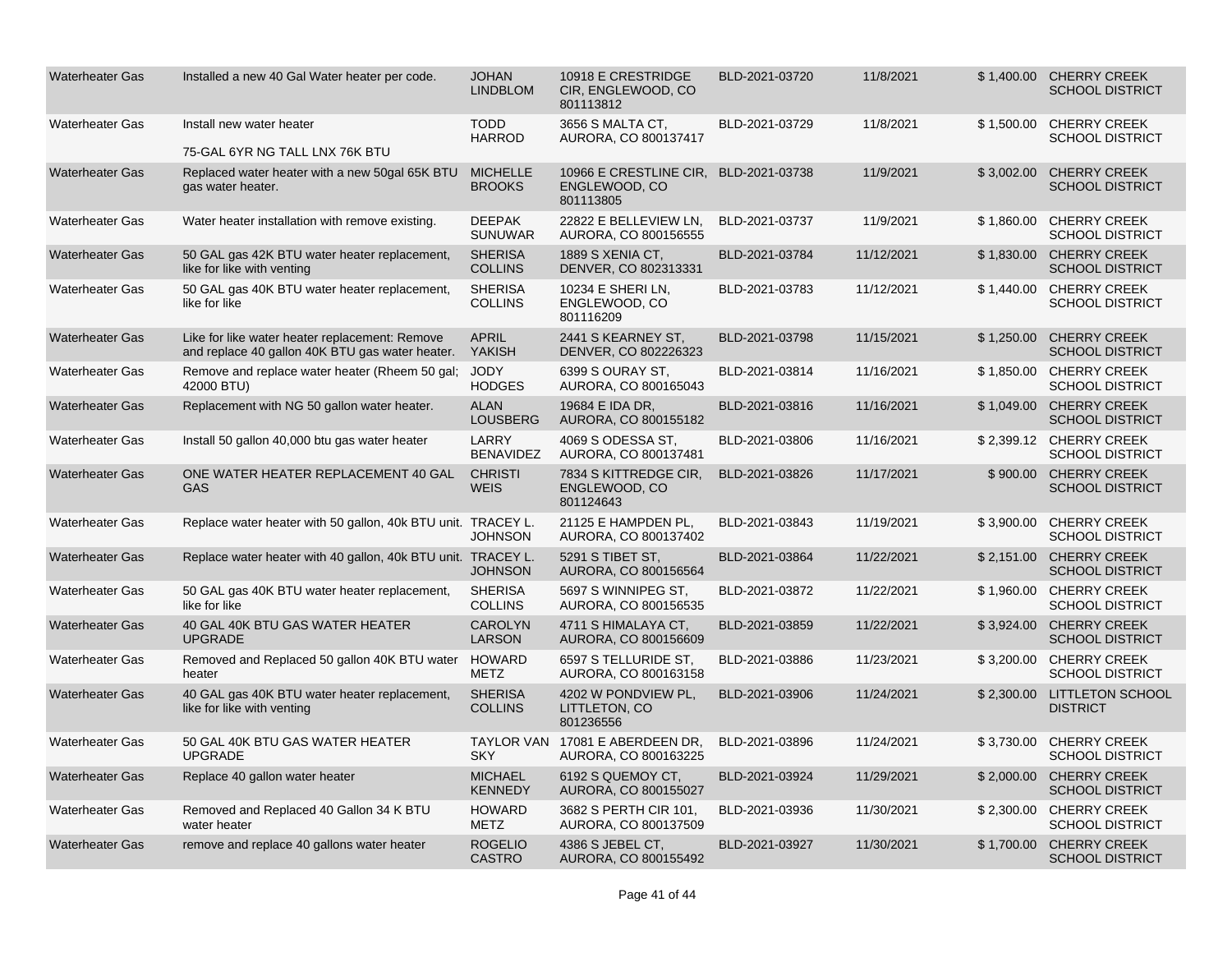| <b>Waterheater Gas</b> | Replaced water heater with 50g 40k btu unit.                           | TRACEY L.<br><b>JOHNSON</b>      | 11672 E BERRY AVE.<br>ENGLEWOOD, CO<br>801114155 | BLD-2021-03931 | 11/30/2021   | \$4.098.00      | <b>CHERRY CREEK</b><br><b>SCHOOL DISTRICT</b> |
|------------------------|------------------------------------------------------------------------|----------------------------------|--------------------------------------------------|----------------|--------------|-----------------|-----------------------------------------------|
| <b>Waterheater Gas</b> | 50 GAL 60K BTU GAS WATER HEATER<br><b>UPGRADE</b>                      | <b>TAYLOR VAN</b><br><b>SKY</b>  | 7838 VALLAGIO LN.<br>ENGLEWOOD, CO<br>801125883  | BLD-2021-03932 | 11/30/2021   | \$6.348.00      | <b>CHERRY CREEK</b><br><b>SCHOOL DISTRICT</b> |
| <b>Waterheater Gas</b> | 50 GAL gas 40K BTU water heater replacement,<br>like for like          | <b>SHERISA</b><br><b>COLLINS</b> | 4024 S ODESSA CIR.<br>AURORA, CO 800137477       | BLD-2021-03928 | 11/30/2021   | \$1.910.00      | <b>CHERRY CREEK</b><br><b>SCHOOL DISTRICT</b> |
| <b>Waterheater Gas</b> | install replacement 55 gallon 40k atmospheric vent<br>gas water heater | KATHI<br><b>MCKINNEY</b>         | 5320 S GENEVA ST.<br>ENGLEWOOD, CO<br>801116205  | BLD-2021-03935 | 11/30/2021   | \$4.151.00      | <b>CHERRY CREEK</b><br><b>SCHOOL DISTRICT</b> |
|                        |                                                                        |                                  | Count                                            | 30             | <b>Total</b> | \$74,781.12     |                                               |
|                        |                                                                        |                                  |                                                  |                |              |                 |                                               |
|                        |                                                                        |                                  | <b>Report Total Count</b>                        | 285            | <b>Total</b> | \$34,288,053.78 |                                               |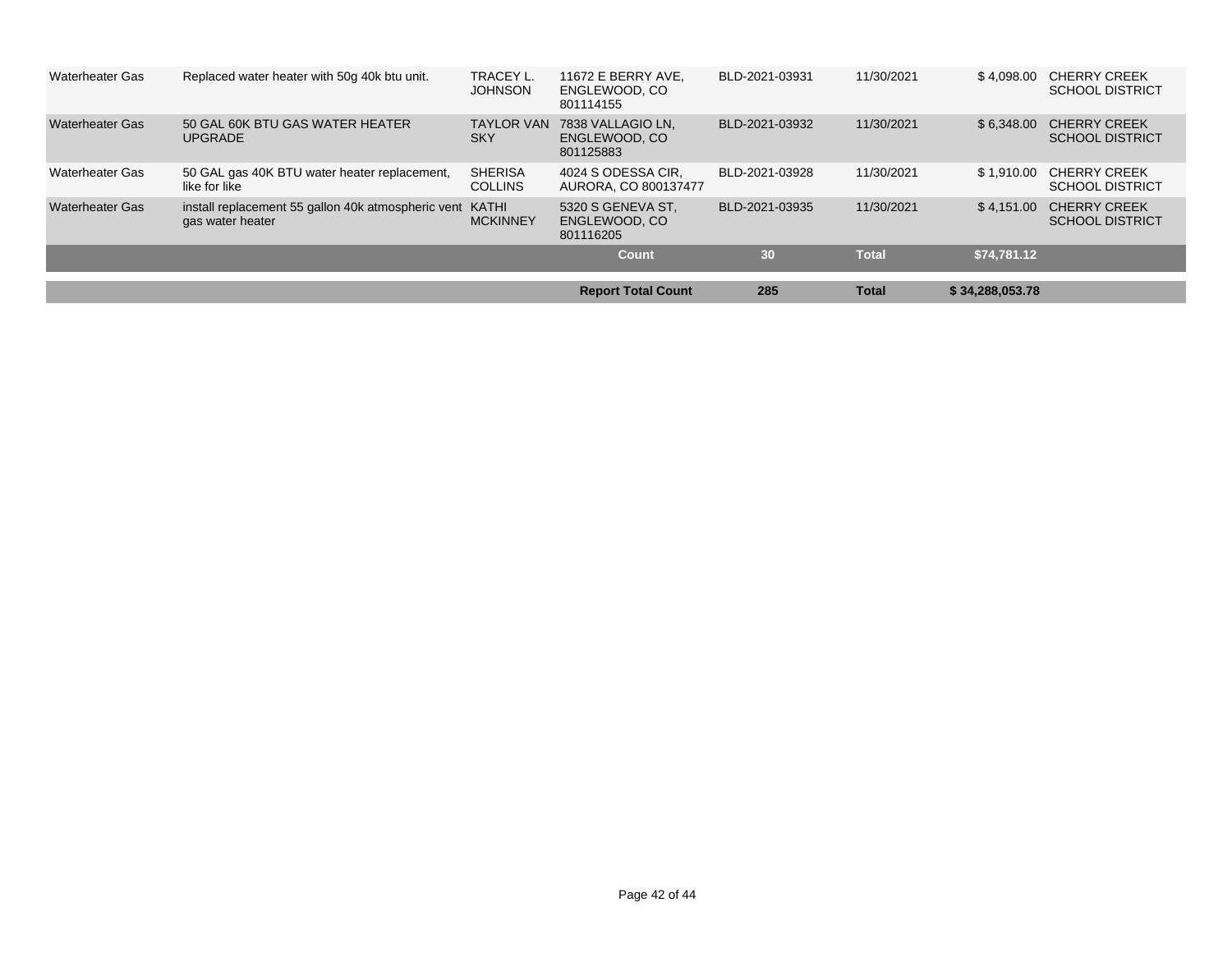| <b>Report Summary</b>                                                                     |                      |                  |  |  |  |  |  |
|-------------------------------------------------------------------------------------------|----------------------|------------------|--|--|--|--|--|
| Sub-Type                                                                                  | <b>Total Records</b> | <b>Valuation</b> |  |  |  |  |  |
| АC                                                                                        | 2                    | \$16,798.00      |  |  |  |  |  |
| AC / Furnace                                                                              | 19                   | \$201,083.20     |  |  |  |  |  |
| AC / Furnace /<br><b>Waterheater Electric</b>                                             | 1                    | \$15,729.00      |  |  |  |  |  |
| AC / Furnace /<br><b>Waterheater Gas</b>                                                  | $\overline{2}$       | \$26,185.00      |  |  |  |  |  |
| <b>Commercial New</b><br>Construction - Addition                                          | 1                    | \$1,900,000.00   |  |  |  |  |  |
| <b>Commercial New</b><br><b>Construction - New</b><br><b>Structure</b>                    | $\overline{2}$       | \$2,203,809.00   |  |  |  |  |  |
| <b>Commercial New</b><br>Construction - Signs                                             | 1                    | \$6,000.00       |  |  |  |  |  |
| <b>Commercial New</b><br><b>Construction - Solar</b>                                      | $\overline{2}$       | \$14,568,328.61  |  |  |  |  |  |
| <b>Commercial Remodel-</b><br><b>Renovation - Access</b><br>Control                       | 3                    | \$8,670.00       |  |  |  |  |  |
| <b>Commercial Remodel-</b><br><b>Renovation - Re-Roof</b>                                 | 3                    | \$192,733.21     |  |  |  |  |  |
| <b>Commercial Remodel-</b><br><b>Renovation - Tenant</b><br>Improvement                   | 3                    | \$884,380.00     |  |  |  |  |  |
| <b>Commercial Systems</b><br>Repair-Replace-Modify -<br><b>Electrical Equipment</b>       | $\overline{2}$       | \$73,000.00      |  |  |  |  |  |
| <b>Commercial Systems</b><br>Repair-Replace-Modify -<br><b>Electrical Service Upgrade</b> | 1                    | \$1,000.00       |  |  |  |  |  |
| <b>Commercial Systems</b><br>Repair-Replace-Modify -<br><b>Electrical Wiring</b>          | 1                    | \$15,000.00      |  |  |  |  |  |
| <b>Commercial Systems</b><br>Repair-Replace-Modify -<br>RTU                               | 1                    | \$879,604.00     |  |  |  |  |  |
| <b>Commercial Temporary</b><br><b>Structure - Tree Stand</b>                              | 1                    | \$100.00         |  |  |  |  |  |
| <b>Electrical Service Upgrade</b>                                                         | 11                   | \$28,600.00      |  |  |  |  |  |
| Furnace                                                                                   | 16                   | \$84,724.47      |  |  |  |  |  |
| Reroof                                                                                    | 29                   | \$336,957.02     |  |  |  |  |  |
| <b>Residential New</b><br>Construction - Accessory<br>Structure                           | 3                    | \$266,500.00     |  |  |  |  |  |